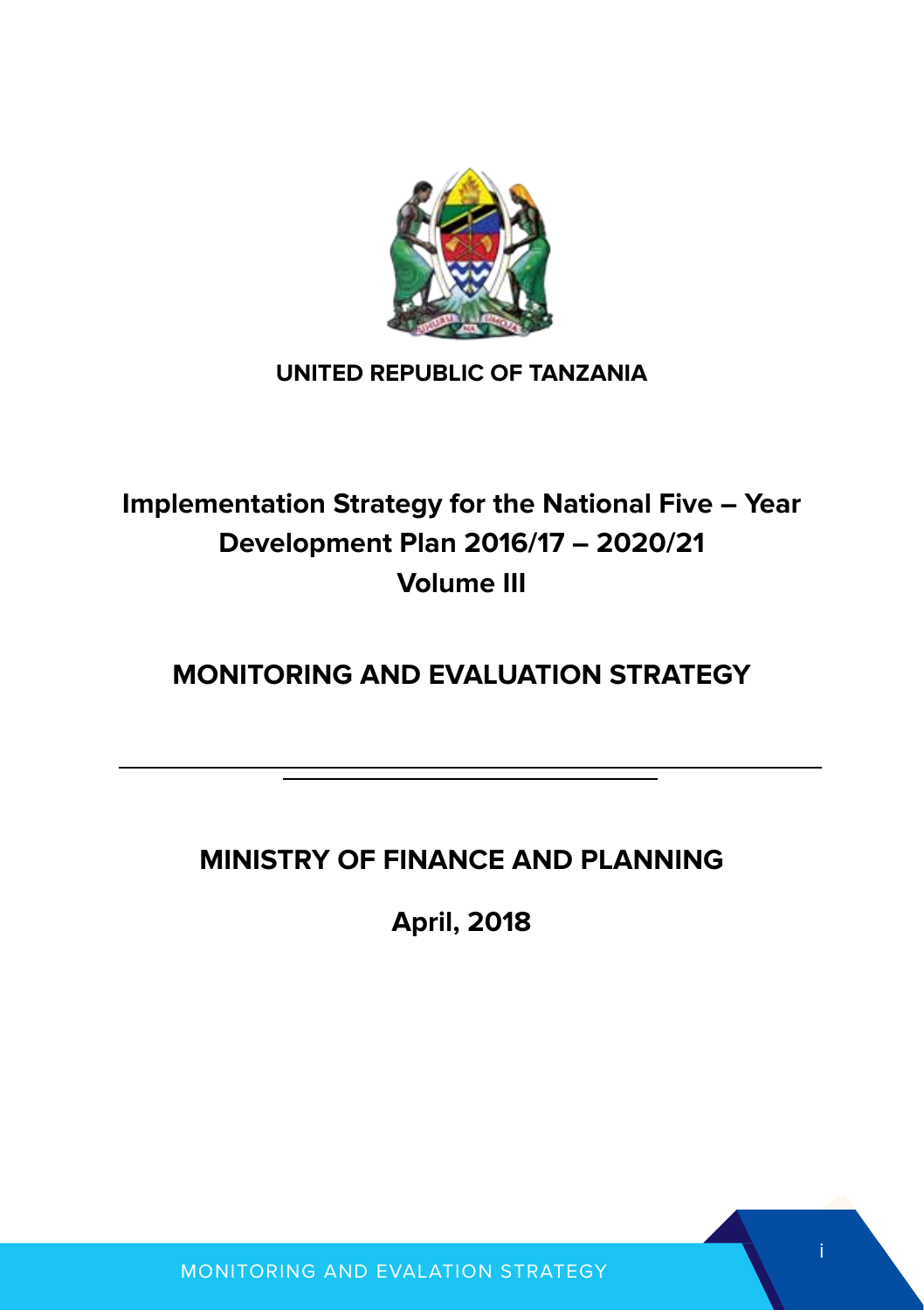## **TABLE OF CONTENTS**

|                                          | iv                      |
|------------------------------------------|-------------------------|
|                                          |                         |
|                                          |                         |
|                                          |                         |
|                                          |                         |
|                                          |                         |
|                                          |                         |
|                                          |                         |
|                                          | $\overline{\mathbf{2}}$ |
|                                          | 3                       |
|                                          |                         |
|                                          | 4                       |
| MECHANISM TO DELIVER FYDP II-MES OUTPUTS | 4                       |
|                                          | 4                       |
|                                          |                         |
|                                          |                         |
|                                          | 7                       |
|                                          | 7                       |
|                                          |                         |
|                                          |                         |
|                                          | 8                       |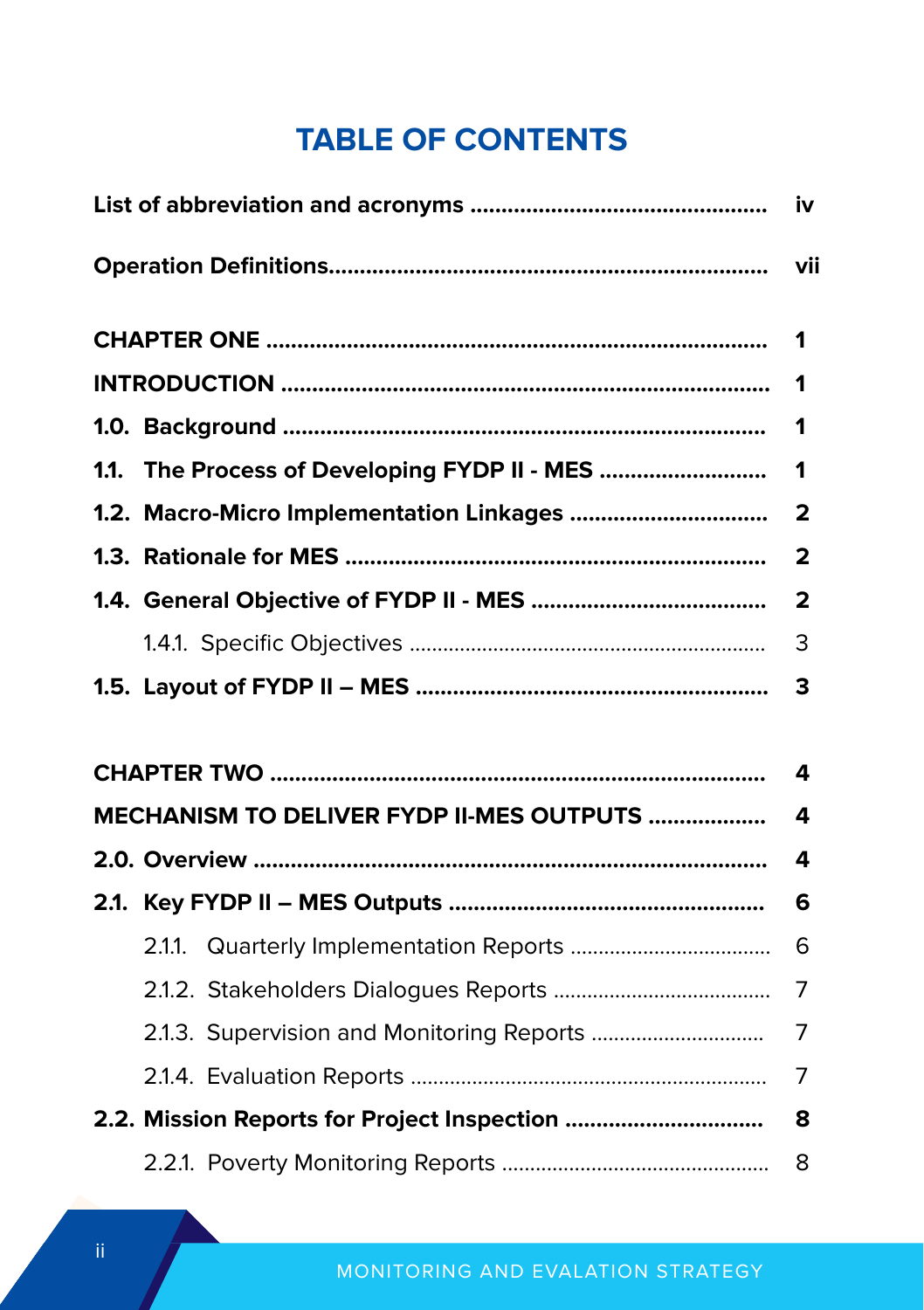|  |                                                              | 11 |
|--|--------------------------------------------------------------|----|
|  | <b>IMPLEMENTATION FRAMEWORK OF THE STRATEGY </b>             | 11 |
|  |                                                              | 11 |
|  | 3.1. An integrated Result Mapping for FYDP II Monitoring     | 11 |
|  | 3.2. Roles and Objectives by type of M&E Process             | 12 |
|  |                                                              | 15 |
|  |                                                              | 15 |
|  | 3.3.2. Outputs Indicators to Measure Implementation of       | 17 |
|  | 3.4. Assumption and Risks for Implementing FYDP II MES       | 18 |
|  | 3.5. Institutional Implementation Framework for FYDP II MES. | 19 |
|  |                                                              |    |
|  |                                                              | 26 |
|  | <b>FINANCIAL AND HUMAN RESOURCES FOR FYDP II-MES </b>        | 26 |
|  |                                                              | 26 |
|  |                                                              | 26 |
|  |                                                              | 26 |
|  |                                                              | 27 |
|  |                                                              | 28 |
|  |                                                              | 28 |
|  |                                                              |    |
|  |                                                              | 29 |
|  | ANNEX I: Integrated Implementation Result Framework (IIRF)   | 29 |
|  |                                                              | 36 |
|  |                                                              | 56 |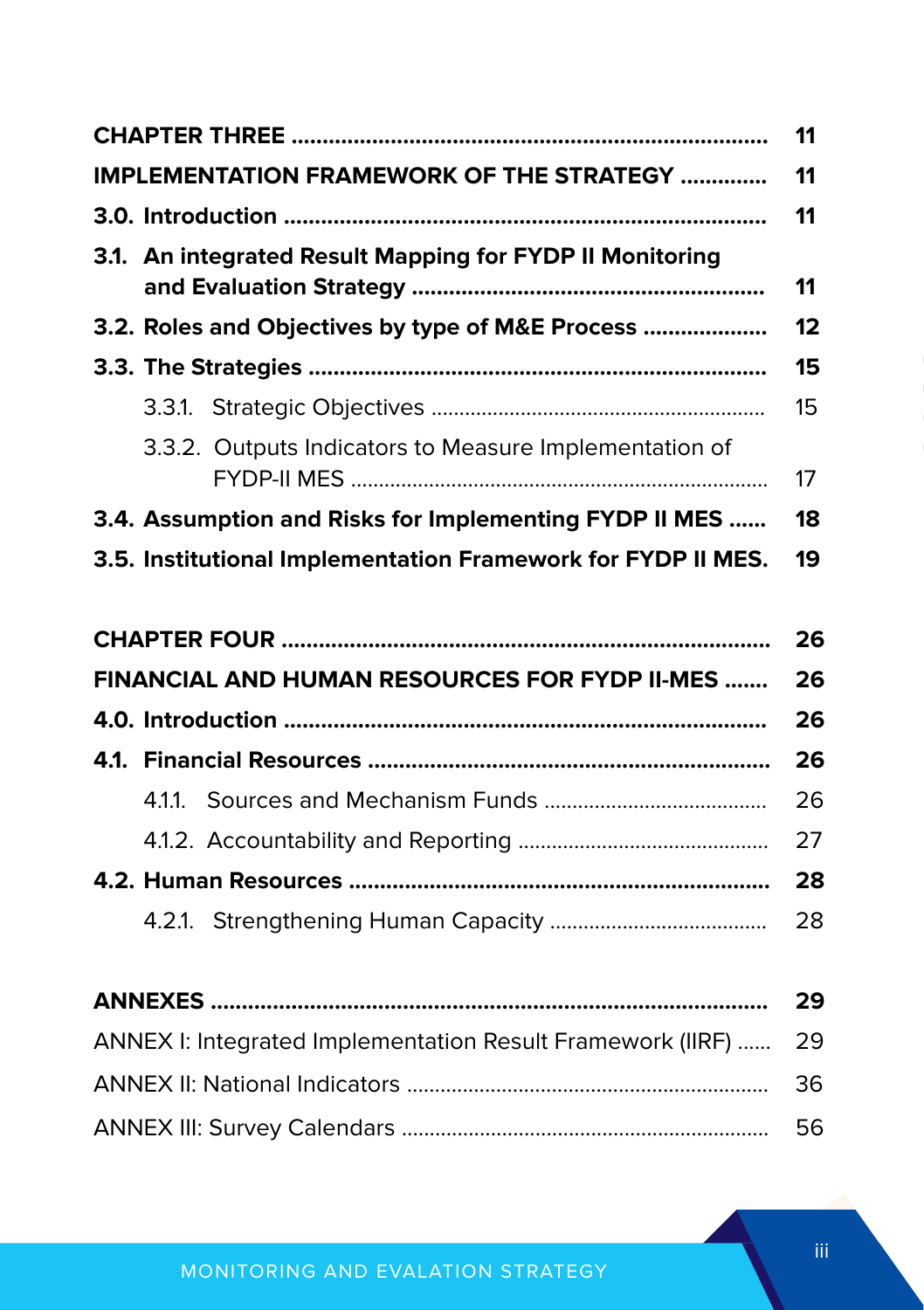## **LIST OF ABBREVIATION AND ACRONYMS**

| <b>BCC</b>         | <b>Behavior Change Communication</b>                                              |
|--------------------|-----------------------------------------------------------------------------------|
| <b>CTI</b>         | Confederation of Tanzania Industries                                              |
| <b>BOT</b>         | <b>Bank of Tanzania</b>                                                           |
| <b>BRN</b>         | <b>Big Results Now</b>                                                            |
| CAG                | <b>Control and Auditor General</b>                                                |
| <b>COSTECH</b>     | Commission for science and Technology                                             |
| <b>CS</b>          | <b>Communication Strategy</b>                                                     |
| CSO                | <b>Civil Society Organizations</b>                                                |
| D by D             | Decentralization by Devolution                                                    |
| <b>DCC</b>         | District Consultative Committee                                                   |
| <b>DDM</b>         | Different in Different Methods                                                    |
| <b>DPs</b>         | <b>Development Partners</b>                                                       |
| <b>ESRF</b>        | <b>Economic and Social Research Foundation</b>                                    |
| <b>FBO</b>         | <b>Faith Based Organizations</b>                                                  |
| <b>FS</b>          | <b>Financial Strategy</b>                                                         |
| <b>FYDP II</b>     | National Five Year Development Plan 2016/17 -<br>2020/21                          |
| <b>FYDP II-MES</b> | FYDP II - Monitoring and Evaluation Strategy                                      |
| <b>HBS</b>         | Household and Budget Survey                                                       |
| <b>HDI</b>         | Human development Index                                                           |
| <b>ICT</b>         | Information and Communication Technology                                          |
| IEC.               | Information Education and Communication                                           |
| <b>IIRF IS</b>     | Integrated and Implementation Results<br><b>Framework Implementation Strategy</b> |
| <b>IMTC</b>        | Inter-Ministerial Technical Committee                                             |
| <b>IVE</b>         | Instrumental Variable Estimation                                                  |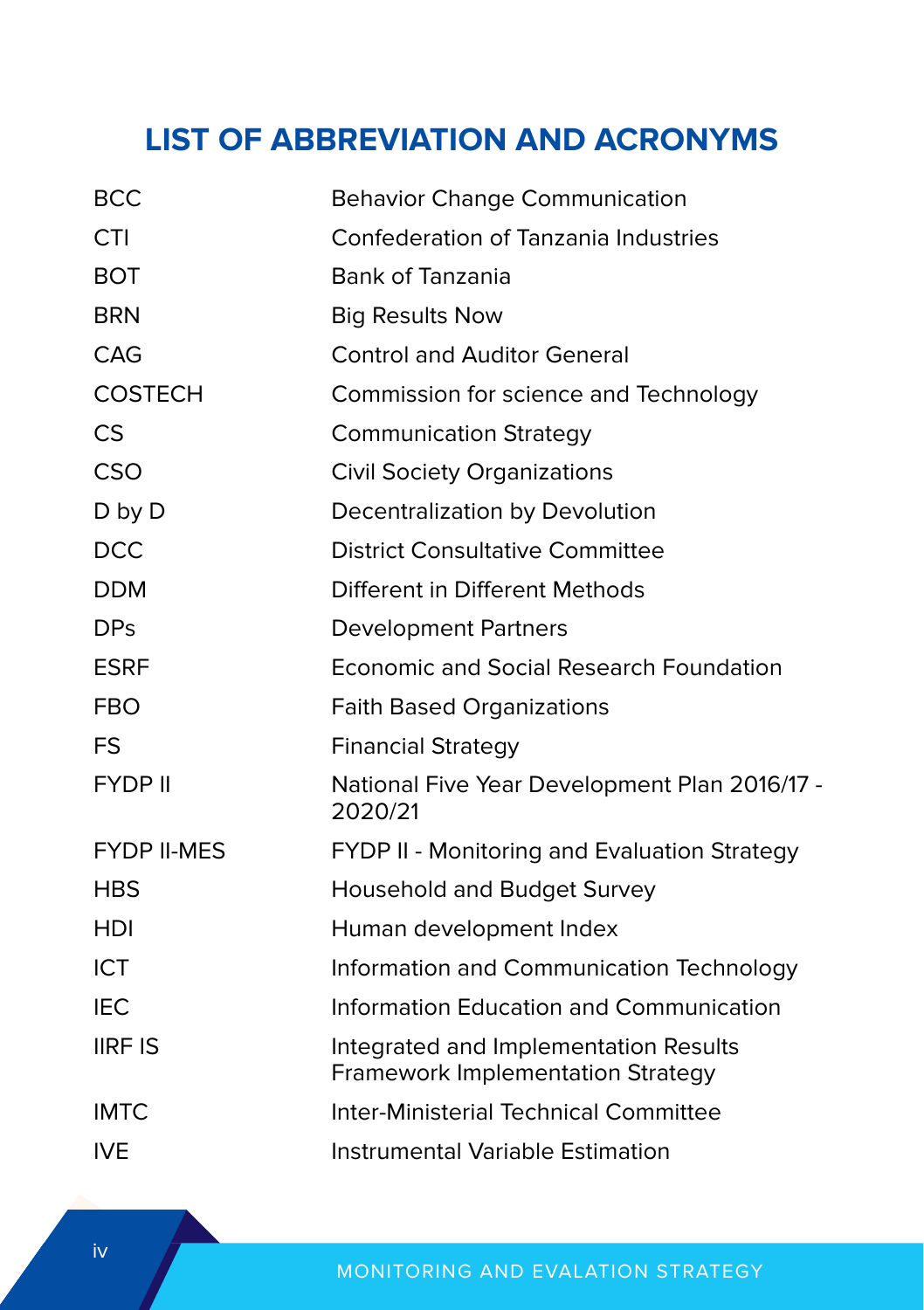| LED             | Local Economic Development                                                 |
|-----------------|----------------------------------------------------------------------------|
| LF              | Logical Framework                                                          |
| LGAs            | <b>Local Government Authorities</b>                                        |
| LLGAs           | Lower Local Government Authorities                                         |
| <b>LTPP</b>     | Long Term Perspective Plan                                                 |
| M&E             | Monitoring and Evaluation                                                  |
| <b>MDAs</b>     | Ministries, Departments and Agencies                                       |
| MDG             | Millennium Development Goals                                               |
| <b>MDPE</b>     | <b>Measuring Distribution Programme Effect</b>                             |
| <b>MES</b>      | Monitoring and Evaluation Strategy                                         |
| <b>MIS</b>      | <b>Management Information Systems</b>                                      |
| MoFP            | Ministry of Finance and Planning                                           |
| <b>MOHCDGEC</b> | Ministry of Health, Community Development,<br>Gender, Elderly and Children |
| <b>MEST</b>     | Ministry of Education, Science and Technology                              |
| <b>MPI</b>      | Multidimensional Poverty Index                                             |
| <b>NBS</b>      | <b>National Bureau of Statistics</b>                                       |
| <b>NIMR</b>     | National Institute for Medical Research                                    |
| <b>NKRAs</b>    | National Key Results Areas                                                 |
| <b>NSAs</b>     | <b>Non State Actors</b>                                                    |
| <b>NSGRP</b>    | National Strategy for Growth and Reduction of<br>Poverty                   |
| PE              | <b>Poverty Environment</b>                                                 |
| <b>PED</b>      | <b>Poverty Eradication Department</b>                                      |
| <b>PMS</b>      | <b>Poverty Monitoring Systems</b>                                          |
| PO-PSMGG        | President Office, Public Service Management<br>and Good Governance         |
| <b>PO-RALG</b>  | President Office Regional administration and<br>Local Government           |

MONITORING AND EVALATION STRATEGY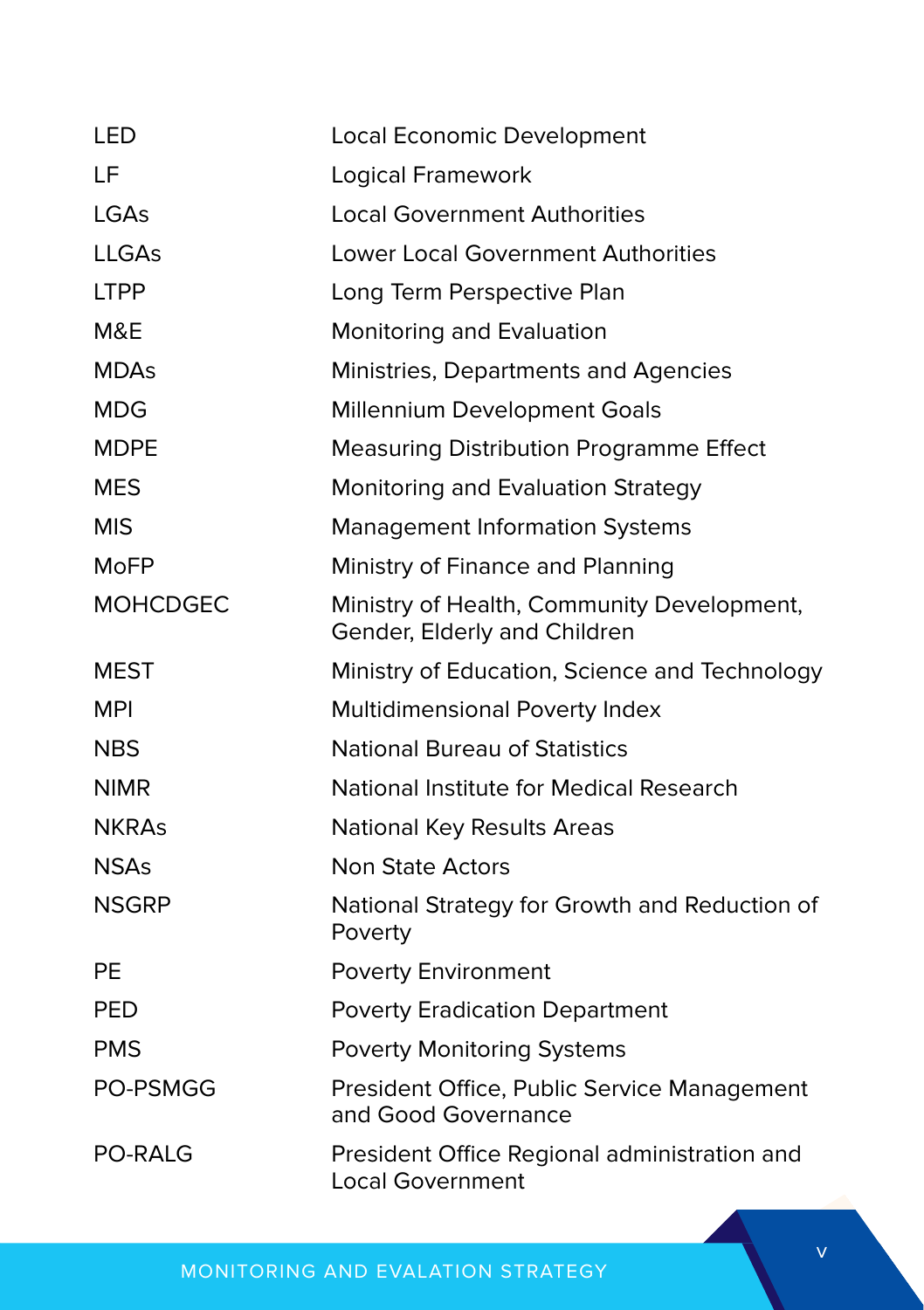| <b>PPP</b>   | <b>Public Private Partnership</b>       |
|--------------|-----------------------------------------|
| <b>PRSP</b>  | <b>Poverty Reduction Strategy Paper</b> |
| <b>PSM</b>   | <b>Propensity Score Matching</b>        |
| <b>RBM</b>   | <b>Results Based Management</b>         |
| <b>RCC</b>   | <b>Regional Consultative Committee</b>  |
| <b>RD</b>    | <b>Regression Discontinuity</b>         |
| <b>REPOA</b> | Research on Poverty Alleviation         |
| <b>RSs</b>   | <b>Regional Secretariat</b>             |
| <b>SDGs</b>  | Sustainable Development Goals           |
| TanEA        | Tanzania Evaluation Association         |
| <b>TC</b>    | <b>Technical Committee</b>              |
| <b>TDV</b>   | Tanzania Development Vision             |
| <b>THDR</b>  | Tanzania Human Development Report       |
| <b>TIB</b>   | Tanzania Investment Bank                |
| <b>TPSF</b>  | Tanzania Private Sector Foundation      |
| <b>TSMP</b>  | Tanzania Statistical Master Plan        |
| <b>UDSM</b>  | University of Dar Es Salaam             |
| <b>UNDP</b>  | United National Development Programme   |
| URT          | United Republic of Tanzania             |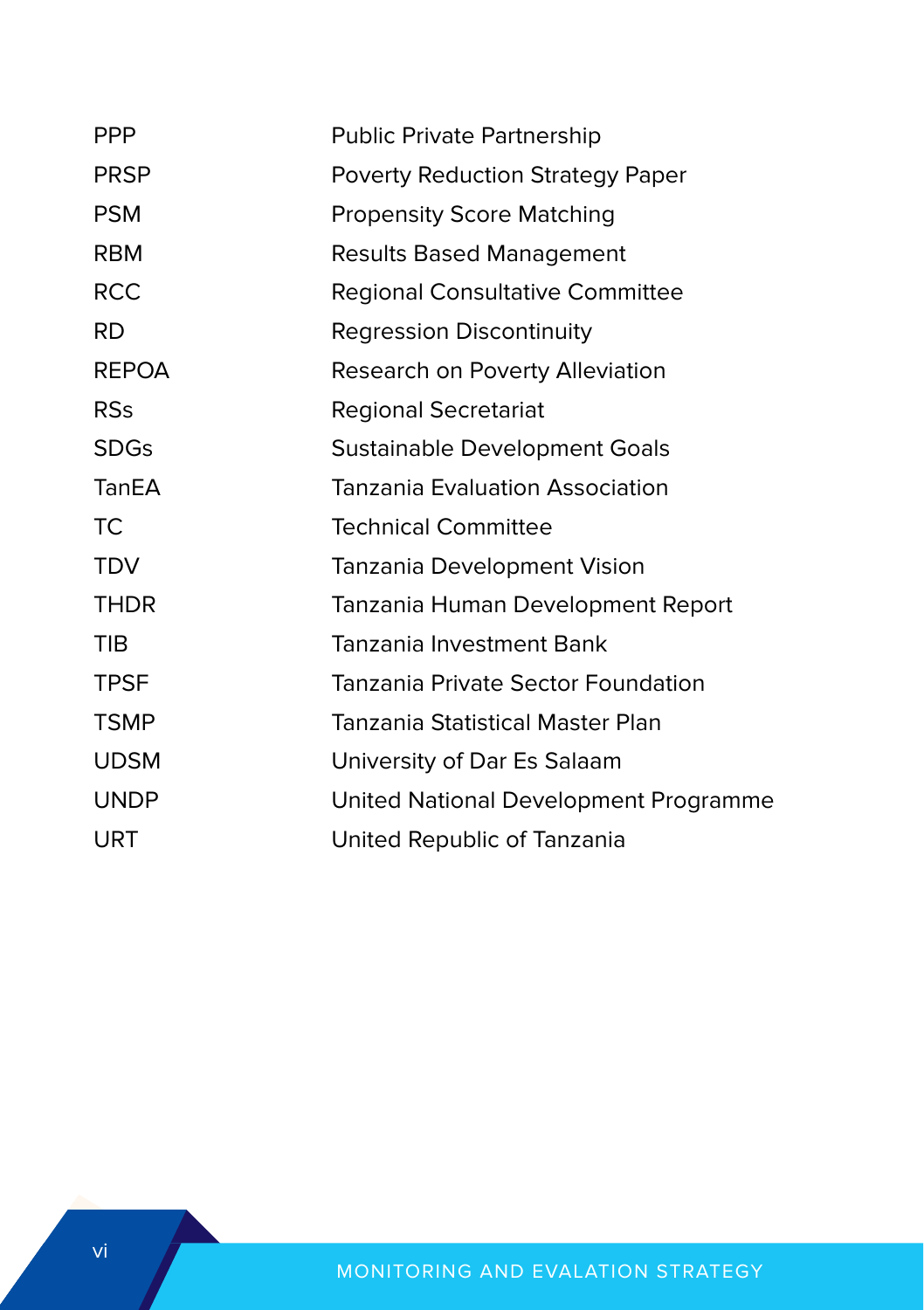## **OPERATIONAL DEFINITIONS**

**Accountability:** Obligation to demonstrate that work has been conducted in compliance with agreed rules and standards (including performance measures).

**Activity:** the actions taken or work performed in order to produce a given target. Activities are what institutions do and describe processes which are largely internal to the institution. They describe HOW a target is to be produced.

**Appraisal:** an overall assessment of the relevance, feasibility, and potential sustainability of a series of interventions prior to a decision to undertake or fund them.

**Assumptions:** Hypotheses about factors or risks which could affect the progress or success of an intervention.

**Capacity Building:** a process leading to; (i) skill upgrading (both general and specific), (ii) procedural improvements, or (iii) institutional strengthening. Capacity building refers to investment to improve performance in people, institutions, and practices.

**Data Management**: In this document comprise all processes related to data collection, analysis, synthesis and dissemination.

**Effectiveness:** the extent to which an intervention's objectives were achieved, or are expected to be achieved, taking into account their relative importance.

**Efficiency:** A measure of how economically resources/inputs (funds, expertise, time, etc.) are converted to outputs or results.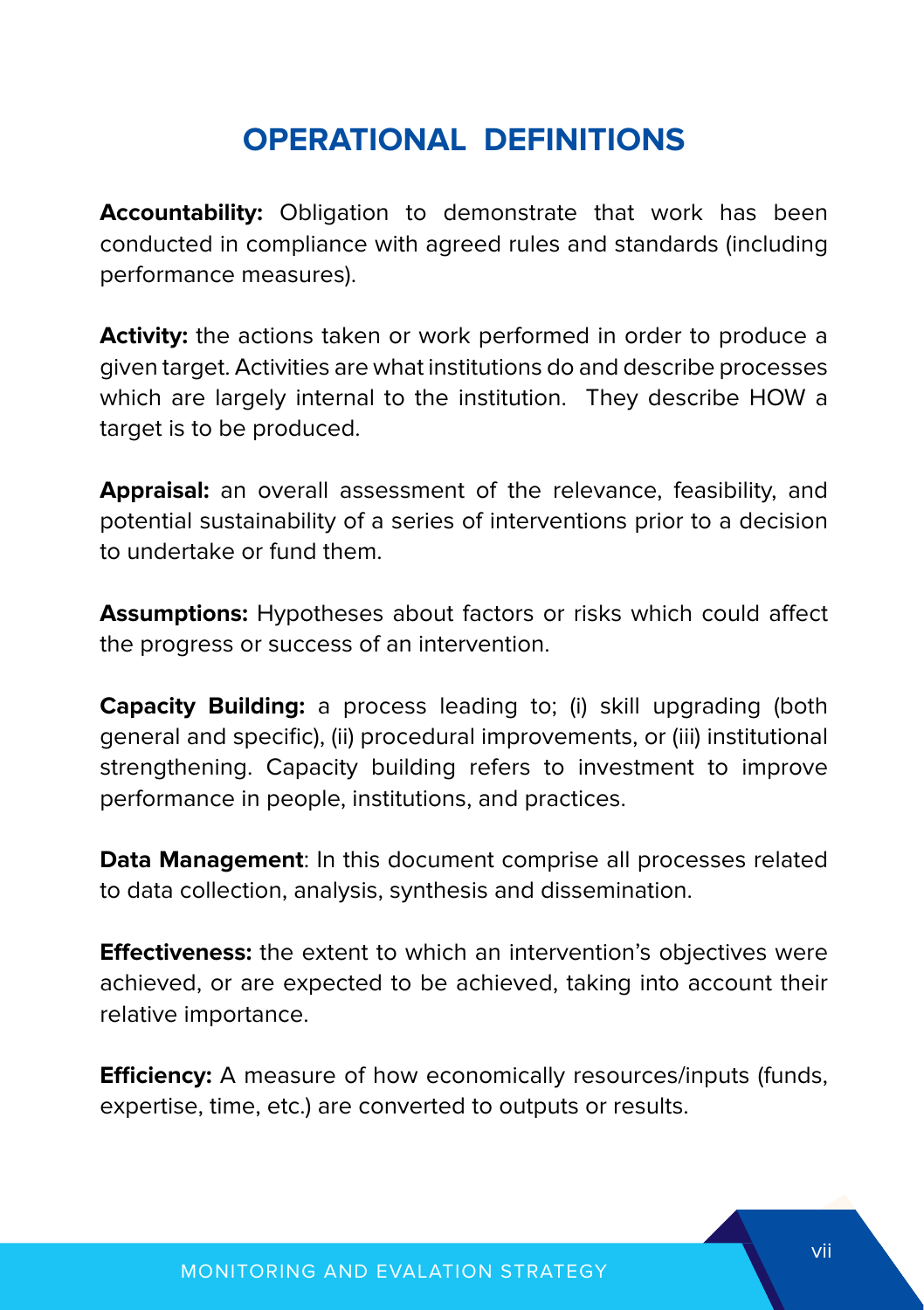**Evaluation**: a periodic assessment of the efficiency, effectiveness, impact, sustainability and relevance in the context of stated objectives.

**Feedback:** the transmission of findings generated through the evaluation process to parties for whom it is relevant and useful so as to facilitate learning. This may involve the collection and dissemination of findings, conclusions.

**Framework:** Are guidance with selected models that provide descriptive linkages of M&E issues of a particular sector or program or Agency.

**Goal:** A statement concerning the successful realization of an impact.

**Governance:** the way in which power and authority influence public life, especially economic and social development.

**Indicator:** a number having a particular measurement purpose. A Quantitative or qualitative factor or variable that provides a simple and reliable means to measure achievement, to reflect the changes connected to an intervention, or to help assess the performance of a party or institution. Or, a variable that allows the verification of changes in the development intervention or shows results relative to what was planned. Indicators are usually indirect measures of an underlying phenomena or quality (the way "smoke indicates fire" and are usually stated in SMART format. Indicators are often disaggregated to compare results and frequently have time-specified target and baseline values.

**Input:** the financial, human, and material resources used during the completion of an activity. Inputs are frequently measured in terms of financial costs.

**Monitoring and Evaluation Framework:** Refers to the performance based framework for monitoring and evaluation of informed decision made by high level authorities.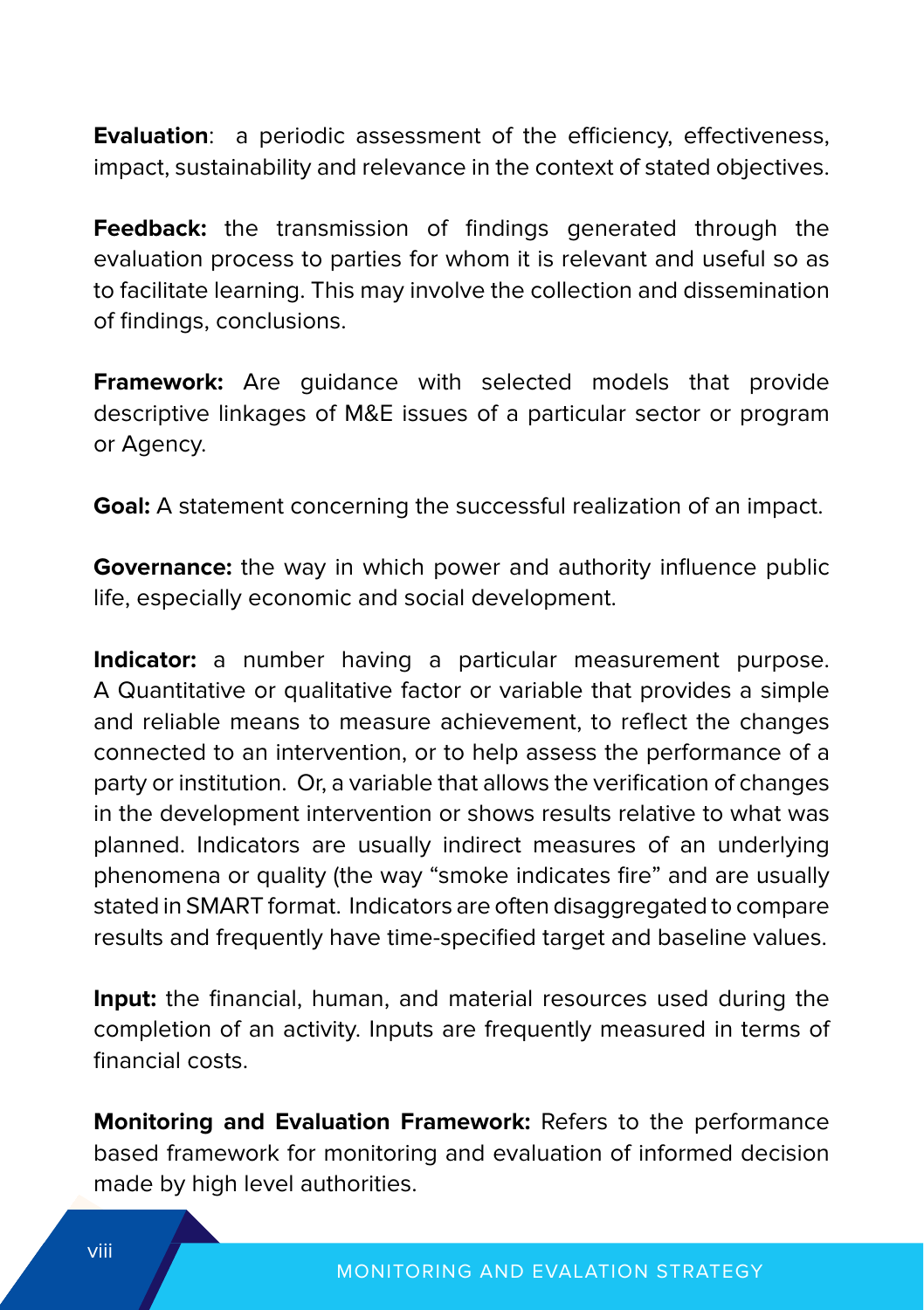**Monitoring and Evaluation Plan:** Is an integral part of the component of the strategy that addresses all the monitoring and evaluation activities of the strategy identified in Monitoring and Evaluation Framework.

**Monitoring:** The routine tracking and reporting of priority information about a program and its intended outputs and outcomes.

**Output:** the products, goods and services which result from an intervention; may also include changes (usually of an immediate nature) resulting from the intervention which are relevant to the achievement of outcomes.

**Performance:** the degree to which an intervention or an implementer operates according to specific criteria.

**Results:** the output, outcome or impact (intended or unintended, positive and/or negative) of a development intervention.

**Results-Based Management (RBM):** a management strategy focusing on performance and achievement of outputs, outcomes and impacts.

**Stakeholders:** all of those who have an interest (either direct or indirect) in an institution, its activities and its achievements. These may include clients or customers, partners, employees, shareholders/ owners, government or regulators.

**Sustainability:** the continuation of benefits from an intervention after the intervention has been completed. It is the probability of continued long-term benefits. The resilience to risk of the net benefit flows over time.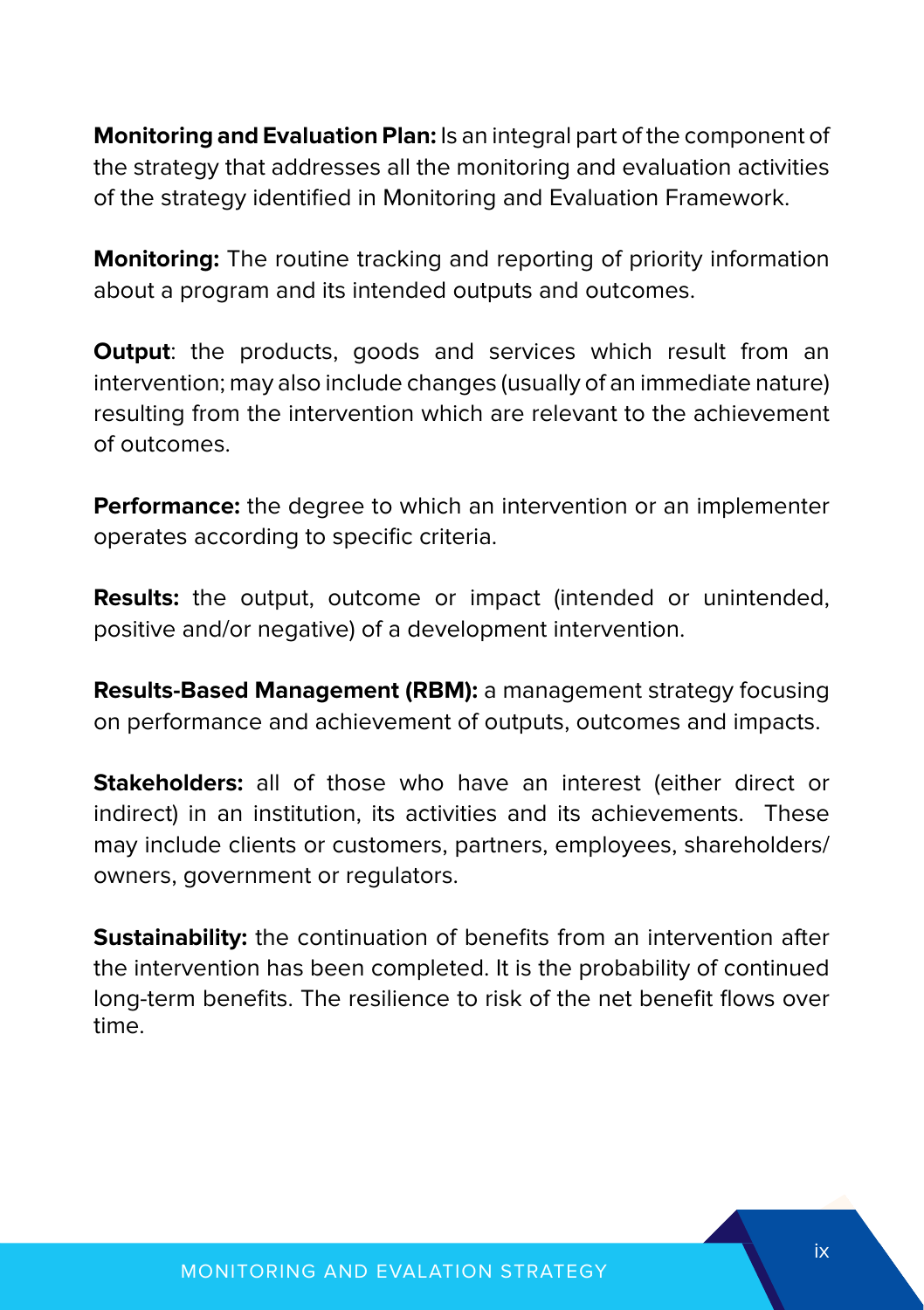## **CHAPTER ONE**

# **1 INTRODUCTION**

#### **1.0 Background**

The FYDP II (2016/17  $-$  2020/21) with the theme of "Nurturing Industrialization for Economic Transformation and Human Development" is the merger of the FYDP I and MKUKUTA II frameworks is geared towards transforming Tanzania into a middle-income country through industrialization and Human development. FYDP II embeds the fight against abject poverty through enhancing income security, access to social services, responsive governance and social protection FYDP II also accommodates Sustainable Development Goals (SDGs) indicators and targets in light of country conditions and environment. The documents elaborate also key milestones and the results frameworks for M&E system. The document begins with a recap of the background situation about M&E including its evolution, and how it is coordinated. The document also elaborates the implementation duration and the financing framework for M&E system. At the end of the documents there are three attachments: 1

The M&E Strategy elaborated further in chapter three is a crosscutting agenda and it is linked to other strategies in implementing FYDP II namely; the Communication Strategy (CS) and Financing Strategy (FS). These are catalytic tools for FYDP II implementation. It also encompasses Action Plan.

#### **1.1. The Process of Developing FYDP II - MES**

The process for developing the FYDP II involved all key stakeholders through various methods of consultations including workshops. The review of national development frameworks documents such as NSGRP II, FYDP I, SDGs, 2030 Global Agenda for Sustainable Development

<sup>1</sup> Planning for results, Measuring and reporting for results, Using the Results and periodical self-assessment of all activities implemented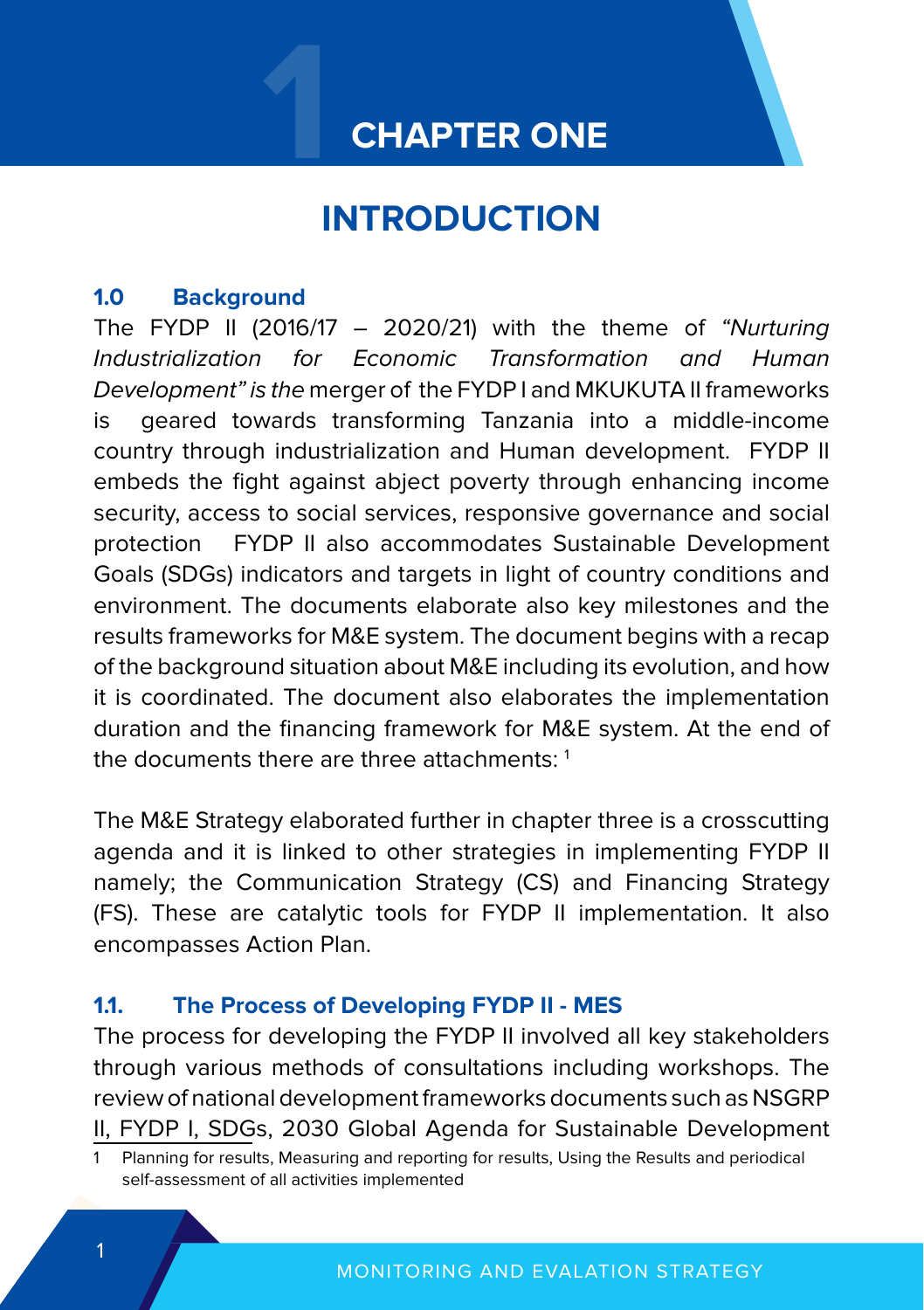Goals, Africa Plan of Action 2063, MDAs, LGAs and Non- State Actors progress reports informed the process of formulating FYDP- MES. Groups and sectors consulted include MDA, LGA, Non State Actors, Development Partners and academic institutions. Workshops and seminars were convened to refine initial draft document. M&E experts were invited to review and rationalize the strategy document.

#### **1.2 Macro-Micro Implementation Linkages**

Monitoring progress through Human Development Index (HDI) and Multidimensional Poverty Index (MPI) provides good linkages between economic transformation and human development. The inter-linkages will be ensured by close collaboration of MDAs, Non-State Actors (Macro), NBS, ESRF, REPOA, Tanzania Evaluation Association (TanEA) and other academia institutions.

#### **1.3 Rationale for MES**

The whole of government M&E provides a framework for evidencebased planning, improved policy processes and decision making on economic growth and poverty reduction. The implementation of M&E has for overtime experienced a number of challenges as follows:

- i Weak prioritization, whereas more often than not new NKRAs are added while existing ones have not been implemented effectively;
- ii. Inadequate disbursement of the funds even to selected NKRAs;
- iii. Non ring-fencing of funds for the selected priority areas;
- iv. Stand-alone Sector M&E;
- v. Inadequate coordination and resources for M&E (including proliferations of systems) and;
- vi. Insufficient M&E manpower.

#### **1.4 General Objective of FYDP II - MES**

The overall objective is to develop/enhance an integrated governmentwide M&E system for effective tracking of result, efficient use of resources and feedback on FYDP II implementation.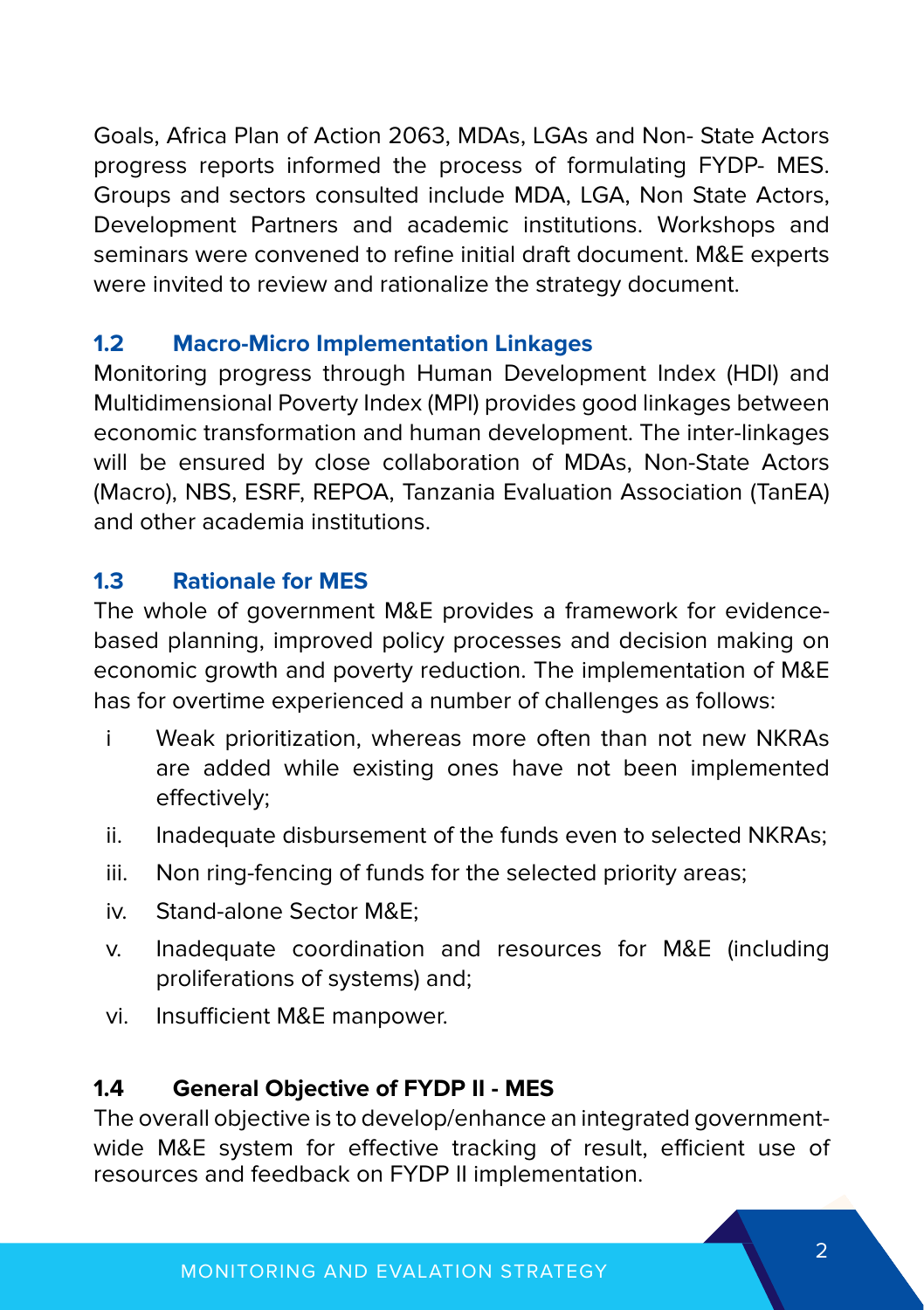#### **1.4.1 Specific Objectives**

Specific objectives are, to;

- i. Track progress and demonstrate results for FYDP II MES strategic interventions;
- ii. Coordinate and provide guidelines to MDAs, LGAs, private sector and other stakeholders;
- iii. Assess development programmes overall performance in accordance with the agreed objectives and performance indicators and targets;
- iv. Enhance the use of management for results (i.e. evidencebased decision making), compliance with Government policies (accountability) and constructive engagement with stakeholders (policy and implementation dialogue);
- v. Provide early warning system for possibly challenging issues in relation to implementation of FYDP II-MES; and
- vi. Continue the institutionalization and harmonization of the use of M&E information in improving decision making, policy process formulation, planning and budgeting.

#### **1.5. Layout of FYDP II – MES**

The FYDP II – MES is organized into five chapters. Chapter one describes the background situation. Chapter two describes the mechanisms to deliver the expected outputs. On the other hand, chapter three expounds the implementation of the Strategy. Chapter four details the institutional implementation framework, and chapter five articulates issues of human and financial resources mobilization. At the end of this strategy, measures (national indicators) that will be used to monitor and evaluate the National Five Year Development Plan 2016/17 - 2020/21<sup>2</sup> and Integrated Implementation Result Framework (IIRF) have been annexed.

<sup>2</sup> FYDP II priority areas, Flagship Development Projects, Poverty and SDG Interventions both to be taking place at LGAs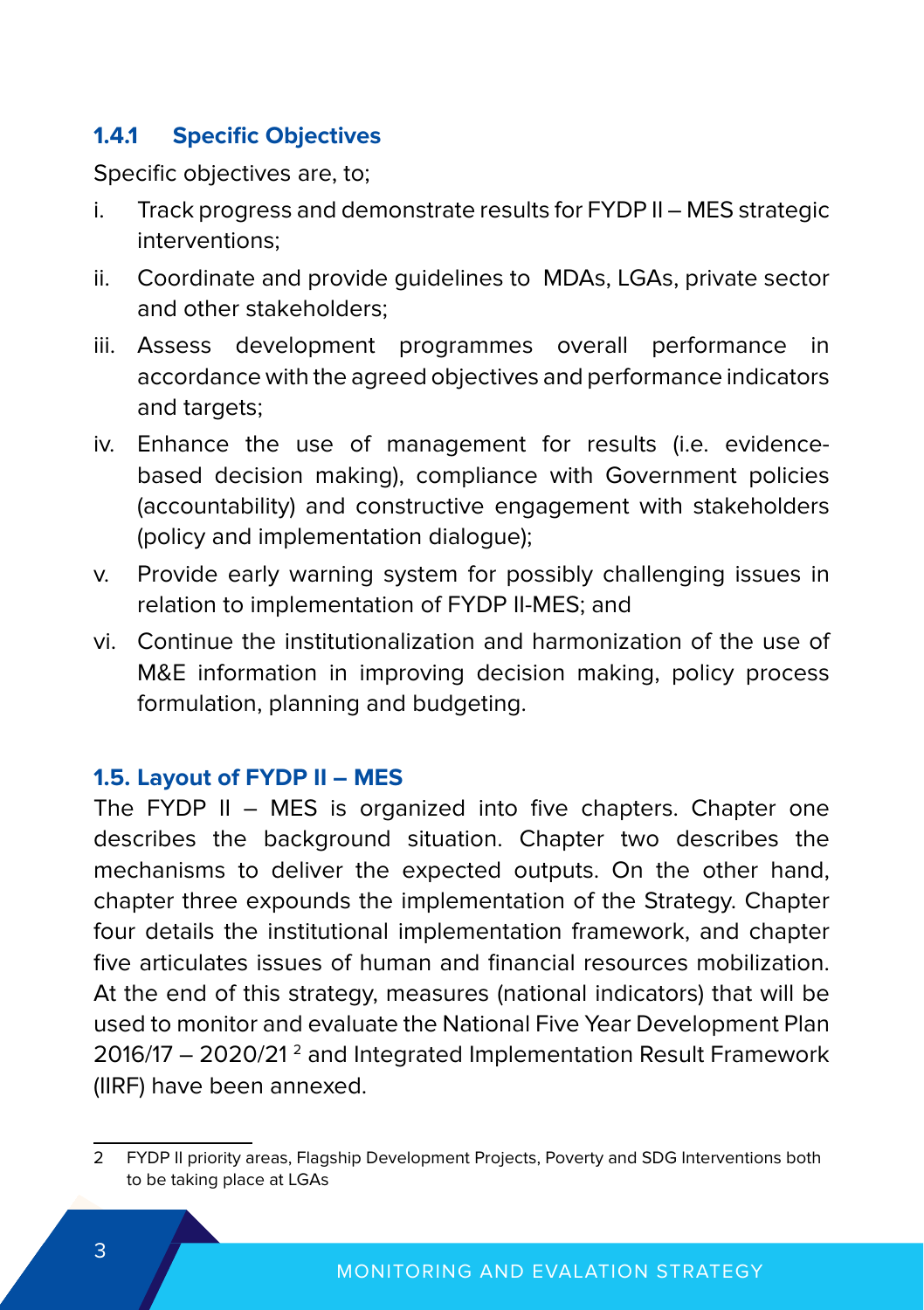## **2 CHAPTER TWO**

## **MECHANISM TO DELIVER FYDP II-MES OUTPUTS**

#### **2.0. Overview**

This chapter presents the approaches adopted for delivering the expected outputs from the government operations, in particular, the implementation of FYDP II. The approach aligns the Action Plan, Financing Strategy, Communication Strategy, and Poverty Monitoring System strategy with FYDP II Monitoring Framework. The adopted approaches include: **Control; Inspection; Review; Survey; Use of Data System; Studies and Researches Supervision, Monitoring and Evaluation.** 

#### **(i) Control**

Monitoring and Evaluation Strategy will employ control mechanism to oversee results of the economic transformation and human development as well as project capital investments. This approach will use other the existing Government financial control measures and Internal Audit reports from MDAs, LGAs and RS will be used to evaluate the proper use of financial resources.

#### **(ii) Inspection**

MDAs will carry out regular follow ups and inspection of projects implemented under their jurisdiction and substantiates the reported results. The Ministry responsible for planning will undertake the inspection of strategic and flagship projects for expenditure tracking, monitoring implementation and track poverty and SDGs indices. The ministry responsible for regions administration and local government will inspect projects implemented by LGAs and RSs under the auspicious of Local Economic Development (LED) and submit inspection reports to Ministry responsible for Finance and Planning.

#### **(iii) Review**

The FYDP II MES is envisaged to use Review technics as mechanisms to support delivering required outputs/reports. This approach will include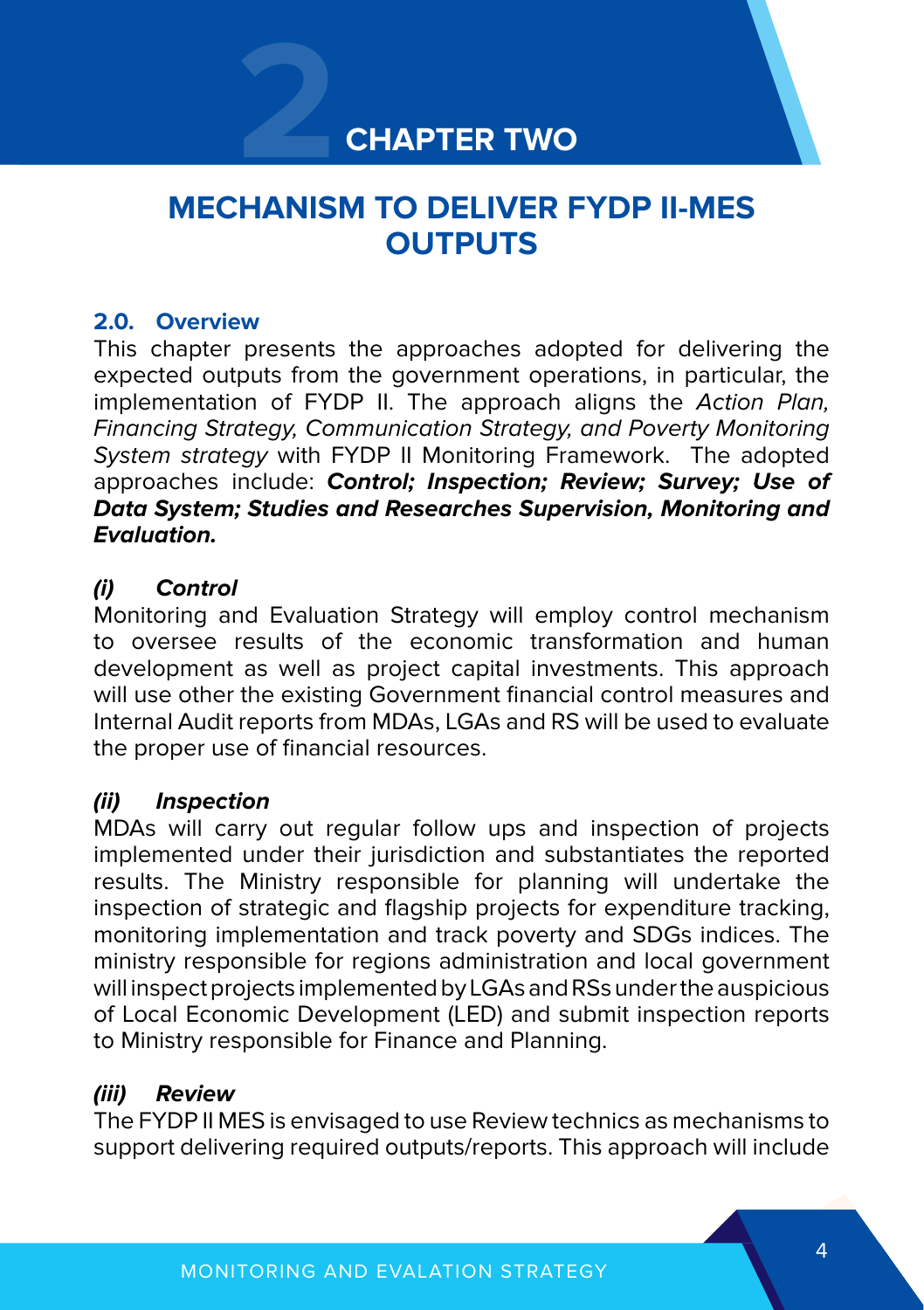informal interviews, focus group discussion, use of Region and District Consultative meetings reports and dialogues. Activity indicators are used for this approach. A Standardized tool for collecting data for yearly performance report will be developed by MoFP and customized by MDAs, LGAs and Non-State Actors; for utilization at the level of government systems.

#### **(i) Surveys**

Surveys will be used to collect data on FYDP II indicators status at of the level of output, outcome and impact. The National Bureau of Statistics (NBS) will provide these survey data through conducting the multi-years surveys including among others the Household Budget Survey and Demographic Surveys, etc. A calendar of surveys for multiyear surveys is indicated in annex III).

#### **(iv) Studies and Researches**

Studies and researches are analytical empirical tools for assessing program and service delivery performance. In this FYDP II – MES studies and researches from research institutions and academia will provide information on the theme Research and studies shall be independent in terms of research design, implementation, analysis, and reporting of results. Forums to discuss the research findings on a particular theme will be organized for sharing and dissemination of findings.

#### **(v) Use of Data System**

This strategy entails to use various data systems from MDAs, LGAs, and NSAs that have already established comprehensive Management Information System (MIS) that routine data and information collected at different levels of implementation will be audited by prior to reporting to appropriate authorities. The Data Audit Committee (constituted by MDAs will be established and capacitated with both monitoring and evaluation skills. NBS will provide essential guideline and aspect of this work. The MOFP will spearhead the overall implementation of FYDP II - IS and maintain the National Project Data Bank which shall be used as a tool to feed M&E data system.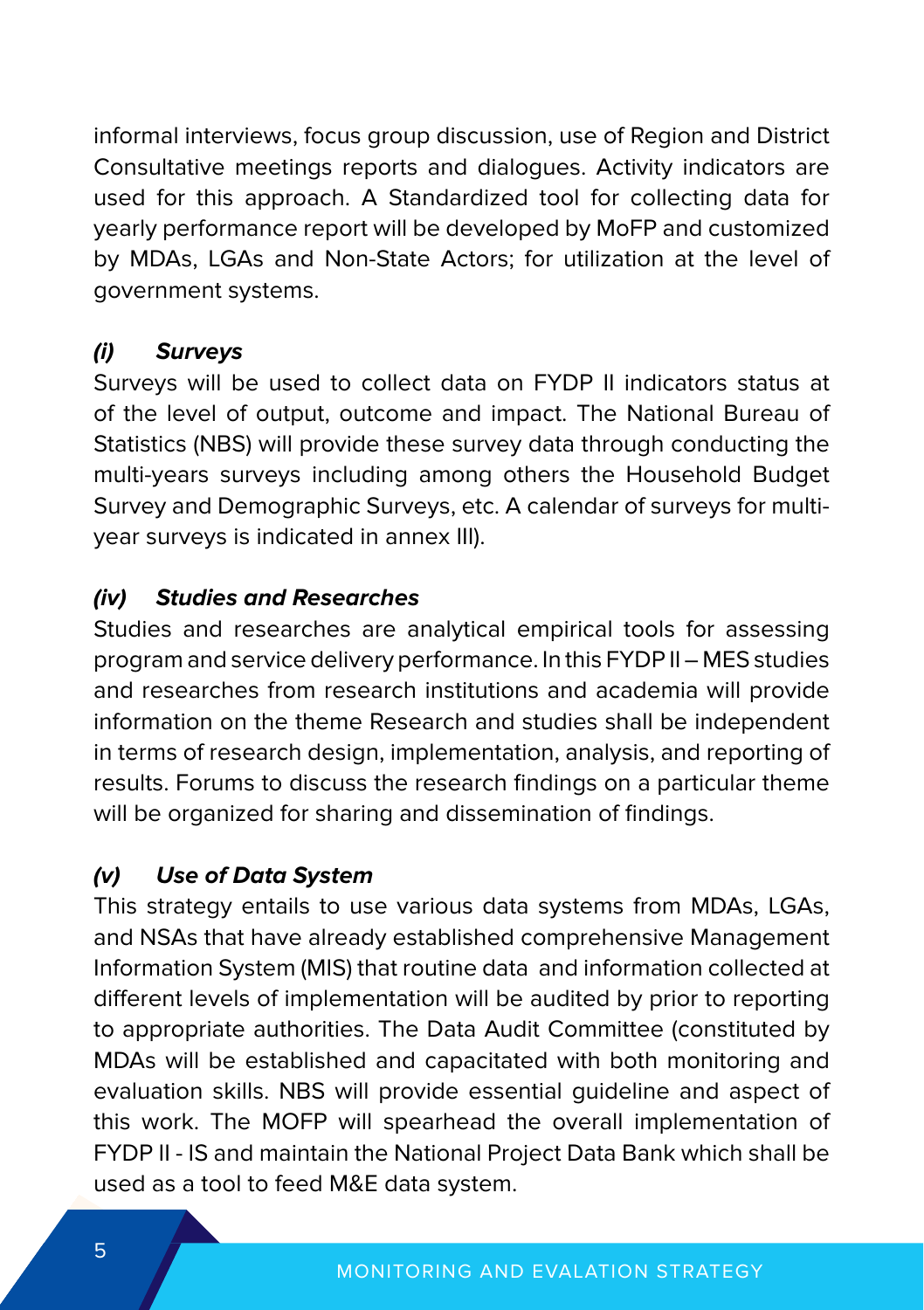#### **(vi) Supervision, Monitoring and Evaluation**

Technical team from MDAs will supervise personnel who are at the service delivery point using standard checklist developed by MOFP. This will ensure: Proper management and administration of day-to-day **activities** of projects effectively and efficiently.

#### **2.1. Key FYDP II – MES Outputs**

The FYDP II M&E Strategy will produce a number of reports including: Dialogues Reports, Budget Monitoring Reports, Evaluation Reports, Mission Reports for Project Inspection and other reports as deemed necessary by stakeholders. The reports will be in line with the Government Planning and Budget Cycle shown in figure 2.1 below.



**Figure 2.1: Government Planning and Budget Cycle**

#### **2.1.1. Quarterly Implementation Reports**

This report provides quarterly implementation status of development projects submitted by MDAs to MOFP every thirty (30) days after the end of the respective quarter. These quarterly reports will be augmented into annual Implementation Report submitted to MOFP not later than 15<sup>th</sup> October after the end of financial year. Format for reporting progress are included in the budget guideline distributed by MoFP.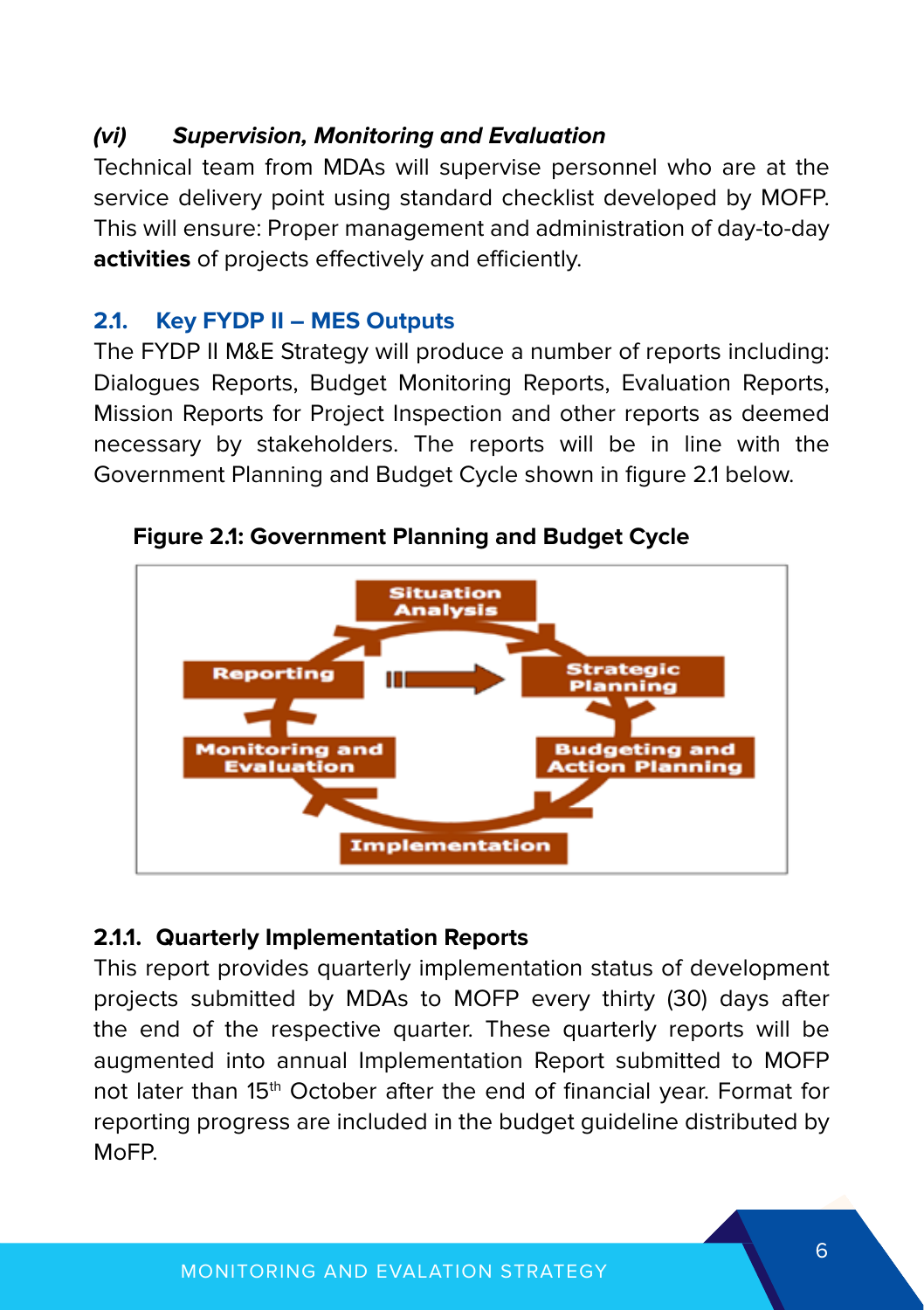#### **2.1.2. Stakeholders Dialogues Reports**

These are short papers focusing on stakeholders' dialogues held to deliberate on policy and the implementation of the various interventions. These stakeholders' dialogues include among others banker's council, planners' conference, research institutions forums and Independent research centers/think-tank.

#### **2.1.3. Supervision and Monitoring Reports**

These reports will be prepared annually by MoFP in collaboration with MDAs and LGAs staff who conduct supervision and monitoring of tracking government expenditure, service delivery performance and financial accountability, regulations as well as those providing feedback for improved/corrective measurements.

#### **2.1.4. Evaluation Reports**

Three categories of evaluation reports will be produced including: Participatory, Mid-Term and Final evaluation reports. The nature and scope of these reports is elaborated below:

- *i.* Participatory Evaluation Report: This report will address views of staff, board members and beneficiaries concerning project efficiency, cost effectiveness, impact, sustainability, and lessons learnt as well as the associated plausible recommendations. This will be done twice in the period of the Plan.
- **ii. Mid-term Evaluation Report:** This report will address performance against the intended objectives and targets. It will recommend any changes required to square back/return to right trajectory of implementation towards achieving the objective targets set in the original set up of the Plan. This will be produced after two and half years of the Plan implementation.
- **iii. Final Evaluation Report:** The report will assess the overall efficiency, effectiveness and relevance, sustainability of FYDP II against its goals and outcomes. This report will be produced after four-and-a-half years of the Plan's implementation roadmap. 3

<sup>3</sup> Randomization, Propensity Score Matching (PSM), Double Difference Method(DDM), Instrumental Variable Estimation (IVE), Regression Discontinuity (RD) and Pipeline Methods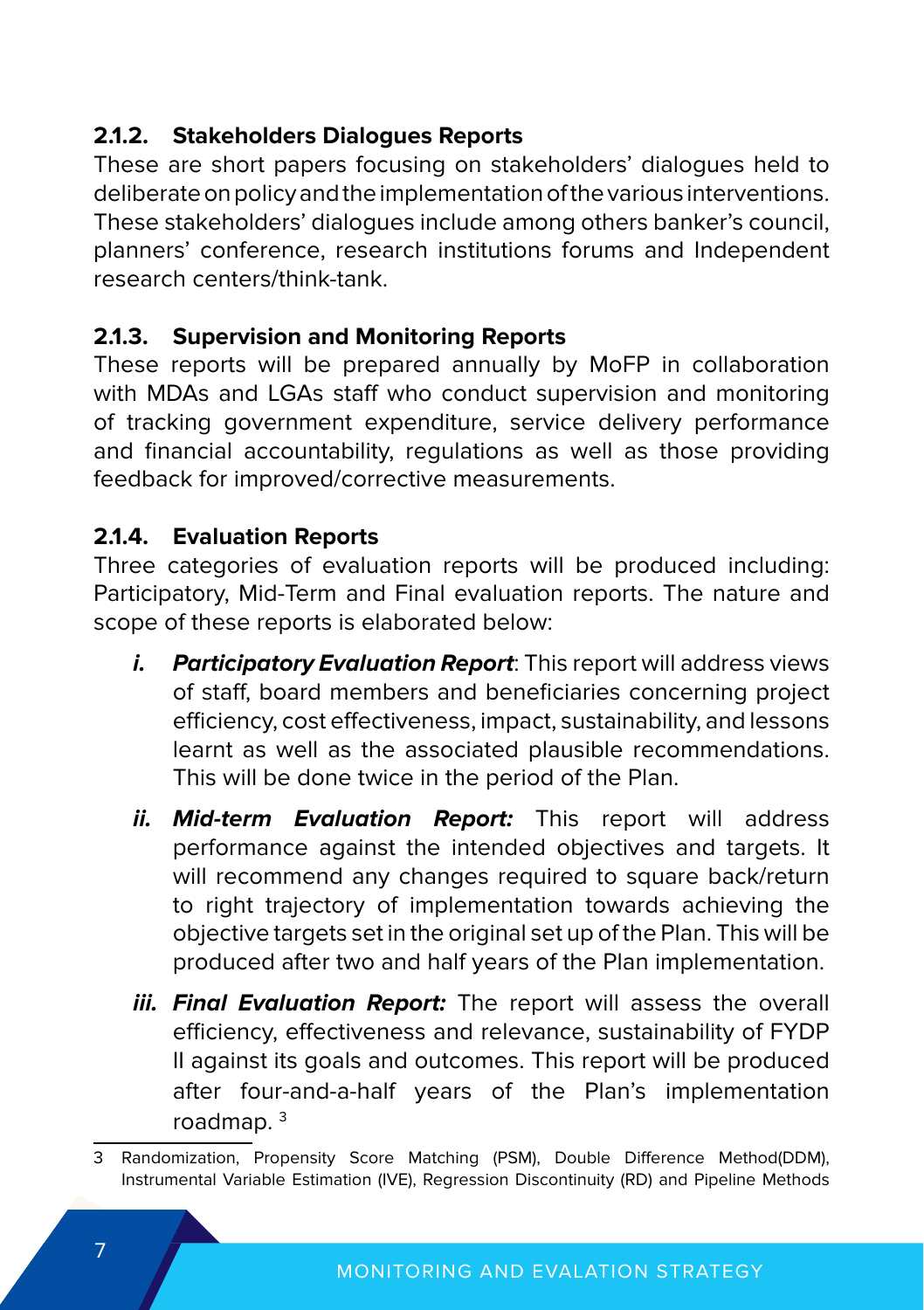#### **2.2. Mission Reports for Project Inspection**

These reports provide the implementation status of strategic and flagship projects as indicated in FYDP II Implementation Strategy through detailed inspections done by MoFP and MDAs. The reports will contain suggestions and key measures to be taken on implementing the development projects in the budget year.

#### **2.2.1. Poverty Monitoring Reports**

The Poverty monitoring reports are generated from Poverty Monitoring Strategy managed by the Ministry of Finance and Planning. Some of the outputs generated by the Poverty Monitoring strategy are:

#### **i. Poverty and SDGs Status Report**

This is a major poverty monitoring report which delineates the progress towards attainment of Poverty and SDG's targets. It will provide the status of the indicators and analyze trends. The report will document the challenges and lessons learnt in a particular period of implementation and suggest the way forward.

#### **ii. Strategic Policy Briefs**

Strategic Policy Briefs are short paper summarizing key issues or findings from various poverty related studies and presented to the policy makers in a regular basis or when need arise. These will be done in a clear and simple format highlighting key points for Government and political leaders.

#### **iii. In-depth Studies and Surveys Analytical Reports**

These are reports produced after undertaking second level analysis of various studies and survey reports such as HBS, ILFS to derive insight information on the dynamism of poverty indicators such as employment to different genders and ages, poverty levels and gaps with a more disaggregated way compared to

<sup>(</sup>PM) , Measuring Distributional Program Effects (MDPE), Using Economic Model to Evaluate Policies, Mixed and multiple methods; Theory-based approaches that incorporate: (Unintended outcomes, Case studies); First stages of a complexity-focused evaluation, Trajectory analysis, and others known methods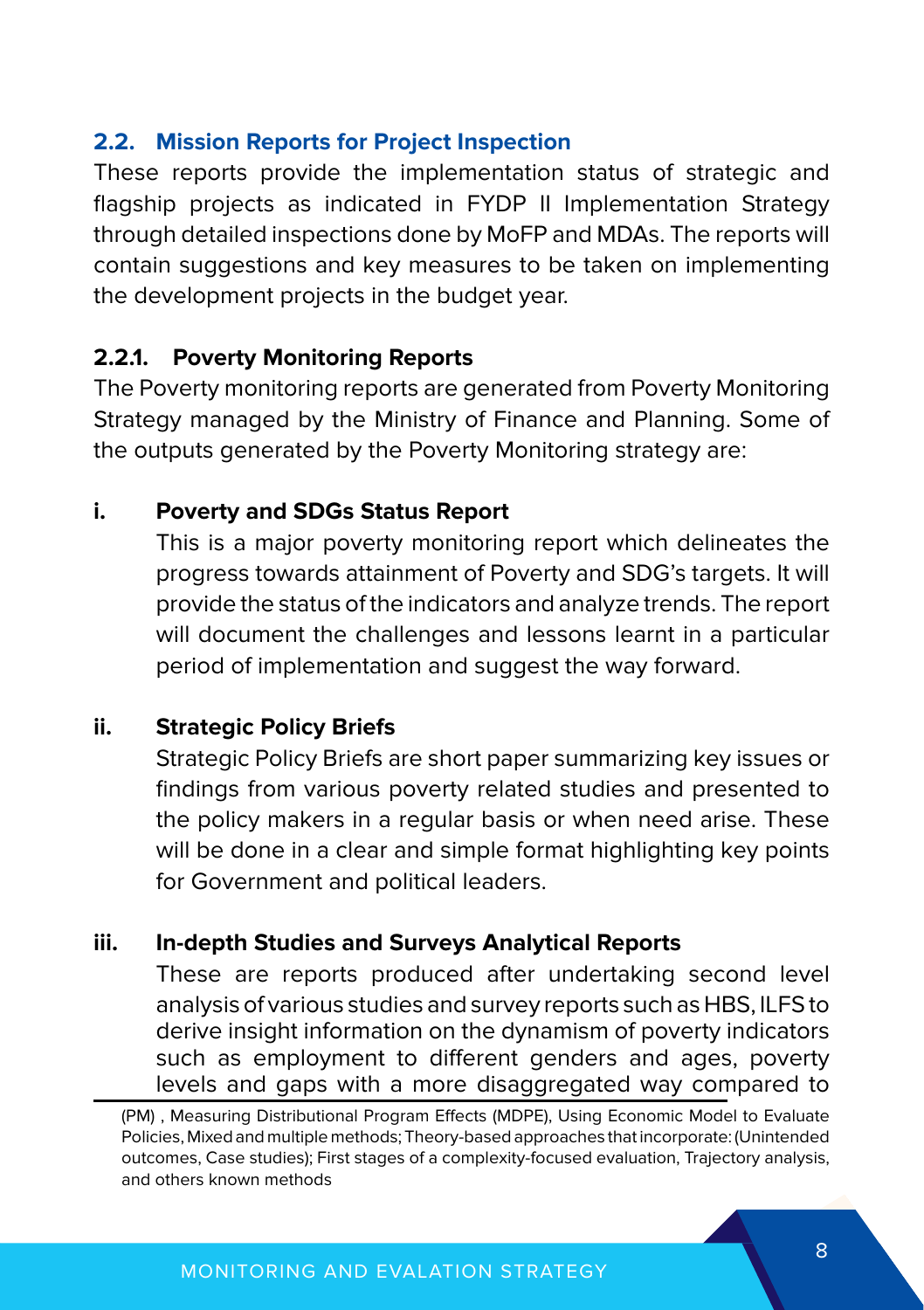the first level analysis. These reports are produced any time depending on the need. MoFP will coordinate production of these reports in collaboration with national think tanks such as ESRF, REPOA, UDSM, TanEA and relevant sectors.

#### **iv. Assessment/Evaluation Reports**

Various institutions under PMS and even independent institutions undertake assessment or evaluation related to poverty, povertyenvironment and gender and produce respective reports. These kinds of reports provide detailed information regarding the way poverty reduction initiatives are implemented, challenges facing the particular programs or even assessing the impact of a particular initiative. Synergies will be established/planned in order to include perception evaluations indices of development projects (flagship and priority areas of FYDP II) for intermediate (proxy) measures of outcomes.

#### **v. Views of the People Survey Report**

This report is developed after conducting perception survey and capture community views towards their economic development, livelihood standard, quality and accessibility of social services such as health, water, education, electricity, roads etc. The report also covers issues on their view towards good governance and accountability such as corruption, budgeting and planning processes within their localities, election processes and others. The survey will be produced twice in the period of the Plan by an independent research institution in a close collaboration with PED and other stakeholders within the PMS.

#### **vi. Various Abstracts and Associated Reports**

These will include among others, papers from reputable research institutions, academia, individual prominent M&E experts and NSAs.

Timeline for production of the reports are indicated in table 2.1.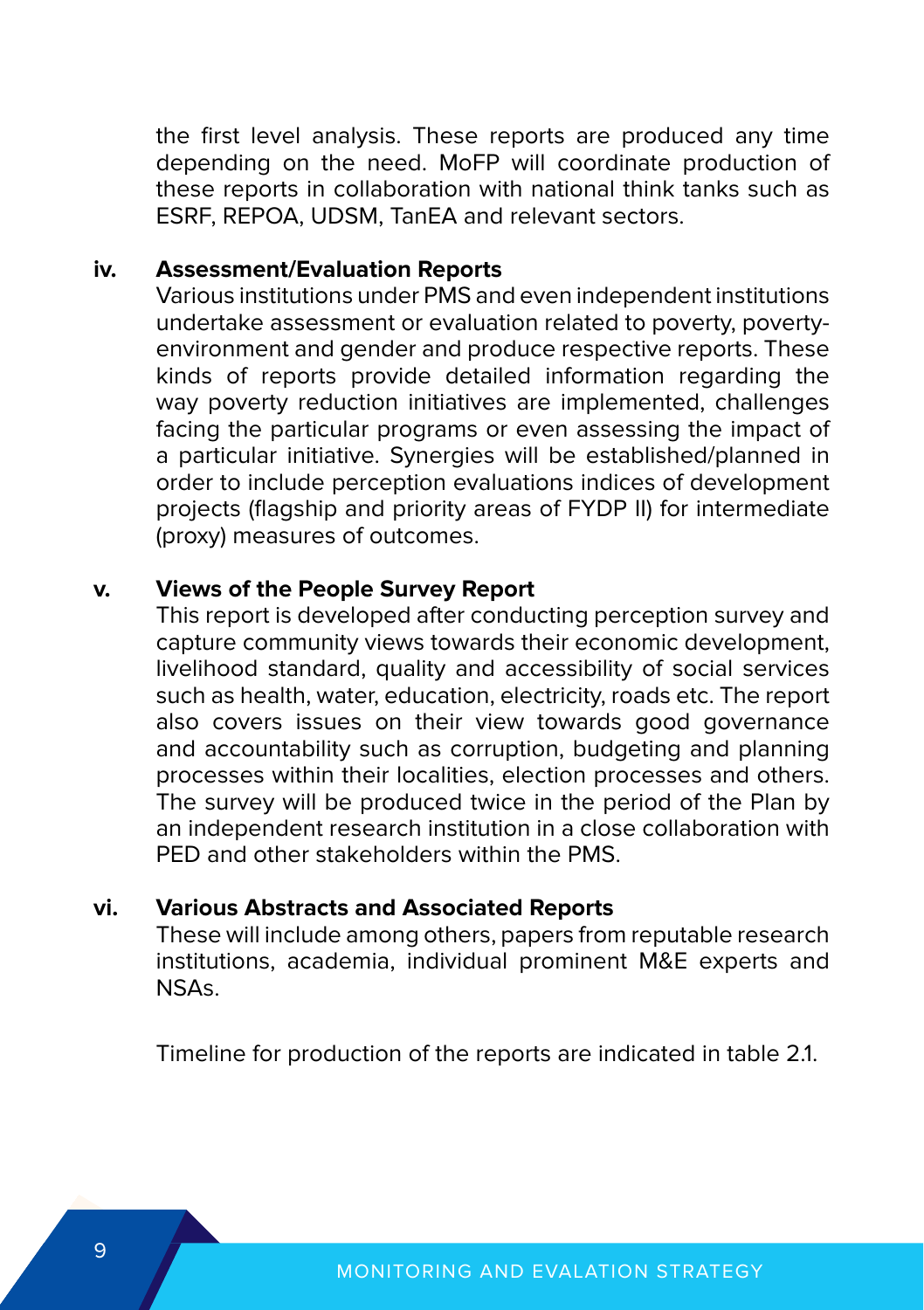| Report                    | Year <sub>1</sub> |               |               |                     |               | Year <sub>2</sub> |   |                         | Year <sub>3</sub>  |               |                |                |               | Year <sub>4</sub> |         |
|---------------------------|-------------------|---------------|---------------|---------------------|---------------|-------------------|---|-------------------------|--------------------|---------------|----------------|----------------|---------------|-------------------|---------|
| $\overline{\overline{G}}$ | $\overline{a}$    | $\frac{3}{3}$ | $\overline{)$ | $\overline{\sigma}$ | $ $ Q2 $ $ Q3 |                   | đ | $\overline{\mathrm{o}}$ | $\frac{1}{\alpha}$ | $\frac{3}{2}$ | $\overline{a}$ | $\overline{c}$ | $\frac{2}{3}$ | $\frac{3}{2}$     | $\beta$ |
|                           |                   |               |               |                     |               |                   |   |                         |                    |               |                |                |               |                   |         |
|                           |                   |               |               |                     |               |                   |   |                         |                    |               |                |                |               |                   |         |
|                           |                   |               |               |                     |               |                   |   |                         |                    |               |                |                |               |                   |         |
|                           |                   |               |               |                     |               |                   |   |                         |                    |               |                |                |               |                   |         |
|                           |                   |               |               |                     |               |                   |   |                         |                    |               |                |                |               |                   |         |
|                           |                   |               |               |                     |               |                   |   |                         |                    |               |                |                |               |                   |         |
|                           |                   |               |               |                     |               |                   |   |                         |                    |               |                |                |               |                   |         |
|                           |                   |               |               |                     |               |                   |   |                         |                    |               |                |                |               |                   |         |
|                           |                   |               |               |                     |               |                   |   |                         |                    |               |                |                |               |                   |         |

Table 2.1: Timeline for production of FYDP II Reports **Table 2.1: Timeline for production of FYDP II Reports**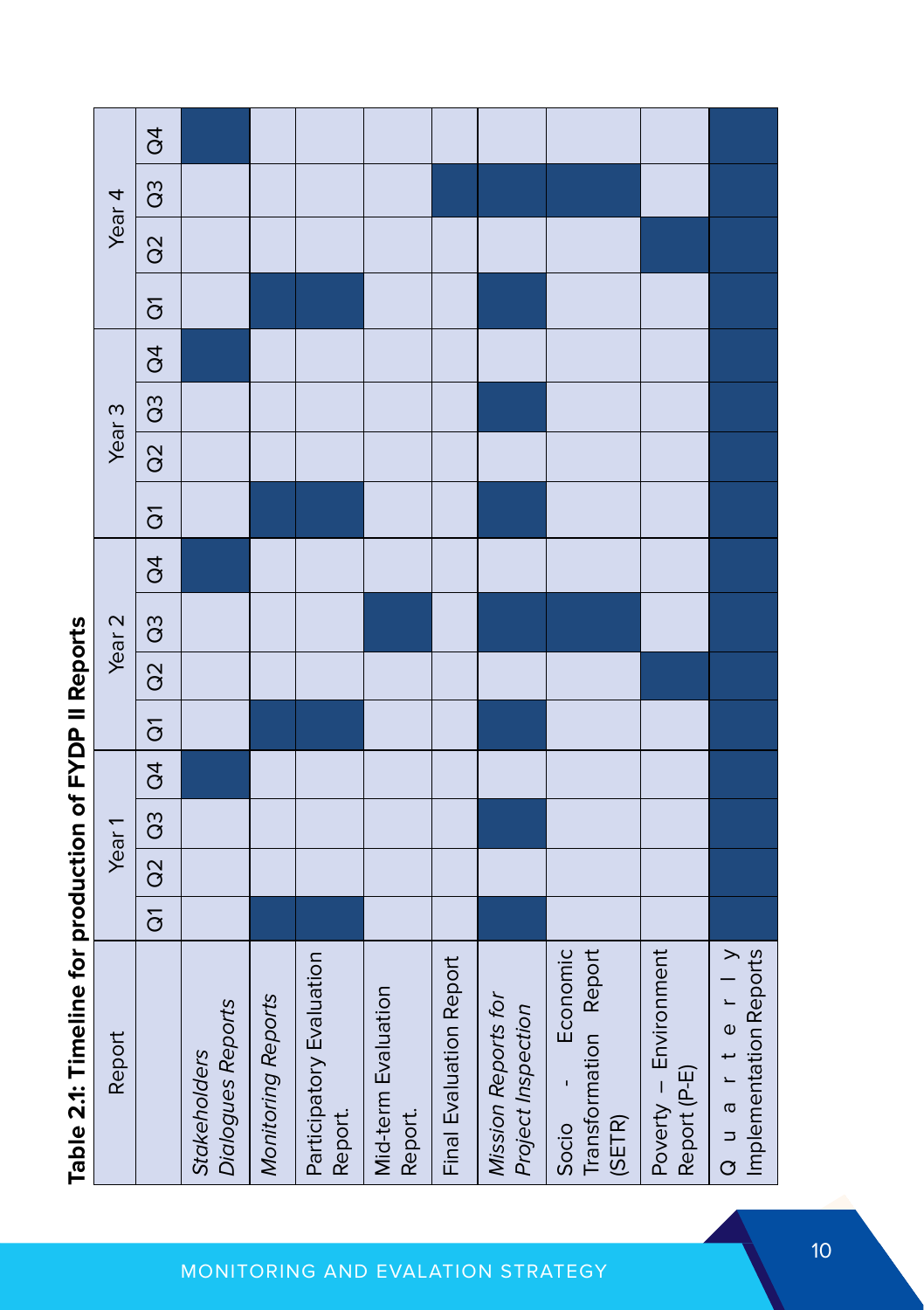## **CHAPTER FOUR**

## **3 IMPI FMENTATION FRAMEWORK OF THE STRATEGY**

#### **3.0. Introduction**

This chapter stipulates the framework under which M&E strategy is implemented including results from the four components of the FYDP II implementation strategy are integrated and mapped. The chapter identifies the strategies as derived from four components, namely action Plan (volume I), Financing strategy (volume II); Monitoring and Evaluation Strategy (volume II) and Communication strategy volume IV. The Poverty monitoring strategy is a complementary to the results mapping. The chapter ascertains interventions related to each strategy developed, output and indicators which are detailed are linked in integrated results mapping (Figure 3.1) and details stated in Integrated Implementation Results Framework (IIRF) shown in annex I for reference.

The chapters concludes with the institutional implementation framework for M&E strategy which will operationalize the identified institutional strategic objectives, operational outputs indicators and the 105 national indicators from FYDP II (see annex II) set to measure for economic transformation and human development. The institutional implementation framework describes the workflow and how actors are interrelated in fulfilling their duties of M&E.

#### **3.1. An integrated Result Mapping for FYDP II Monitoring and Evaluation Strategy**

The mapping of M&E strategy is an essential component of integrated strategies of FYDP II that inclusively elaborate concerted linkages of all results based on targets set, indicators programmed and that are embedded in each volume of FYDP II – IS (Action plan) and PMS through PMPP strategy, as shown below Figure 3.1.

Thus in the result mapping figure 3.1 there is clear result chain for each area (strategies) in which MoFP works. Organisation effectiveness and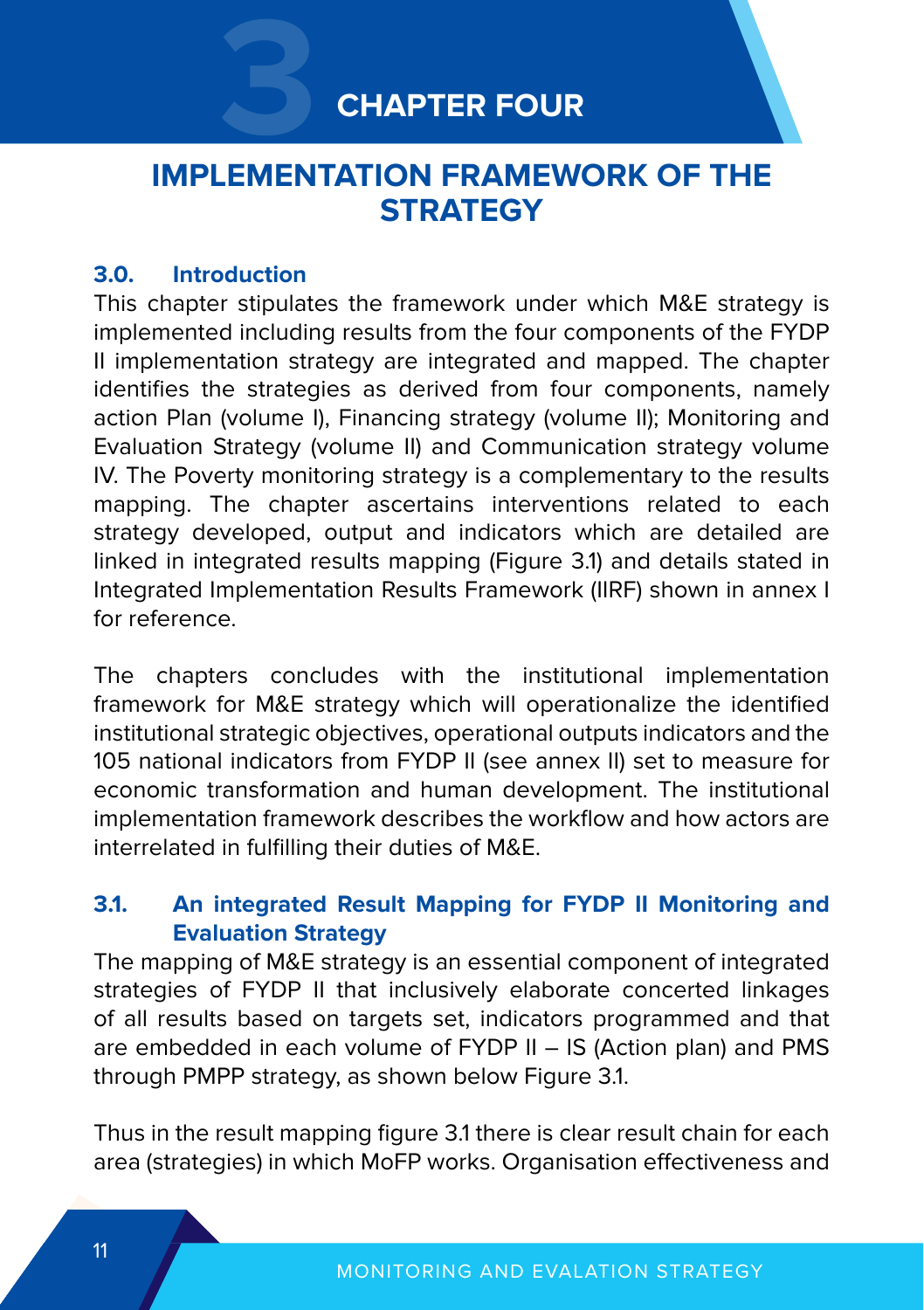efficiency of all components enables the achievement of the outputs, which in turn contribute directly to outcome which collectively lead to outcome/impact that is "Nurturing Industrialization for Economic Transformation and Human Development".





#### **3.2. Roles and Objectives by type of M&E Process**

Table 3.1 describes the process through which the M&E strategy will be implemented. The M&E process described in table 3.1 Show the main types of M&E to be undertaken during the implementation, the roles each M&E plays and for what objectives it serves. This M&E process is intended to prescribe clear steps and process. The identified role<sup>4</sup> in table 3.1 underlined linkages and essential type of M&E process for effective implementation of M&E strategy. The process has identified M&E roles, enemy management, performance measurement, accountability, learning and advocacy which are key items in all volumes of FYDP II – IS (Action Plan) and PMS.

<sup>4</sup> There era so many roles for M&E culture known from different school of thoughts(literature) refer URT, MoFP Planning and budget manual 2008.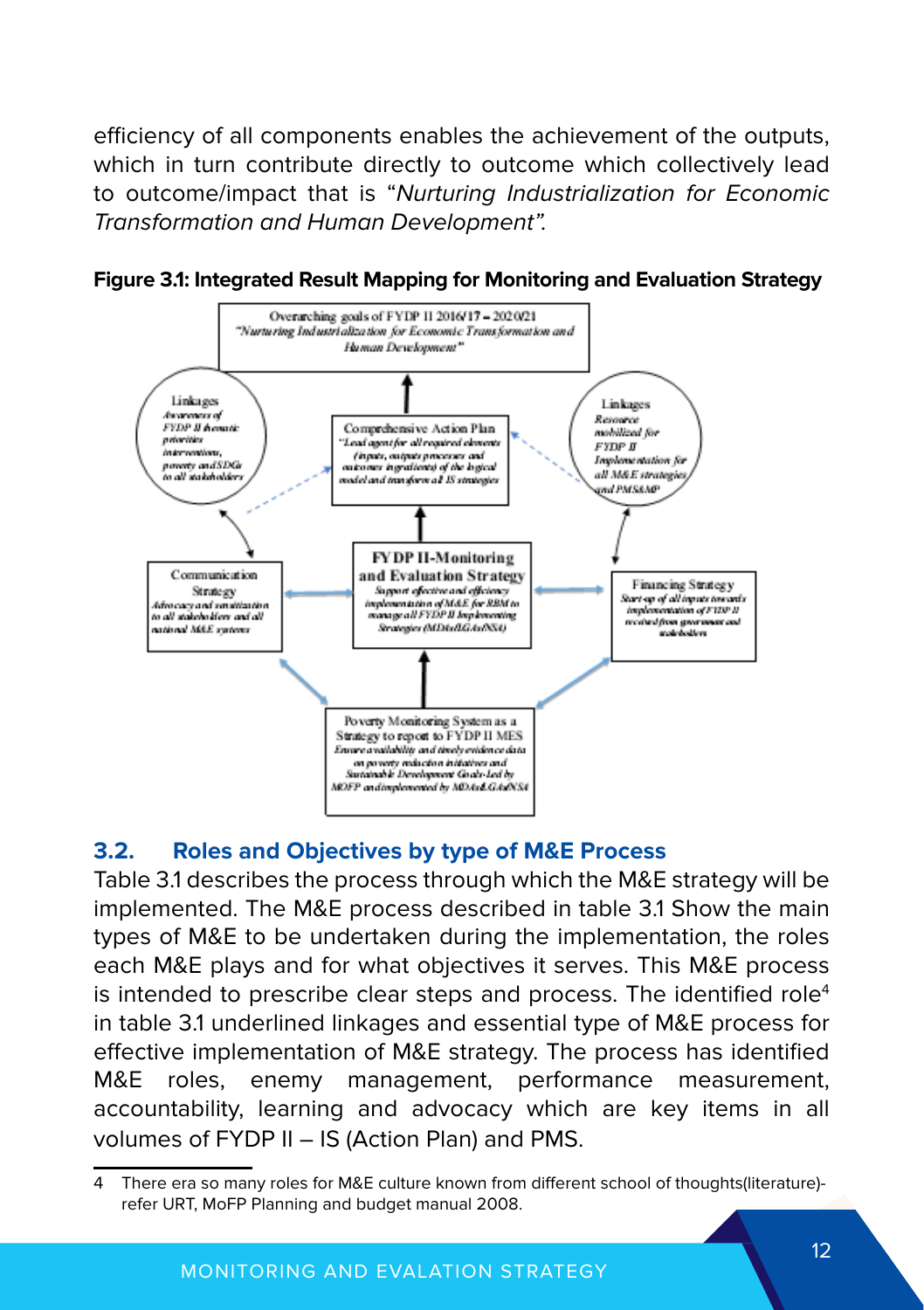| <b>Role</b>                                                | <b>Main Type</b>                                           | <b>Objectives</b>                                                                                                                                                                                                                                                                                                                                            |                                                                                                                                                                                       |
|------------------------------------------------------------|------------------------------------------------------------|--------------------------------------------------------------------------------------------------------------------------------------------------------------------------------------------------------------------------------------------------------------------------------------------------------------------------------------------------------------|---------------------------------------------------------------------------------------------------------------------------------------------------------------------------------------|
|                                                            | of M&E                                                     | <b>Monitoring</b>                                                                                                                                                                                                                                                                                                                                            | <b>Evaluation</b>                                                                                                                                                                     |
| Manage-<br>ment at<br>MDA <sub>S</sub> /<br><b>RS/LGAs</b> | On-going<br>evaluation<br>(e.a.<br>Mid-term<br>evaluation) | Reviewing progress of<br>$\bullet$<br>project development,<br>poverty interventions<br>and SDGs<br>• Allowing stakeholders<br>to identify and assess<br>potential problems or<br>successes and make<br>appropriate modifica-<br>tions throughout an op-<br>eration (including to its<br>original design) to keep<br>it on track to achieve<br>its objectives | Revisiting and im-<br>proving<br>pre-determined ac-<br>tion plans and/ or<br>making necessary<br>changes in opera-<br>tional modalities<br>Improving current<br>and future operations |
| Perfor-<br>mance<br>measure-<br>ment                       | Continu-<br>ous moni-<br>toring                            | Tracking performance<br>$\bullet$<br>against predetermined<br>input, activity, process<br>and output indicators<br>during the formative<br>phase of a project to<br>establish that the in-<br>tended performance is<br>being achieved                                                                                                                        | $\bullet$<br>Objectively review-<br>ing the results of pro-<br>cess, operations and<br>policies<br>Report observed<br>changes for alterna-<br>tive project alterna-<br>tives          |
| Account-<br>ability                                        | Ex-ante<br>evaluation                                      | Defining indicators and<br>clearly articulating the<br>details of a given proj-<br>ect performance                                                                                                                                                                                                                                                           | Determining the<br>$\bullet$<br>needs and assuranc-<br>es of project continu-<br>ity by determination<br>or land location                                                             |
|                                                            | Continu-<br>ous feed-<br>back                              | • Providing assurance of<br>sound resource utiliza-<br>tion to management,<br>implementing partners,<br>donors, beneficiaries<br>and the wider public                                                                                                                                                                                                        | • Providing assurance<br>of sound resource<br>utilization to manage-<br>ment, implementing<br>partners, donors,<br>beneficiaries and the<br>wider public                              |

#### **Table 3.1: Role and Objectives type of M&E Process**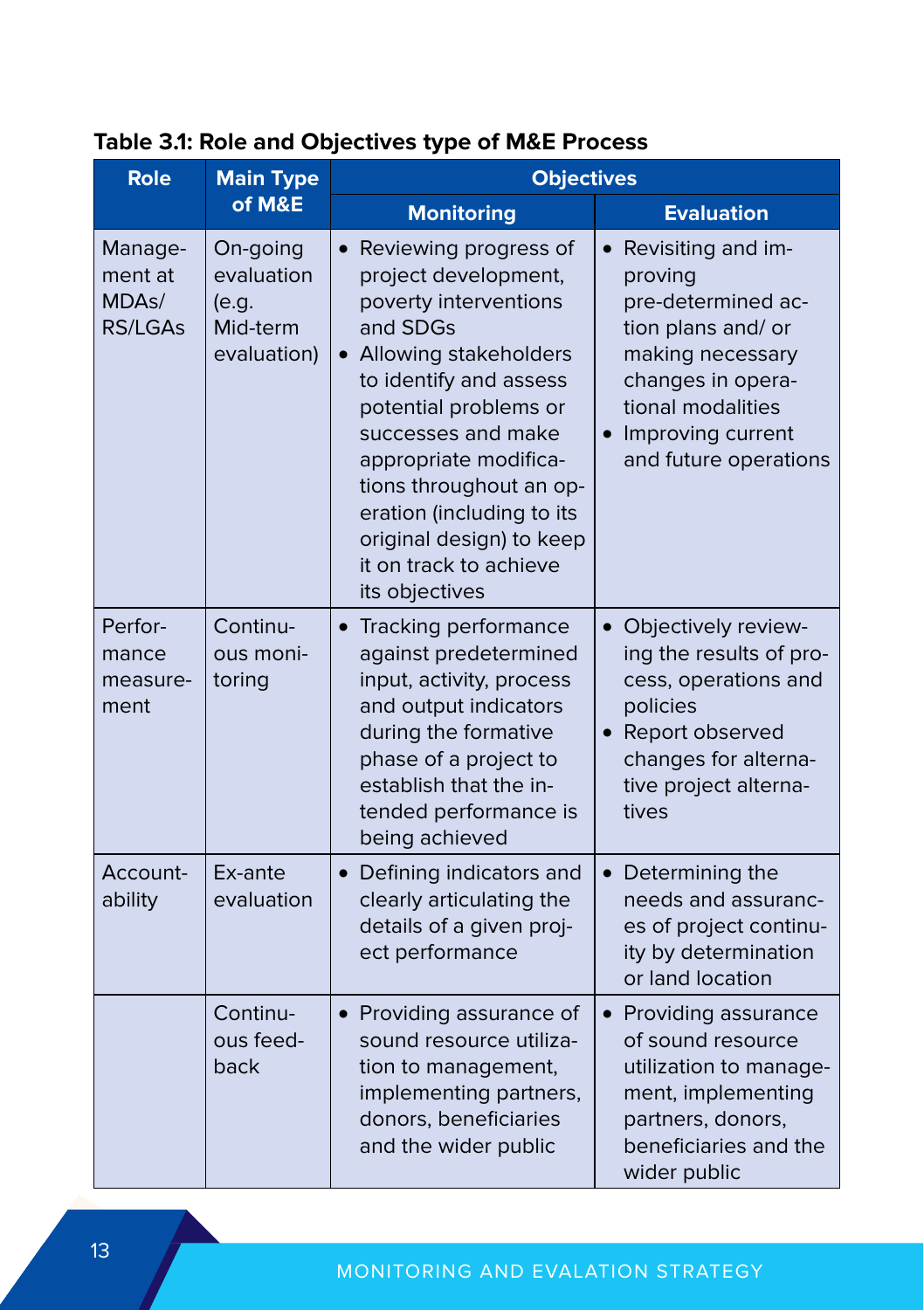| <b>Role</b> | <b>Main Type</b>                  | <b>Objectives</b>                                                                                                                                                                                                                       |                                                                                                                                                                                                                                                                             |
|-------------|-----------------------------------|-----------------------------------------------------------------------------------------------------------------------------------------------------------------------------------------------------------------------------------------|-----------------------------------------------------------------------------------------------------------------------------------------------------------------------------------------------------------------------------------------------------------------------------|
|             | of M&E                            | <b>Monitoring</b>                                                                                                                                                                                                                       | <b>Evaluation</b>                                                                                                                                                                                                                                                           |
|             | <b>Terminal</b><br>evaluation     | • Reviewing capacity,<br>effectiveness and<br>sustainability, and<br>determining whether<br>additional follow up<br>is necessary after the<br>completion of a project                                                                   | Reviewing capacity,<br>effectiveness and<br>sustainability, and<br>determining whether<br>additional follow up<br>is necessary after<br>the completion of a<br>project                                                                                                      |
| Learning    | Ex-post<br>evaluation             | • Providing stakeholders<br>with lessons while<br>implementing the M&E<br>process (accountability<br>and value for money)                                                                                                               | Reviewing impacts<br>and sustainability of<br>a project<br>Obtaining<br>lessons and<br>recommendations for<br>design improvement<br>and implementing<br>future interventions<br>• Enabling learning<br>by sharing<br>evaluation findings,<br>recommendations<br>and lessons |
| Advocacy    | Sustain-<br>ability<br>monitoring | • Providing information<br>and evidence for<br>continued or new<br>support<br>• Ensuring availability of<br>necessary resources<br>and provisions needed<br>for sustainability<br>throughout a program's<br>pre-determined<br>lifecycle |                                                                                                                                                                                                                                                                             |

**Source:** Adopted and customized from the Forum of Agriculture Research in Africa- M&E Strategy 2014 – 2018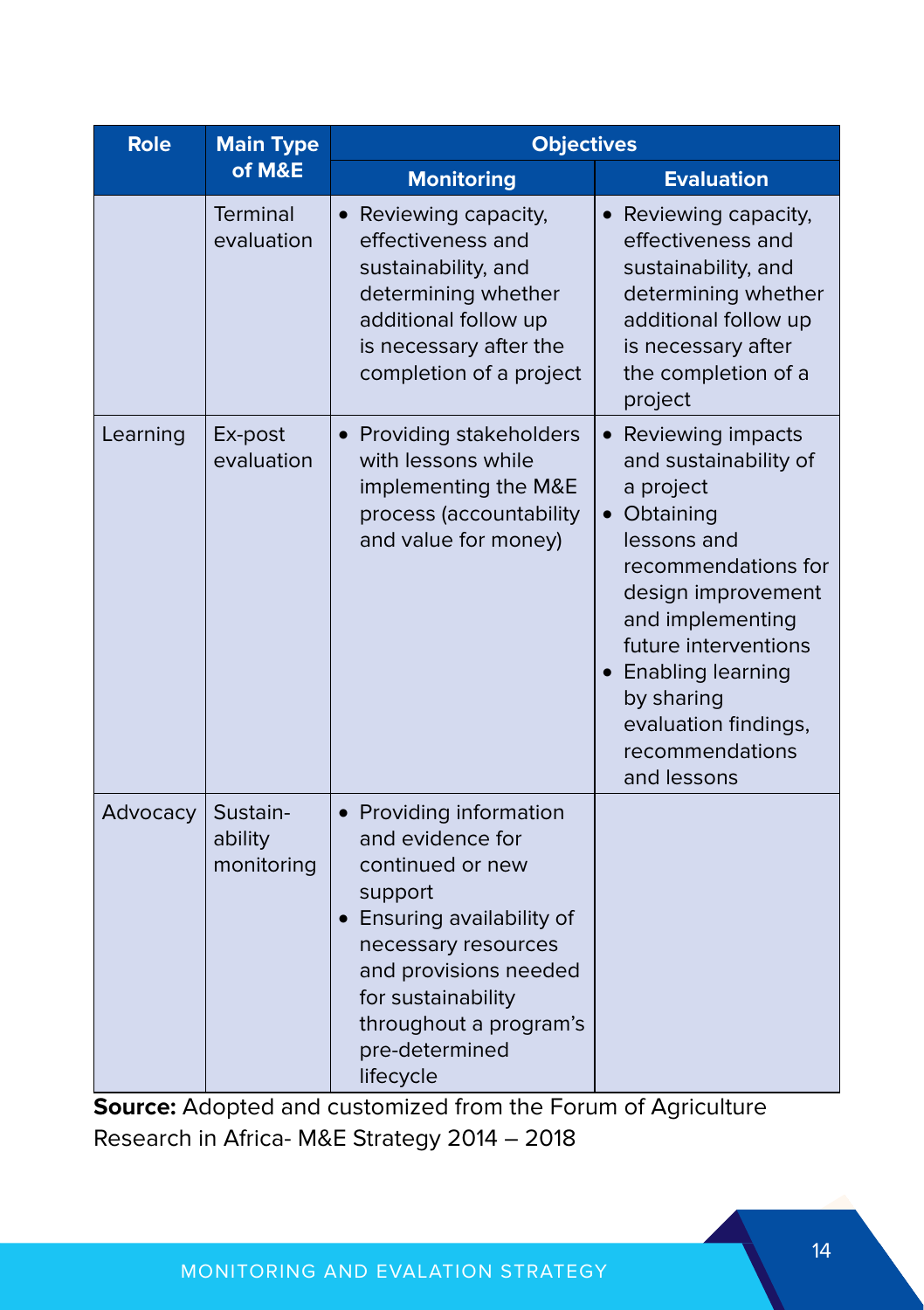#### **3.3. The Strategies**

#### **3.3.1. Strategic Objectives**

Following are the strategic objectives and the related interventions identified to spearhead the implementation of M&E strategy.

(i) Political will and commitment to transparency, accountability and results-based management strengthened

#### Interventions

- Advocacy and sensitization to MDA/LGAs and Community;
- Empower politicians on robust M&E and Results Based Management (RBM);
- Empower Government Institutions practitioners in Planning and reporting to politicians; and
- Execute forums and meetings on dialogue and reporting for M&E, Financing, Action Plan, Communication strategy performance.
- (ii) Coordination, Communication and dialogue strengthened

Interventions

- Development of IEC/BCC package/ toolkit;
- Capacitate training tool for LGA, MDAS, Media expert and NSAs; and
- Create platform for policy advocacy on project development reporting.
- (iii) M&E Capacities at all levels strengthened
- (iv) Organization for quality service delivery Improved

Interventions

- Improve quality of service delivery for all pro-poor sectors;
- Localize social protection agenda;
- Strengthen management systems;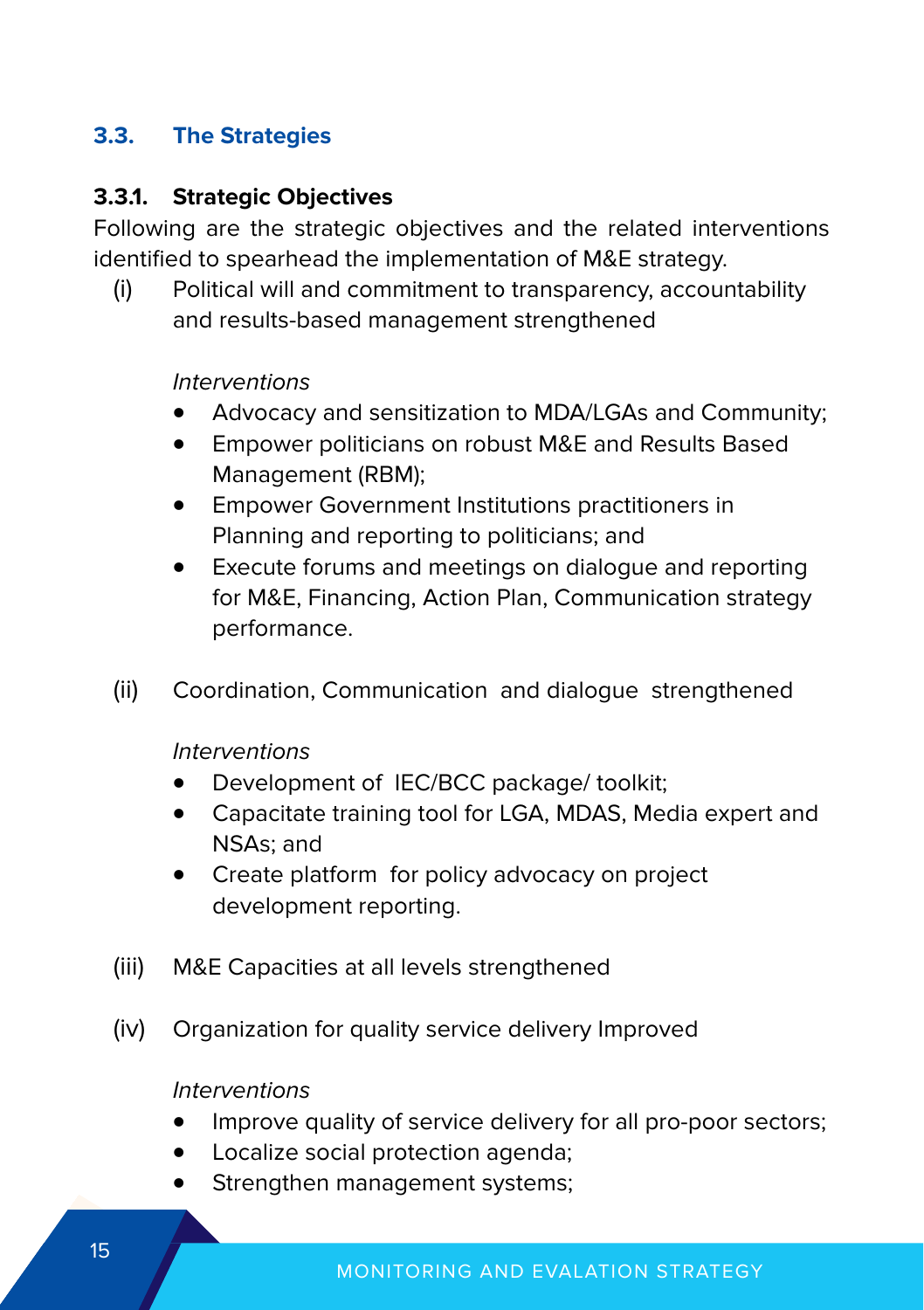- Use of technology to deliver services;
- SDGs interventions in cooperated in MDAs/RS/LGAs plans; and
- Strengthen commodity logistics system.
- (v) Research, Supervision, Monitoring and Evaluation Coordinated

Interventions

- Capacity development for evaluation methods:
- Inculcate culture of M&E at sub national levels;
- • Track progress and demonstrate results of FYDP II interventions;
- Conduct routine monitoring as per policy coherence guide;
- On-site technical visits:
- • Institutionalize policy research to academic institutions and prominent policy experts on RBM; and
- Align data systems in accordance with RBM requirements<sup>5</sup>.
- (vi) Human resource development strengthened

Interventions

- Strengthening human capacity $6$  of RBM-M&E at MOFP. MDAs, LGAs, LLGAs;
- Conduct in-service training coordination for M&E to be compliance with the whole of wider Government system;
- Provide tools, manual and quideline for M&E;
- Conduct data quality audit; and
- Coordinate and motivate M&E experts across public and private sector.

<sup>5</sup> Planning for results, measuring and reporting for results and using the results; All these requirements become compliant if and only if self-assessment is conducted at every level MDA, LGA & LLGA

<sup>6</sup> Set an institutional program through and use of M&E experts to train MDA M&E practitioners on practical RBM (projects and service delivery M&E methodological approach, accountability and reporting)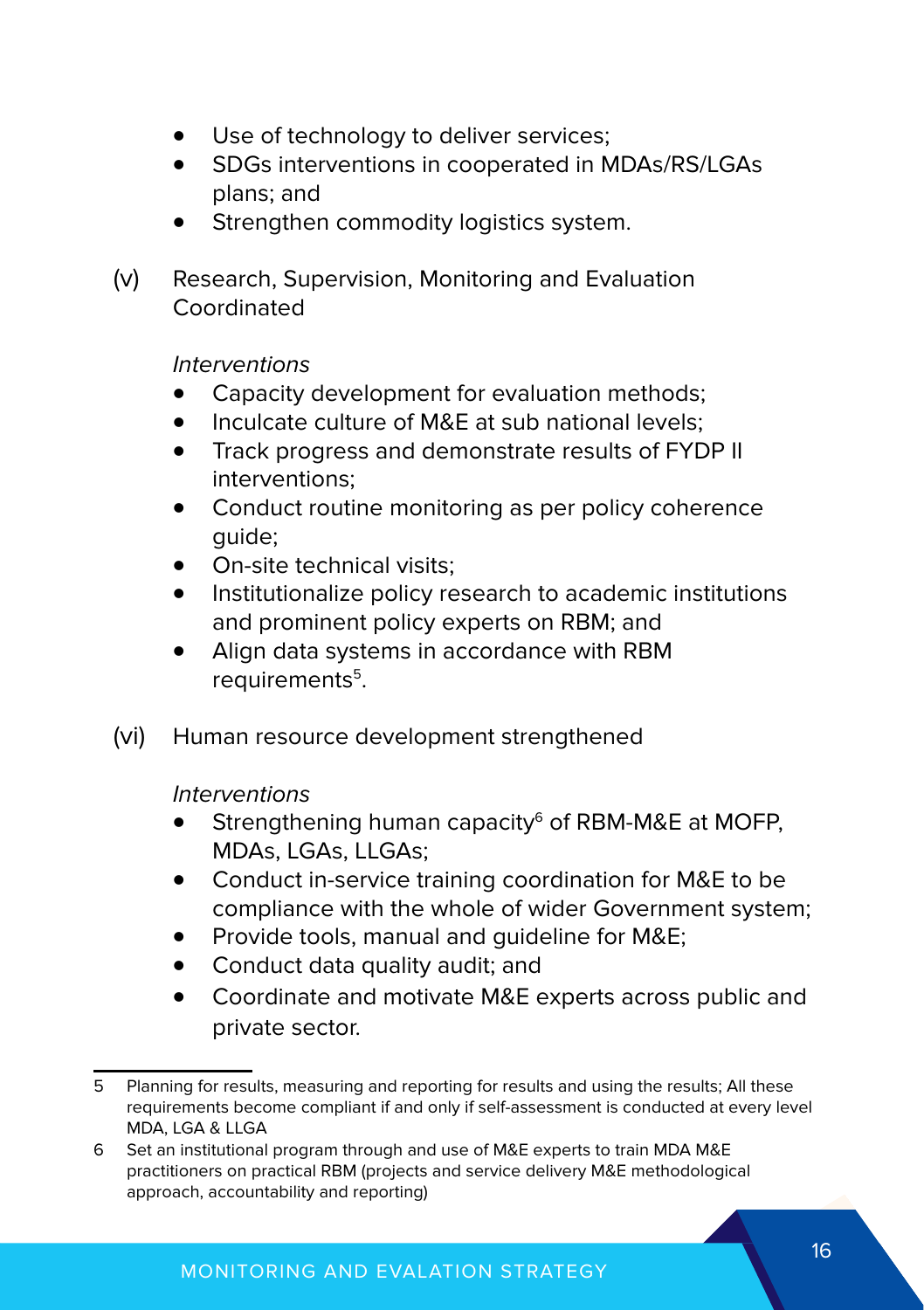(vii) Accountability and reporting mechanism strengthened

Interventions

- Ensure development projects abide to value for money;
- Prevailing Government financial rules and regulations are adhered to; and
- Revise reporting format to be in compliance with the need of FYDP II.

#### **3.3.2. Outputs Indicators to Measure Implementation of FYDP-II MES**

The following indicators will be used for monitoring implementation strategy:

- i. Number of copies of M&E strategies produced and disseminated to stakeholders;
- ii. Number of staff recruited for M&E post at MOFP and skilled of M&E identified from MDAs/LGAs;
- iii. Number of staffs trained in M&E;
- iv. Percentage (%) of planned M&E supportive supervision visits carried out to development projects;
- v. Proportion of planned monitoring reports comprehended issues on development project resolved;
- vi. Proportion of planned survey reports compiled and disseminated;
- vii. Number of decision makers oriented in Results Based Management (RBM) methods and processes aligning FYDP II;
- viii. Number of evidence based operations dialogues, workshops, seminars conducted as per schedule;
- ix. Number of briefs made per quarter conducted;
- x. Number of M&E performance resolutions made and action taken by stakeholders;
- xi. Number of institutions partners collaborating annually to accelerate FYDP II priorities; and
- xii. Amount of funds allocated to implement M&E strategy quarterly/ annually.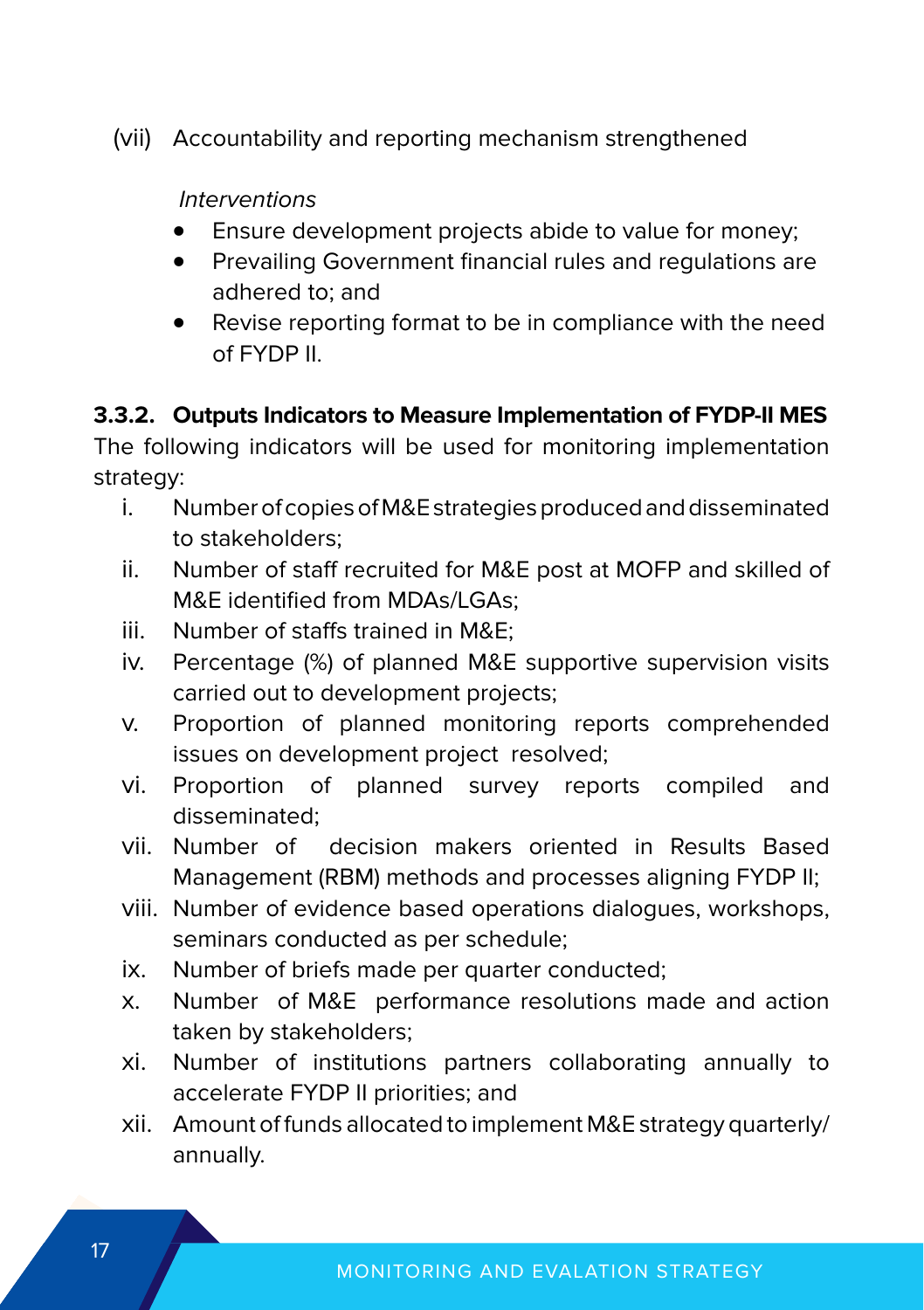#### **3.4. Assumption and Risks for Implementing FYDP II MES**

The implementation of FYDP II MES might be negatively impacted with a number of risks that could threaten its performance. There is plausible assumption that could as well accelerate performance. The assumptions and potential risks have been identified as follows:

#### **Assumptions**

- i. Government is compliance with stakeholder's institutional project development decisions;
- ii. Commitment on resources availability assured/adhered to and willingness to support FYDP II by all stakeholders;
- iii. Collaboration exists among government and Non state Actors;
- iv. Cooperation of relevant institutions realized;
- v. Gatekeepers are willing to change;
- vi. Community acceptance on FYDP II priority areas and Flagship development projects; and
- vii. There should be governance/Transparency of priority interventions of FYDP II.

#### Potential risks are:

- i. Inadequate political engagement and commitment towards M&E functions;
- ii. Slow and weak implementation of programs by stakeholders;
- iii. Inadequate resources (financing and human) for M&E;
- iv. Lengthy decision making processes;
- v. Unforeseen calamities (earthquake, floods, fire etc.) that may delay planned interventions and may likely enforce using extra funds to remedy implementation;
- vi. Resource not utilized as intended/misappropriation of funds;
- vii. Conflicts of interest where, individual and institutional interests override national interest, which lead to costly results of shoddy, inefficient, ineffective, and incomplete execution of projects; and
- viii. Slow response of the private sector to report implementation status.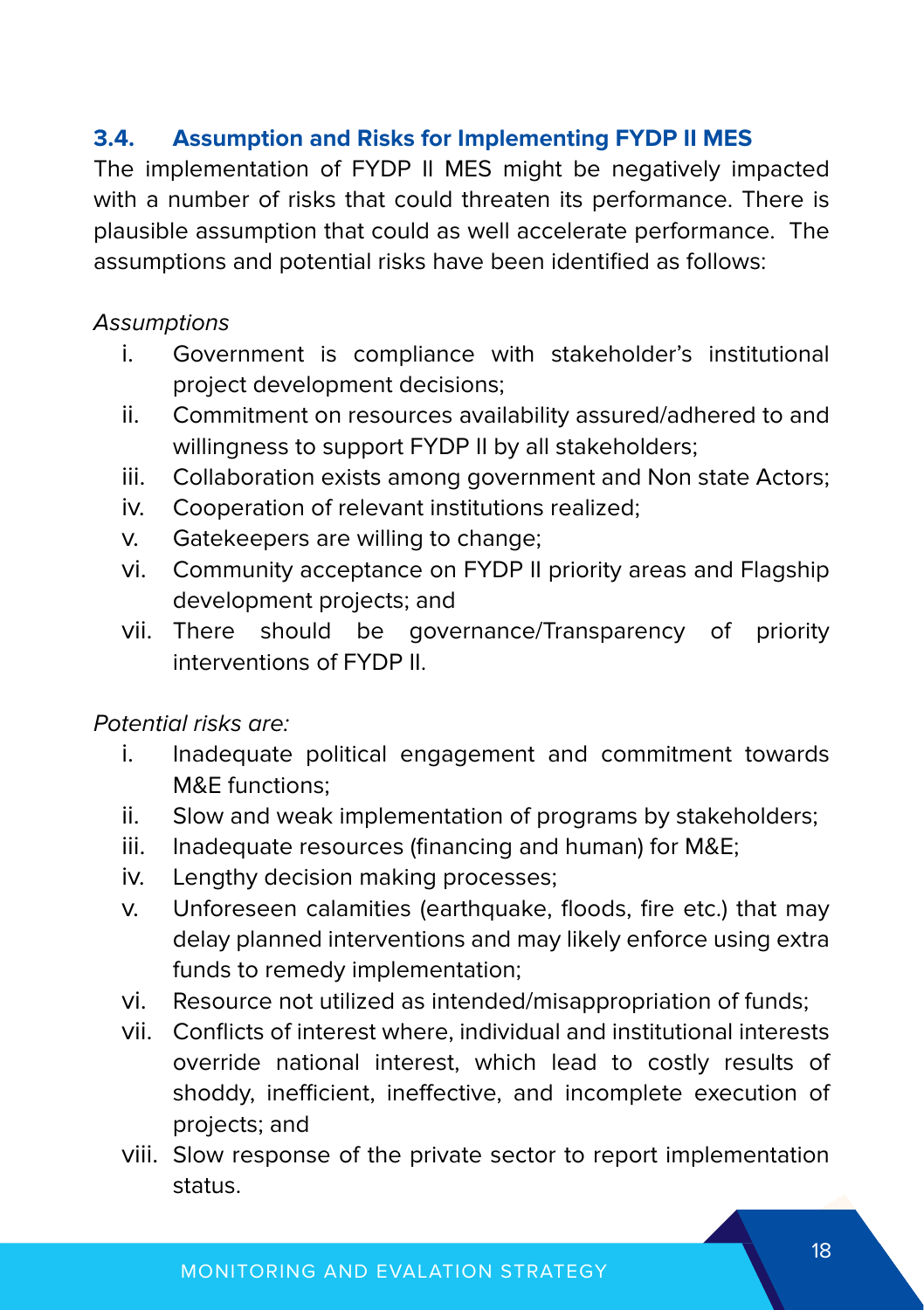#### **3.5. Institutional Implementation Framework for FYDP II MES**

FYDP II MES Institutional Implementation framework is depicted in figure 3.2. The framework provides visioning as well as overall coordination of the implementation. The arrangements are inclusively state the role and executing functions by linking and harmonizing key government implementing institutions with non-state actors complementing synergy in order to achieve priority areas required by FYDP II results in totality. Description of each organization is depicted below:



#### **Figure 3.2: Institutional set up for FYDP II MES**

#### **(a) The cabinet**

The framework gives the cabinet the function of scrutinizing the quarterly implementation report and advice the President.

#### **(b) Inter-Ministerial Technical Committee**

The Inter-Ministerial Technical Meeting (IMTC) will endorse suggestions/ proposals submitted by the Technical Committee which oversees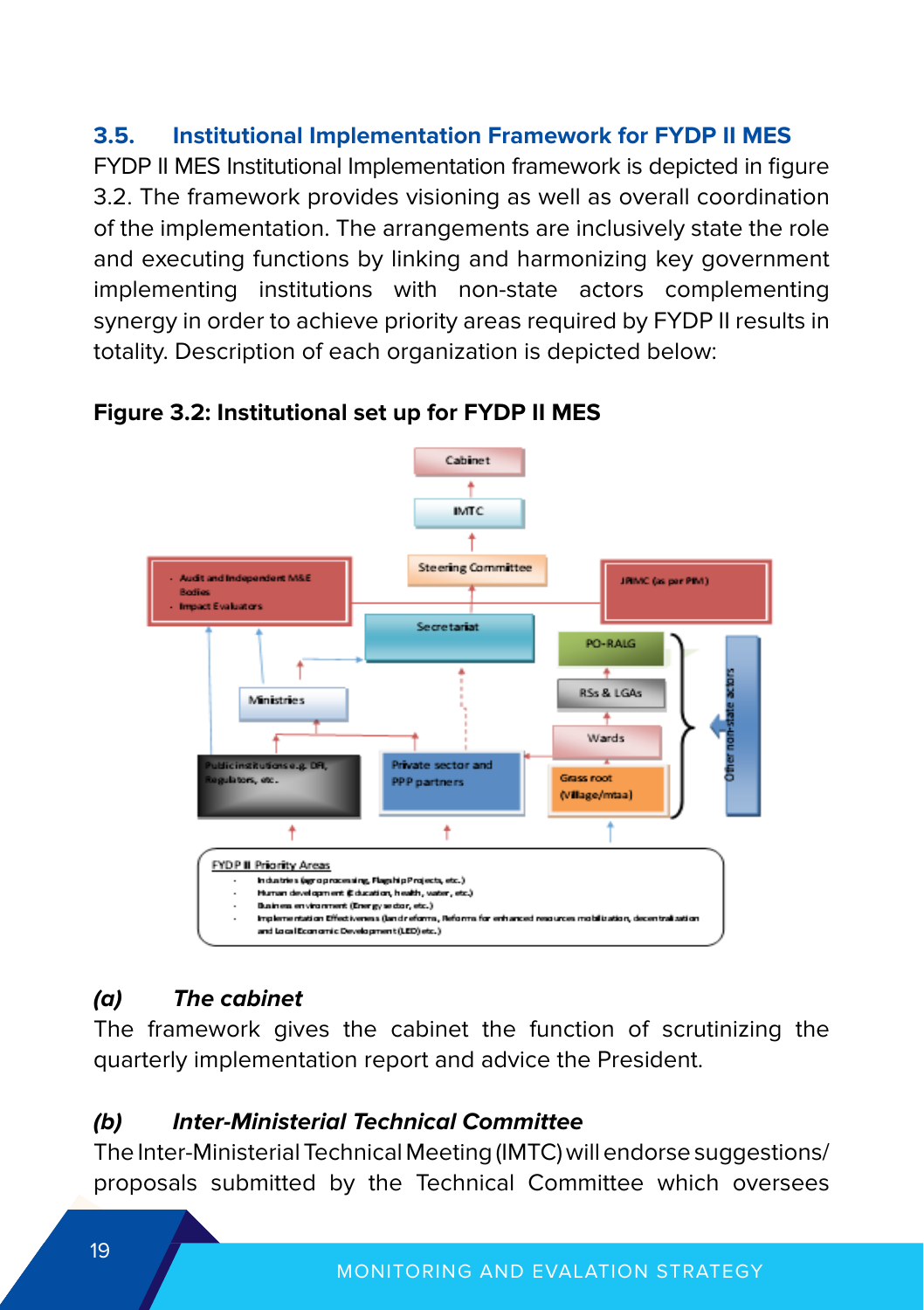implementation of the Plan. The IMTC shall receive, discuss and make decisions on the implementation reports on quarterly basis from the Technical Committee.

#### **(c) Steering Committee**

The Steering Committee shall oversee implementation of the FYDP II. The Committee will constitute Permanent Secretaries from the Ministries with most compelling responsibility on delivery of strategic and flagship projects. These are: Prime Minister's Office (Chairperson); Ministry of Finance and Planning; Ministry of Industries, Trade and Investment; President's Office, Regional Administration and Local Government; Ministry of Land, Housing and Human Settlement Development: Ministry of Energy: Ministry of Minerals: Ministry of Works, Transport, and Communication; Ministry of Agriculture; Ministry of Livestock and Fisheries; Ministry of Water and Irrigation; and Ministry of Education, Science and Technology. The Secretary to the Committee shall be Permanent Secretary MOFP. The core task of the Steering Committee will be to provide oversight to the functioning of FYDP II-MES. Other specific functions include:

- i. Endorsing policy papers and briefs for sharing with IMTC and Parliament;
- ii. Deliberating on implementation reports of FYDP II;
- iii. To ensure and oversee development implementation of the plan, identify priorities, critical path, synchronization of crossinstitutional actions and objectives, timeline targets and in case of dissatisfaction with the given answers, will require the agent to submit appropriate answers to the IMTC;
- iv. Monitor implementation of approved plan, making recommendations on amendments as necessary and prudent with respect to priorities in development plan; and
- v. Receive and review implementation reports from the Secretariat and make necessary recommendations prior to reporting to the IMTC.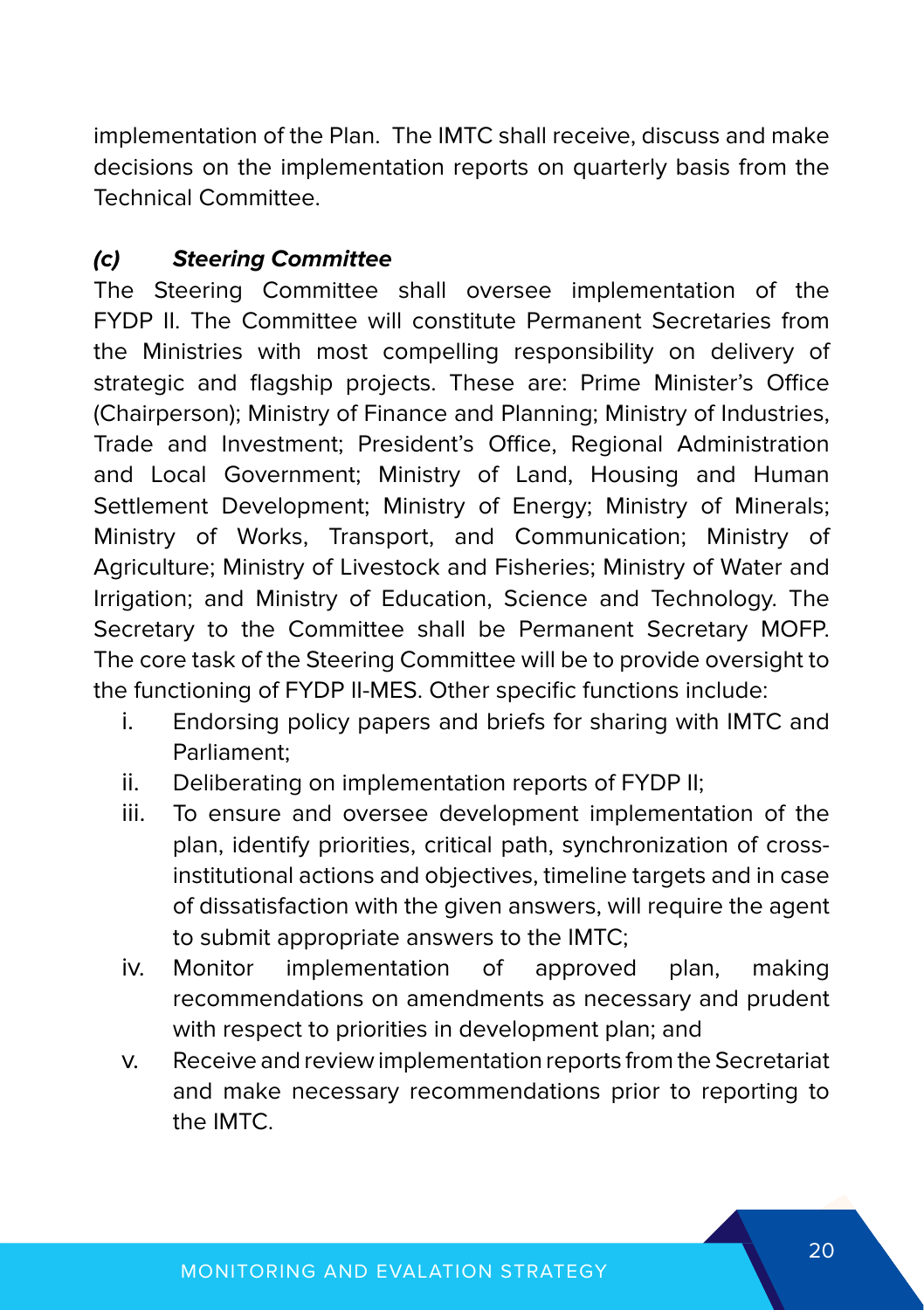#### **(d) Secretariat**

The secretariat made up of Ministry of Finance and Planning will be responsible for coordination and follow-up on FYDP II projects implemented at MDAs, RSs and LGAs. The secretariat shall also make follow-ups on progress of development projects implemented by the Private sector and hold dialogues to address challenges that hinder smooth implementation. The secretariat will collaborate with MDAs, RSs, LGAs and Private sector umbrella organizations, in preparing comprehensive implementation roadmap of development projects; set Key Performance Indicators and targets; conduct stakeholder dialogues on overall implementation of FYDP II; and synchronize all necessary reports for decision making process and providing feedback mechanism in all FYDP II projects.

Specifically, the Secretariat shall do the following functions:

- i. To assist the Steering Committee on the thinking and analytical work during formulation and implementation of FYDP II Implementation Strategy;
- ii. To coordinate execution of FYDP II M&E Strategy including managing programmes and linking the outputs with wider Government dialogue, monitoring and reporting;
- iii. Prepare quarterly update on the implementation progress of the Plan and assist in the preparation of policy papers briefs, position papers and briefing notes;
- iv. Coordinate and ensure information flow between implementing institutions and Technical Committee;
- v. Serve as a central point of information for FYDP II implementation projects by maintaining project data bank;
- vi. Coordinate regular stakeholder consultations on FYDP II implementation;
- vii. Provide oversight and coordination of annual, midterm (2018/19) and final (2020/21) Evaluation;
- viii. Provide services to the Steering Committee;
- ix. To facilitate the development of 3-feet BRN like work-plan for flagship projects;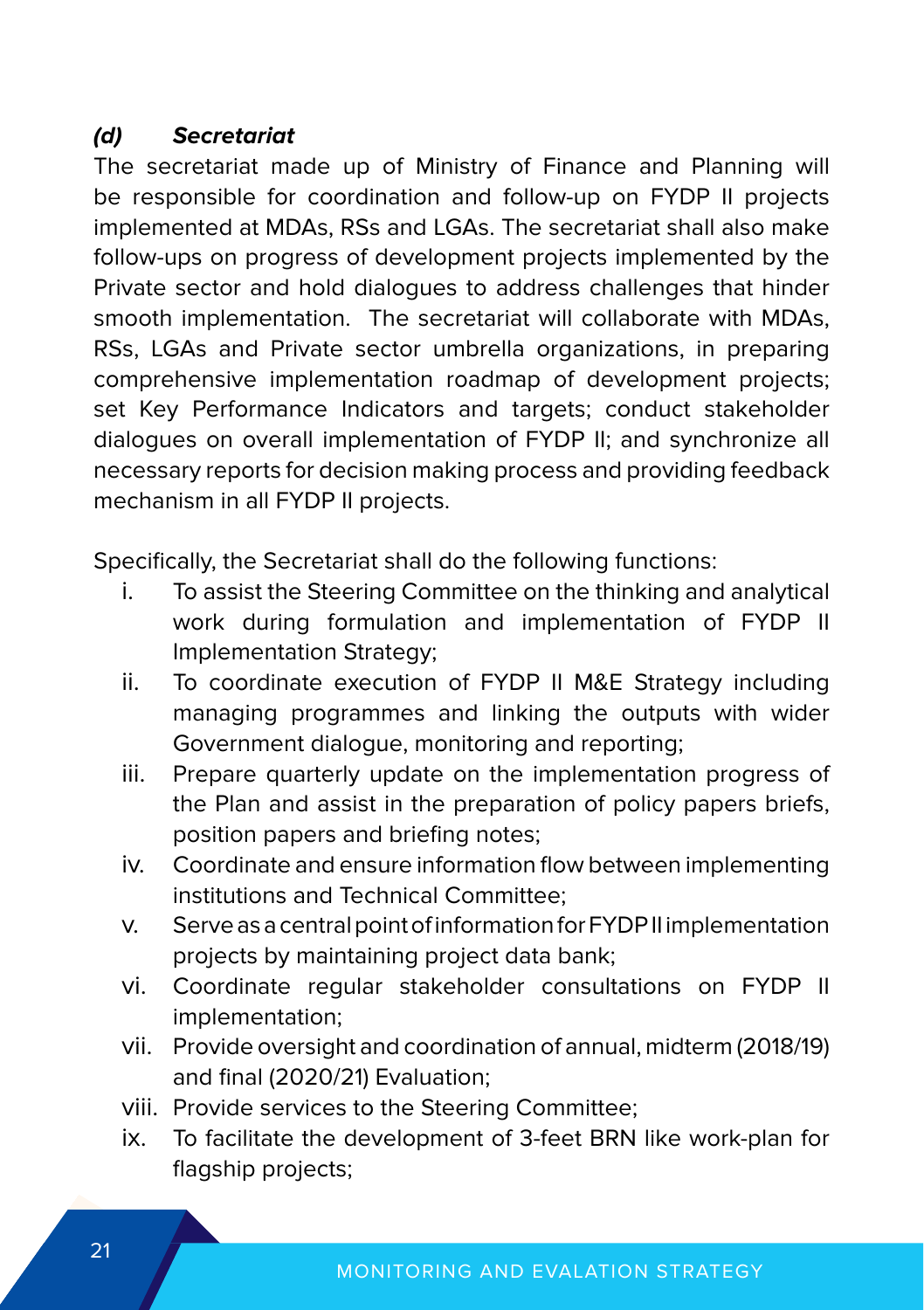- x. Implementing wider M&E of the Government; and
- xi. Coordinate development of indicators for monitoring the implementation of FYDP II and SDGs.

#### **(e) Ministry of Finance and Planning**

The Ministry of Finance and Planning (MoFP) will have the overall responsibility of ensuring availability of funds for FYDP II MES. Specifically MoFP will do the following:

- i. Soliciting fund and ensure funding of FYDP II Implementation **Strategy**
- ii. To ensure that M&E activities are adequately funded;
- iii. Tracking expenditures for financial accountability during implementation of development projects;
- iv. Preparing reports on distribution of finance to development projects monthly and quarterly;
- v. Report on performance of the overall financing of FYDP II
- vi. To coordinate and monitor FYDP II Human Development interventions and produce annual reports;
- vii. Coordinate execution of FYDP II M&E Strategy including managing programmes and linking the outputs with wider Government dialogue, monitoring and reporting;
- viii. Prepare quarterly update on the implementation progress of the Plan and assists in the preparation of policy papers briefs, position papers and briefing notes;
- ix. Coordinate and ensure information flow between implementing institutions and Technical Committee;
- x. To serve as a central point of information for FYDP II implementation projects by maintaining project data bank;
- xi. Coordinate regular stakeholder consultations on FYDP II implementation;
- xii. Provide oversight and coordination of annual, midterm (2018/19) and final (2020/21) Evaluation of the implementation of FYDP II;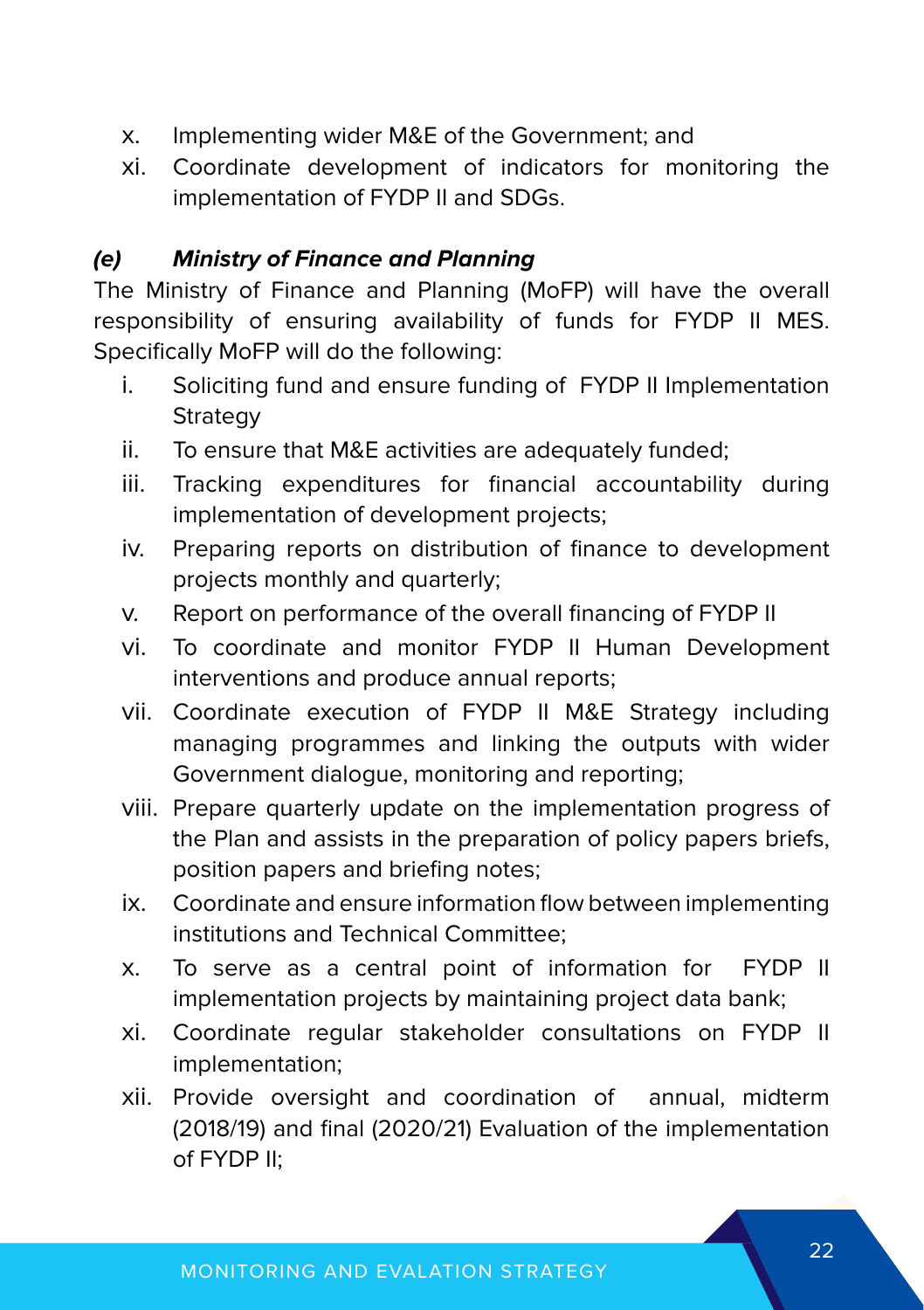- xiii. Serve as the Secretariat; and
- xiv. To facilitate the development of 3-feet BRN like work-plan for flagship projects.

#### **(f) President's Office-Public Service Management and Good Governance (PO-PSMGG)**

The President's Office-Public Service Management and Good Governance (PO-PSMGG) responsibilities include the following:

- i. Recruitment of M&E specialists, economist and statisticians;
- ii. Reviewing organizational structures and manning capacity for effective M&E units;
- iii. Analysis and preparation of capacity building programmes for M&E sections across the public sector commensurate with capacity needed to deliver on FYDP II and its M&E strategy.

#### **(g) National Bureau of Statistics (NBS)**

Specifically, NBS will perform the following tasks:

- i. Ensure that high quality data (both social and economic) are made available in a timely manner for the monitoring system;
- ii. Support capacity building of national and local stakeholders in the collection, analysis and use of data;
- iii. Provide guideline to all MDAs on how to collect, analyses and report data from their respective sectors;
- iv. Develop harmonized system of reporting targets/indicators for SDGs and FYDP II; and
- v. Provide proper methodology and metadata for measuring indicators for monitoring the implementation of FYDP II and SDGs

#### **(h) MDAs, RSs and LGAs**

These are key implementing agents and central for reporting day to day implementation performance as well as reporting on progress against planned milestones. They will also manage and report on time and cost outruns alignment of plans and budget implementation with their strategic plans, and targets. They will therefore do the following: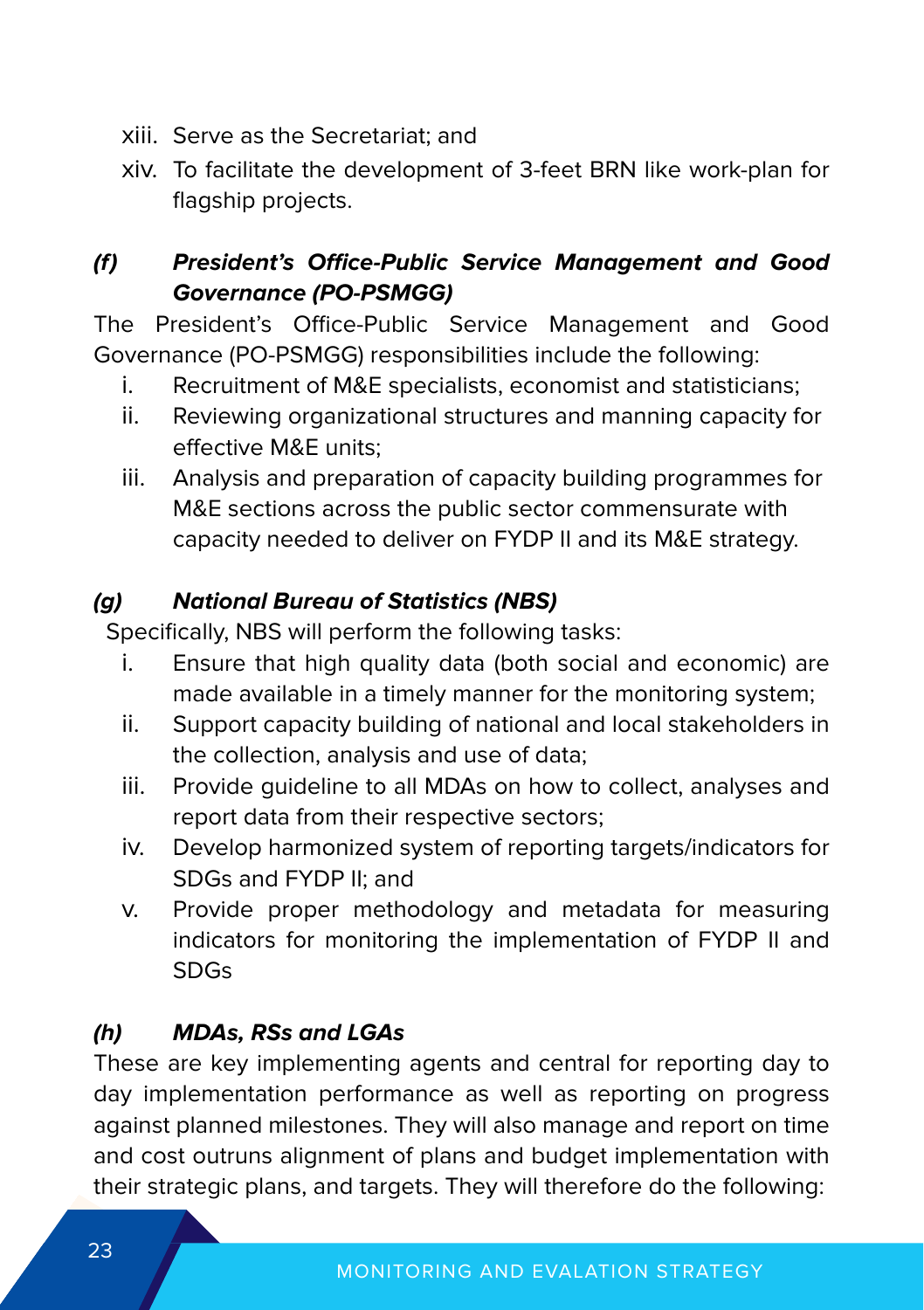- i. Prepare a detailed project Implementation road map and action plans;
- ii. Prepare and submit progress reports to MOFP on quarterly basis with regard to implementation of development projects;
- iii. RSs and LGAs will report on quarterly basis the progress of implementation and achievements of planned outputs to PO-RALG. This involves focusing on implementation constraints including tracking of the implementation specific local economic development (LED) plans for their locality.

#### **(i) Development Partners (DPs)**

Development Partners are critical for successful implementation of the FYDP II. This entails substantial role and responsibly for active M&E framework. Given their strategic role to play in the M&E the Development Partners will have the following specific roles:

- i. Support the M&E strategy by providing financial and technical assistance for its operationalization;
- ii. Assist in capacity building for undertaking effective M&E, and in the effective use of M&E products;
- iii. Providing inputs during evaluation of FYDP II; and
- iv. Providing update reports on financing FYDP II in line with their commitment.

#### **(j) Private sector**

Implementation of FYDP II involves state and non-state actors and private sector. These groups will provide official information needed for review of the implementation. Implementation of FYDP II will also abide to the Public Private Partnership (PPP) that will support resources (technical and financial). PPP will enhance resources as well as skills. . These actors will be required to:

- i. Share implementation status that relates to FYDP II for inclusion in the M&E;
- ii. Provide reliable information on areas of which they are interested to invest and levels of financing they are considering to put in the potential investments;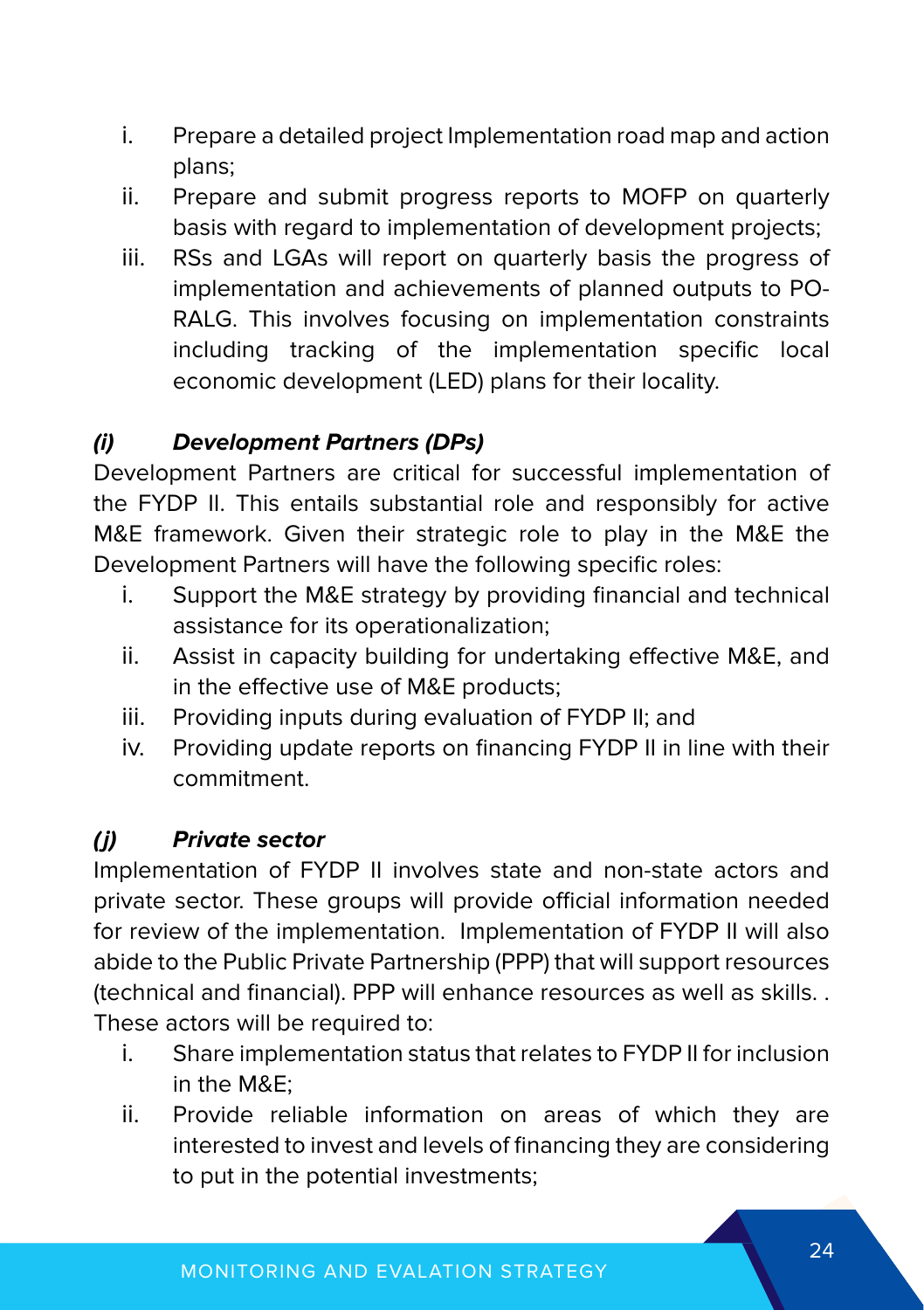- iii. To disclose their investment action plans and implementation milestones in order to inform schedule of support actions by the public sector;
- iv. Provide report on implementation of government responsibilities in supporting the private sector including challenges and recommendations; and
- **i.** Provide inputs/views in the evaluation reports of FYDP II.

#### **(k) Academia and Research Institutions (Universities, REPOA, ESRF)**

The academia and research institutions will implement the research agenda and produce the outputs which will be used to assess projects and services delivery performance in relation to FYDP II. Specifically academia and research institution will perform the following tasks**:**

- i. Set priorities for research and analysis and coordinate the implementation of research and analysis programmes;
- ii. Ensure independence of research work and objectivity, the purpose being not to advocate certain actions or policies but to provide evidence for consideration by policy makers;
- iii. Produce research output that is of good quality and relevant for policy makers and the broad range of stakeholders engaged in FYDP II implementation;
- iv. Set annual research and analysis priorities on the basis of the broad-based research agenda;
- v. Set annual capacity building priorities and plans in line with the chosen research and analysis priorities;
- vi. Monitor implementation of the research and analysis work programme;
- vii. Design appropriate methods of collecting, analysing and using qualitative information; and
- viii. Engage in the promotion of dialogue on research findings and their connection to policy making.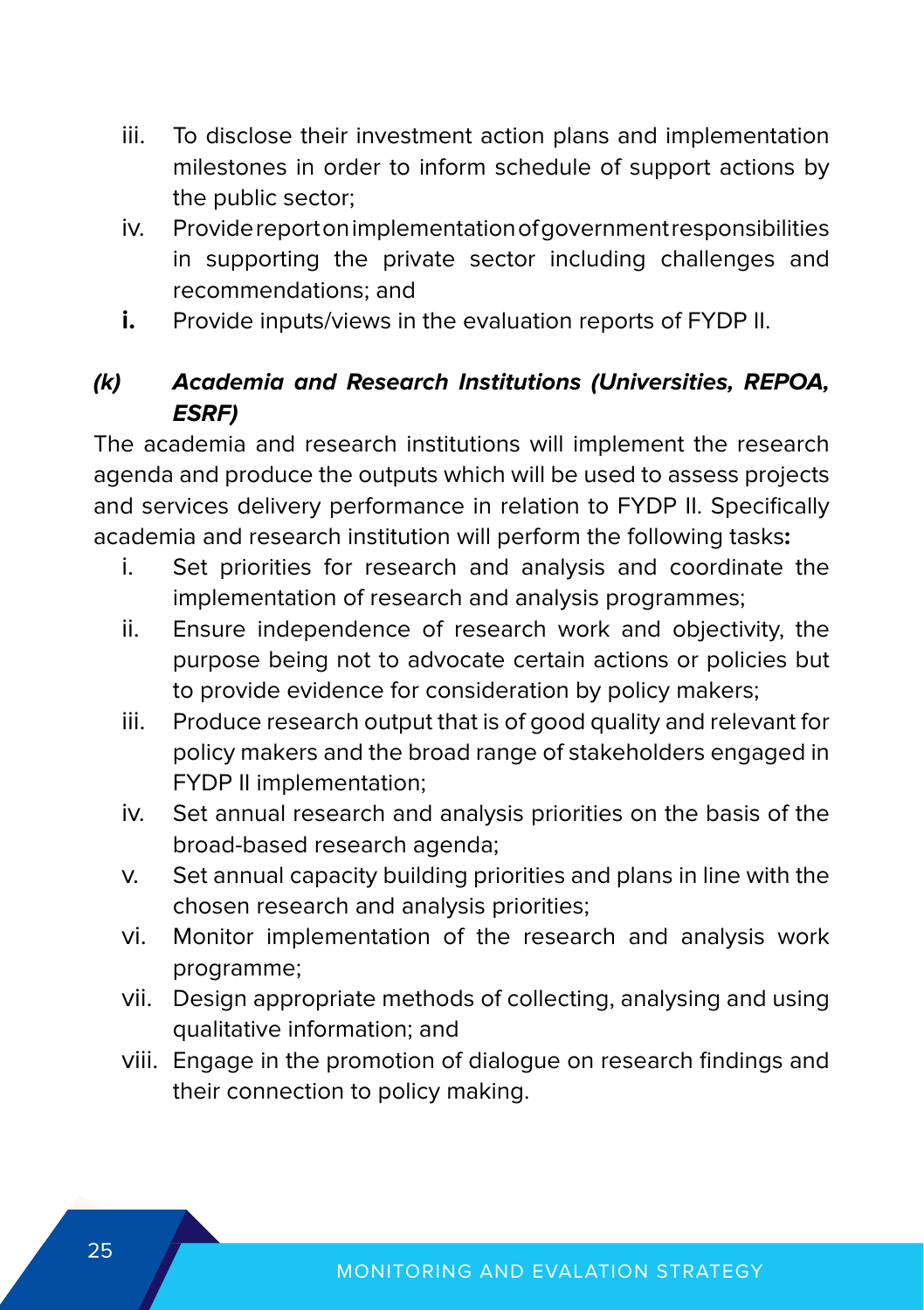## **4 CHAPTER FOUR**

## **FINANCIAL AND HUMAN RESOURCES FOR FYDP II-MES**

#### **4.0. Introduction**

This chapter articulates issues of human and financial resources, both in broader and long-term perspectives, as well as short term and intermediate ones. These include financial and human resource needs, skills and provide linkages for implementation of M&E activities at various levels.

#### **4.1. Financial Resources**

Financial resources form an integral important part in executing M&E activities. The review of FYDP I (2015) established that M&E activities were lowly funded which affected the performance. M&E was funding was not given priority and MDAs, LGAs and RSs were using normal and routine methods, which cause difficulties in conducting performance analysis in a timely and participatory manner. Lack of an integrated and effective M&E system to measure actual impact of development initiatives at Central and LGAs level and private sector weakened the performance of Programmes and projects.

#### **4.1.1. Sources and Mechanism Funds**

 The implementation for M&E system requires adequate funding which will come mainly from development budget<sup>7</sup>. As a rule of thumb and common practice from other countries<sup>8</sup> allocation of M&E funds will not exceed 5 percent of the programme/project budget (this amount will be reviewed whenever necessary through Annual Plan and Budget Guideline). Furthermore, FYDP II has demonstrated new sources of financial streams for supporting M&E to incorporate new stakeholders. The budget frame for M&E activities will include all MDAs, LGAs and

<sup>7</sup> This will also apply to PPP projects

<sup>8</sup> Sri-Lanka, South Africa, Australia and Zanzibar (indicate % for each country)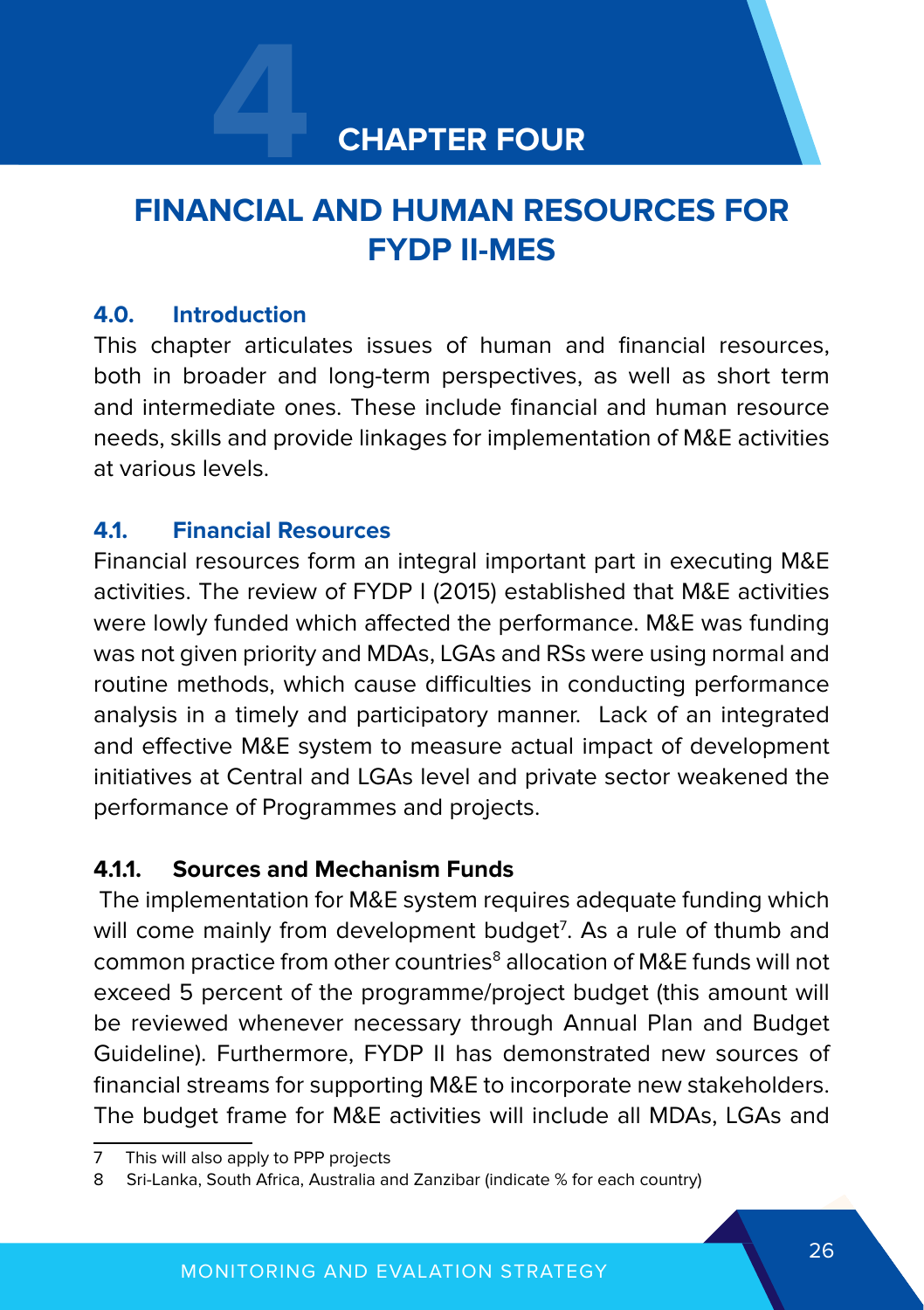other implementing agencies to reflect priority areas set by FYDP II 2016/17-2020/21.

#### **4.1.2. Accountability and Reporting**

Financial accountability in managing development project under FYDP II will be guided by prevailing Government rules and regulations specifically; Public Finance Act No. 6 of 2001 (as amended in 2004), LGA Finance Act 2002 and Budget Act No. 11 of 2015. M&E will focus on ensuring value for money for all identified projects and funds will be disbursed in accordance with the approved annual budget, action plan and cash flows. MDAs, RSs, and LGAs shall form the M&E committee which shall conduct monthly and quarterly review meeting to discuss the performance reports prior to submitting to o external stakeholders.

The Accounting Officers and project managers in MDAs, RSs and LGAs shall be accountable for mismanagement and poor performance of projects implemented in their jurisdiction. MDAs and LGAs will be responsible to report the implementation status through a set of framework as guided by Plan and Budget Guideline issued by MoFP. In general, participation and involvement of other stakeholders from both public and private sectors will be encouraged in the process through dialogue and round table discussion. Projects implemented by the private sector will monitored through umbrella organization such as Tanzania Private Sector Foundation or Confederation of Trade and Industries for purpose of facilitating easy coordination.

M&E personnel being resourceful to institutional performance need to be part of the management and planning team and have opportunities for promotion across both Public and Private sector. Management team will strongly be committed to the strategy to ensure evidence generated from M&E is effectively utilized and lessons are shared for the benefit of future decision making. MDA, RSs and LGAs will be motivated against their performance, with rewards to best performance and punishments to bad performers.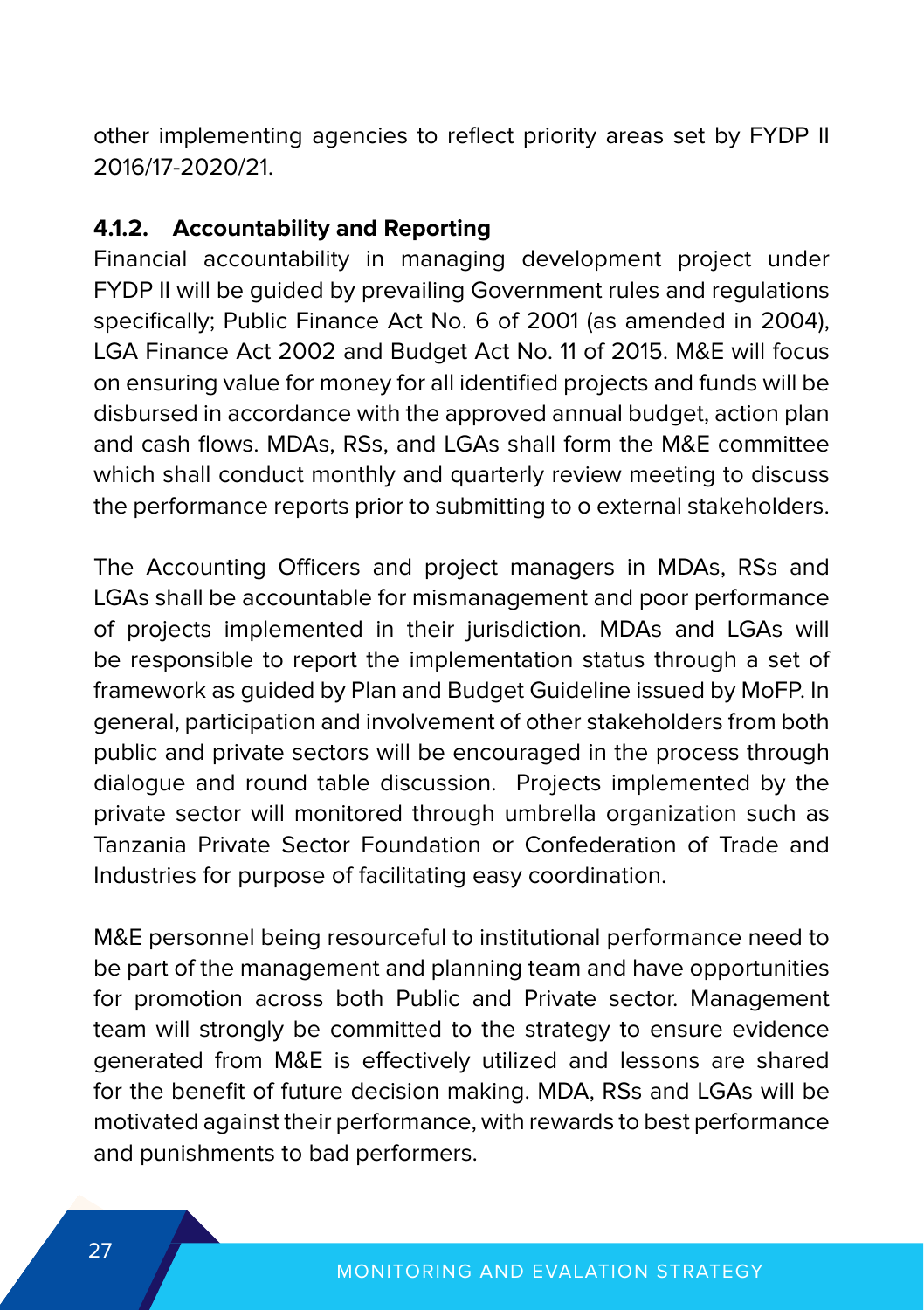#### **4.2. Human Resources**

Human resource being a thinking and activity originating resource is a vital and commanding tool for execution of any undertaking. Human resources play a central role in planning, implementation, measuring and reporting for results. However, incentives for the production of robust data, analysis, interpretation, sensitization, communication, dissemination and utilization are still relatively weak in some MDAs, RSs, LGAs and NSAs. Furthermore, pervasive capacity constraint in the M&E system since many human resources personnel in institutional departments assigned with M&E have general knowledge thus capacity building remains a key undertaking for this strategy.

#### **4.2.1. Strengthening Human Capacity**

Monitoring and Evaluation competencies gap analysis has to be undertaken so as to identify critical skills to be embedded to M&E Human Resource for intended result. The Ministry Responsible for Human Resource Development will champion the strengthening of M&E human capacity Enhancement of equitable distribution of skilled M&E personnel in institutional departments responsible for M&E activities will be given imperative weight. Proper coordination and management of M&E personnel across the Public and Private sector will also be strengthened.

Skills Development on M&E will be undertaken through routine supervision and/or on-the-job training and mentorship in institution. Seminars, tailor-made courses and workshops will add value to the existing human resources capacities for M&E. Technical Assistance is another juncture that specialized skills on area of the FYDP II (2016/17-2020/21) undertakings and its strategies will be emphasized. Additionally, attachment of M&E existing staff will be worked on technical know-how related professionalism on whenever deemed necessary for induction purposes.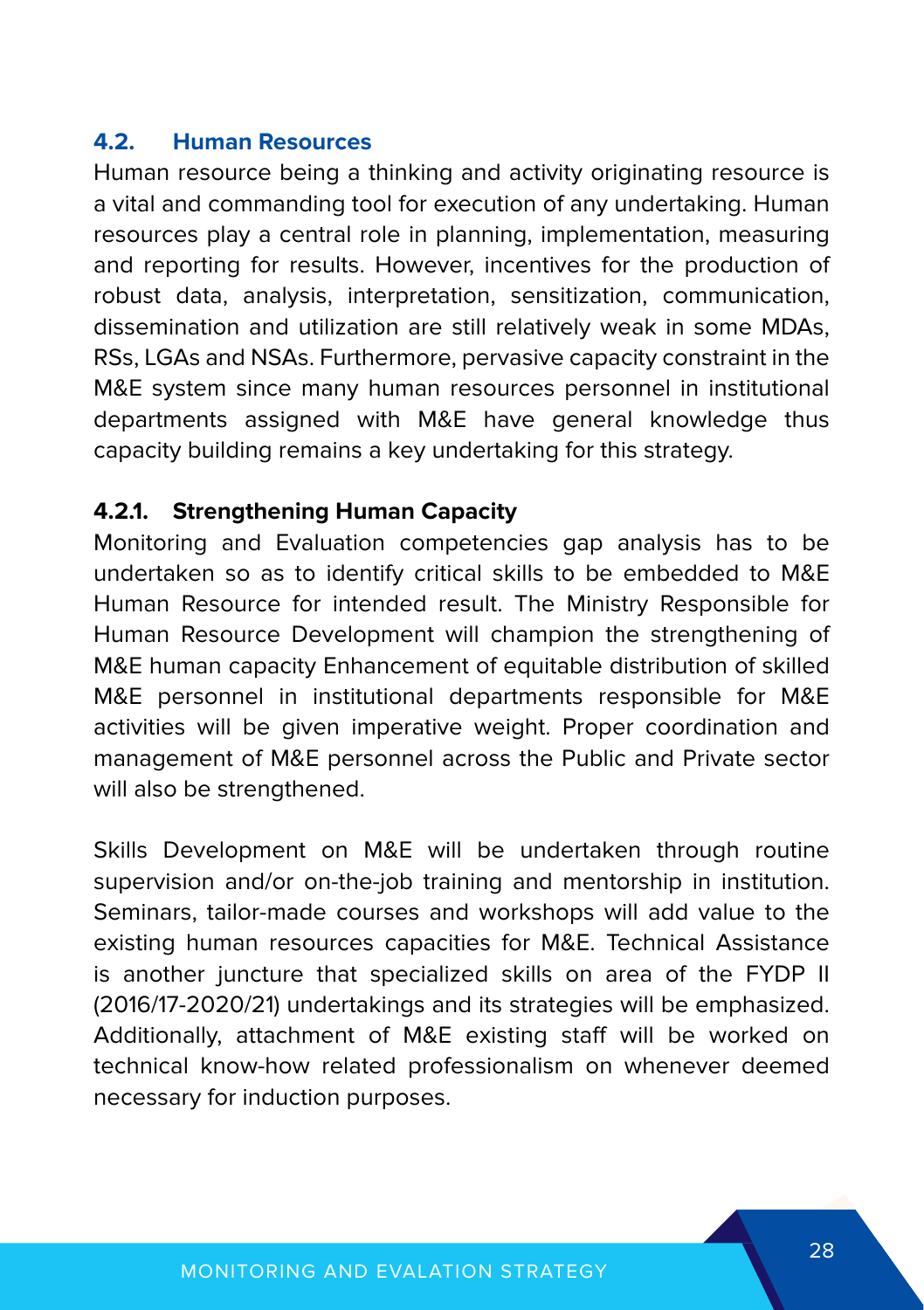|                                                                                                                                                                                                          |                                                                                                                                                                 |                                           |   |   | <b>ANNEX I: Integrated Implementation Result Framework (IIRF)</b><br><b>ANNEXES</b>                                              |                                       |
|----------------------------------------------------------------------------------------------------------------------------------------------------------------------------------------------------------|-----------------------------------------------------------------------------------------------------------------------------------------------------------------|-------------------------------------------|---|---|----------------------------------------------------------------------------------------------------------------------------------|---------------------------------------|
| Expected out-<br><b>Jut</b>                                                                                                                                                                              | Intervention/Ac-<br>tivity                                                                                                                                      | <b>Timeframe (Year</b><br>2017/18-020/21) |   |   | <b>Process Indicators</b>                                                                                                        | Responsible                           |
|                                                                                                                                                                                                          |                                                                                                                                                                 | 17/18 18/19 19/20 20/21                   |   |   |                                                                                                                                  |                                       |
| management strengthened                                                                                                                                                                                  |                                                                                                                                                                 |                                           |   |   | Strategic objective 1: Political will and commitment to transparency, accountability and results-based                           |                                       |
| Governance and<br>Structure of<br>Output 1                                                                                                                                                               | sensitization to MDA/<br>LGA and Community<br>11 Advocacy and                                                                                                   |                                           |   |   | Number of sensitization and advocacy ses- MoFP support-<br>sion conducted                                                        | ed with MDA/<br>LGAS                  |
| levels Institution-<br>legal framework<br>for RBM - M&E<br>culture at all<br>alized                                                                                                                      | cians on robust M&E<br>Management (RBM)<br>1.2 Empower politi-<br>and Results Based                                                                             | >                                         | > | > | Number of politicians empowered on RBM  MoFP support-<br>manual                                                                  | ed with MDA/<br>LGAS                  |
| tors, councilors,<br>Board of direc-<br>RCC and DCC<br><b>Targets</b>                                                                                                                                    | ning and reporting to<br>practitioners in Plan-<br>ernment Institutions<br>1.3 Empower Gov-<br>politicians                                                      | >                                         | > | > | Number of government institutions dissem- MoFP support-<br>nated planning and reporting abstracts to ed with MDA/<br>politicians | <b>GAs</b>                            |
| governance team<br>Non-state actors<br>received guiding<br>countability and<br>RBM for FYDP II<br>informed on ac-<br>manual/FYDP II<br>at MDA, LGAs,<br>Proportions of<br>Indicators<br><b>Brochures</b> | nancing, Action Plan,<br>and Communication<br>porting for M&E, Fi-<br>1.4 Execute forums<br>strategies perfor-<br>and meetings on<br>dialogue and re-<br>mance. | >                                         | > |   | Number of people attended dialogue dis-<br>semination meetings                                                                   | MoFP support-<br>ed with MDA/<br>LGAS |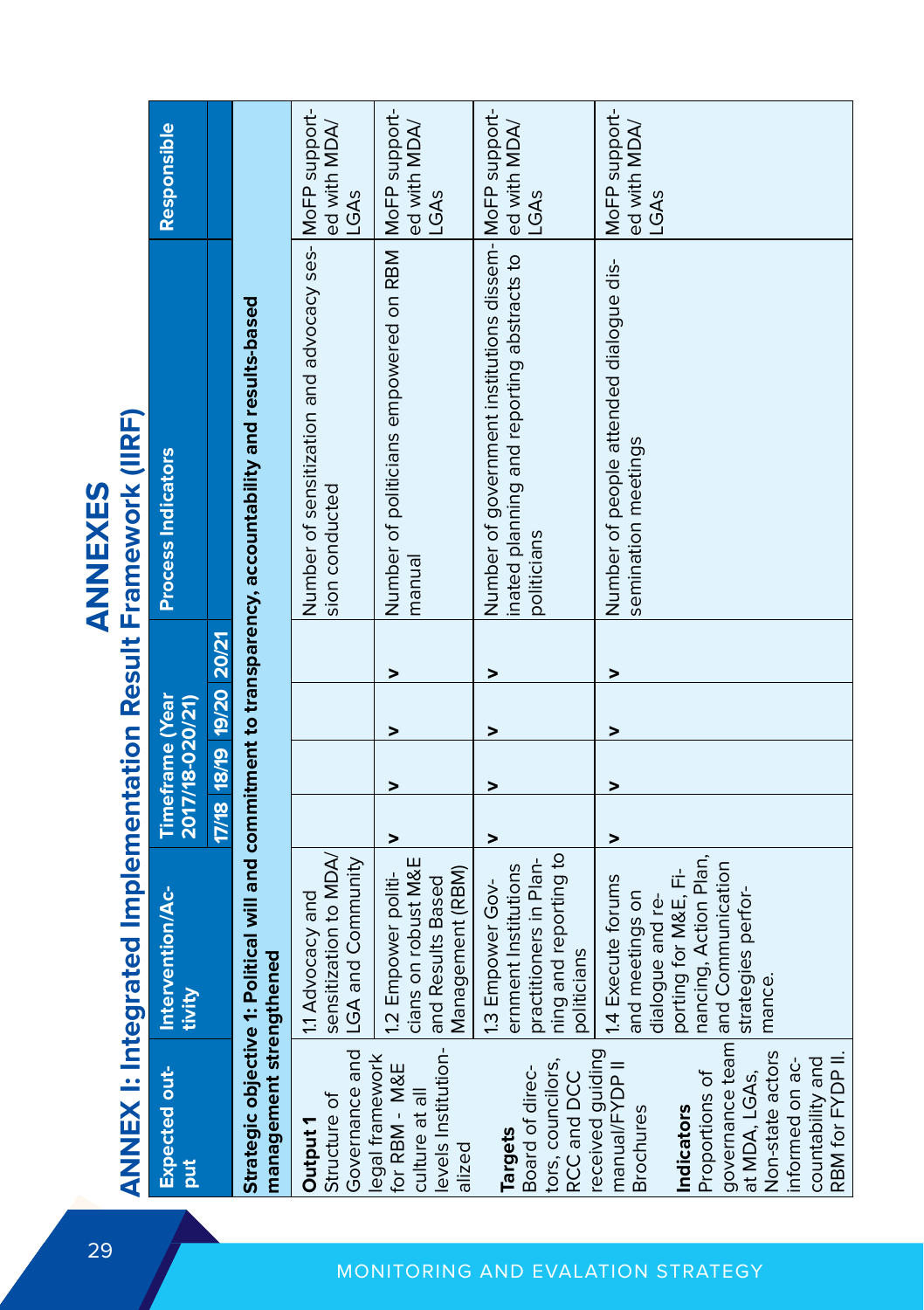| Expected out-<br><b>Jurq</b>                                             | Intervention/Ac-<br>tivity                                                                 | <b>Timeframe</b> (Year<br>2017/18-020/21) |                         |                          | Process Indicators                                                                                                                                                                                    | Responsible                                   |
|--------------------------------------------------------------------------|--------------------------------------------------------------------------------------------|-------------------------------------------|-------------------------|--------------------------|-------------------------------------------------------------------------------------------------------------------------------------------------------------------------------------------------------|-----------------------------------------------|
|                                                                          |                                                                                            |                                           | 17/18 18/19 19/20 20/21 |                          |                                                                                                                                                                                                       |                                               |
|                                                                          |                                                                                            |                                           |                         |                          | Strategic object 2: Coordination, Communication feedback and dialogue on behavior change coherence strengthened                                                                                       |                                               |
| Advocacy to<br>MDAs, LGAs<br>AND NSA<br>Output                           | 3.1 Development of<br>IEC/BCC package/<br>toolkit                                          | >                                         | >                       | >                        | Number of IEC/BCC tool put in place and<br>egalized                                                                                                                                                   | supported<br>with MDA/<br>MoFP<br>LGAS        |
| NSA community<br>strengthened<br>MDAs, LGAs,<br><b>Targets</b><br>eaders | expert and NSA on<br>LGA, MDAS, Media<br>3.2 Capacitate<br>training tool<br><b>IEC/BCC</b> | >                                         | $\overline{ }$          | $\overline{\phantom{0}}$ | Number of practitioners on IEC/BC by<br>location capacitated                                                                                                                                          | supported<br>with MDA/<br>MoFP<br>LGAS        |
| Proportions of<br>stakeholders<br>Indicators                             | advocacy on project<br>3.3 Create platform<br>schedule for policy<br>development           | >                                         | >                       | $\overline{ }$           | Number of social marketing services<br>conducted                                                                                                                                                      | supported<br>with MDA/<br>MoFP<br>LGAS        |
| with capacity to<br>support FYDP II<br>advocate and<br>priorities        | reporting                                                                                  | >                                         | >                       | >                        | with information (individual, institution<br>disaggregated by regime, gender,<br>Number of stakeholders reached<br>stakeholder category)                                                              | supported<br>with MDA/<br><b>MoFP</b><br>LGAS |
| advocacy plan<br>Proportion of<br>region with<br>for FYDP II             |                                                                                            | >                                         | >                       | $\overline{ }$           | platform (website, publication, visuals and<br>Number of stakeholders reached with<br>information and knowledge sharing<br>social media)                                                              | supported<br>with MDA/<br>NoFP<br>LGAS        |
| development<br>projects                                                  |                                                                                            | >                                         | >                       | $\overline{ }$           | package (brief reports, scientific papers,<br>publications and documents produced<br>Number of stakeholders reached with<br>and made available to stakeholders)<br>information and knowledge product, | supported<br>with MDA/<br>MoFP<br>LGAS        |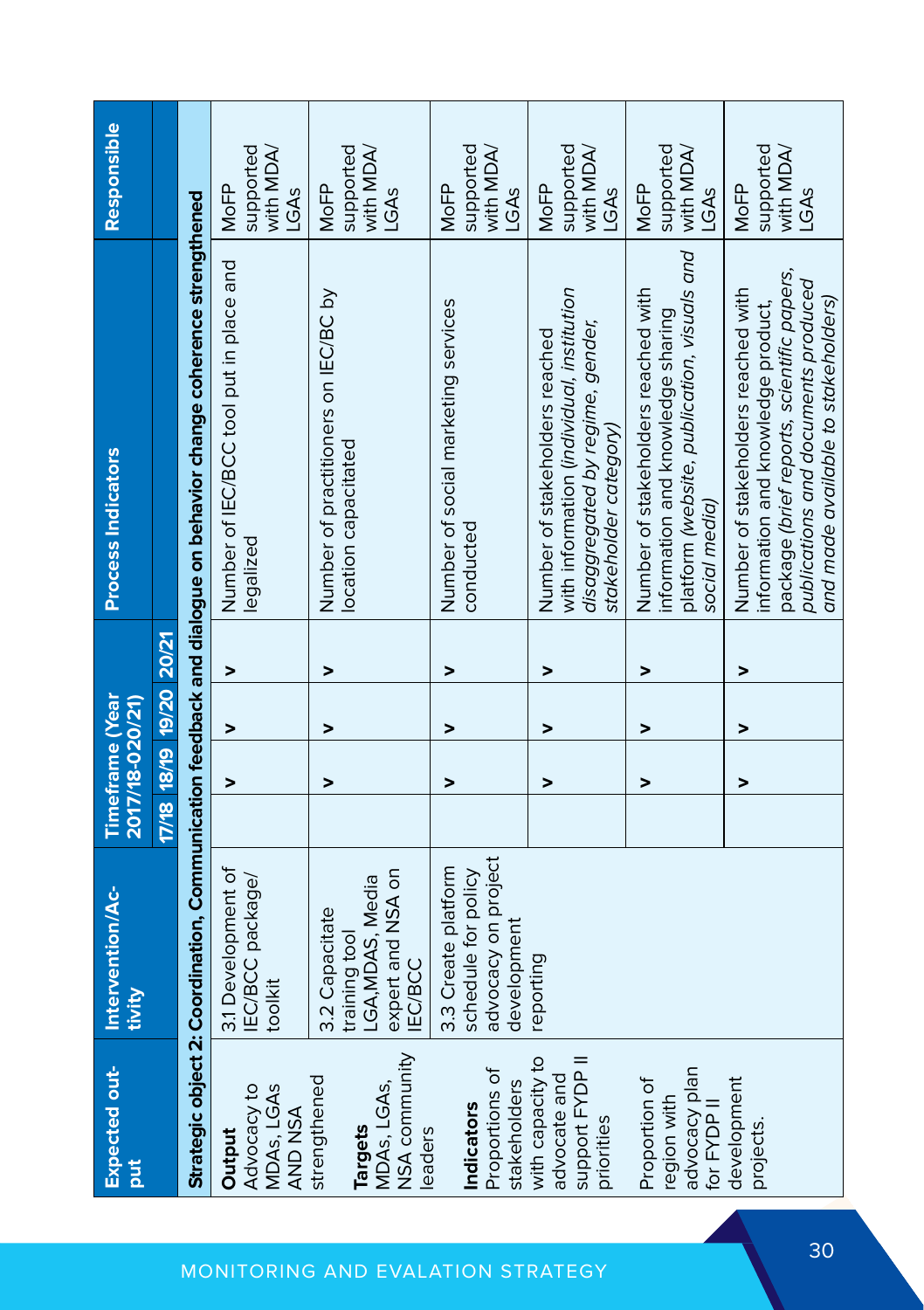| Expected out-<br>put                                                                                                            | Intervention/Ac-<br>tivity                                                        | <b>Timeframe</b> (Year  | 2017/18-020/21) |   |   | <b>Process Indicators</b>                                                                                                                   | Responsible        |
|---------------------------------------------------------------------------------------------------------------------------------|-----------------------------------------------------------------------------------|-------------------------|-----------------|---|---|---------------------------------------------------------------------------------------------------------------------------------------------|--------------------|
|                                                                                                                                 |                                                                                   | 17/18 18/19 19/20 20/21 |                 |   |   |                                                                                                                                             |                    |
|                                                                                                                                 | Strategic objectives 3: Resources Mobilization for M&E effective utilization      |                         |                 |   |   |                                                                                                                                             |                    |
| and partnership<br>Coordination,<br>management<br>Output                                                                        | governance of local<br>generated income<br>5.1 Sustain<br>sources                 |                         | >               | > | > | Number of RS/LGAs governance Bodies<br>generated to stakeholders (RCC/DCC)<br>accounting and reporting income<br>and place on notice boards | <b>MoFP</b>        |
| Mechanisms<br>for effective<br>for FYDP II<br>Improved<br>program                                                               | enough resources<br>on M&E activities<br>5.2 Government<br>allocation of          |                         | >               | > | > | collected per LGA/ other organization<br>Amount of development resource                                                                     | <b>MoFP</b>        |
| in various level<br>management<br><b>MDA/RS with</b><br><b>Targets</b><br>setting                                               | Partner assistance<br>5.3 Development<br>abide to the<br>government<br>priorities |                         | >               | > | > | Amount of resources allocated for M&E<br>quality/annually                                                                                   | <b>MoFP</b>        |
| plan to scale<br>out FYDP II<br>priorities.                                                                                     | incentive package<br>5.4 Develop<br>to M&E staff                                  |                         | >               | > | > | Facilitation to M &E sections to enhance<br>implementation of FYDP II-IS                                                                    | MoFP/MDAs/<br>LGAS |
| mechanism for<br>LGA/NSA with<br>of proportion<br>coordinated<br>Proportions<br>of MDA/RS/<br>Indicators<br>response<br>FYDP II |                                                                                   |                         |                 |   |   |                                                                                                                                             |                    |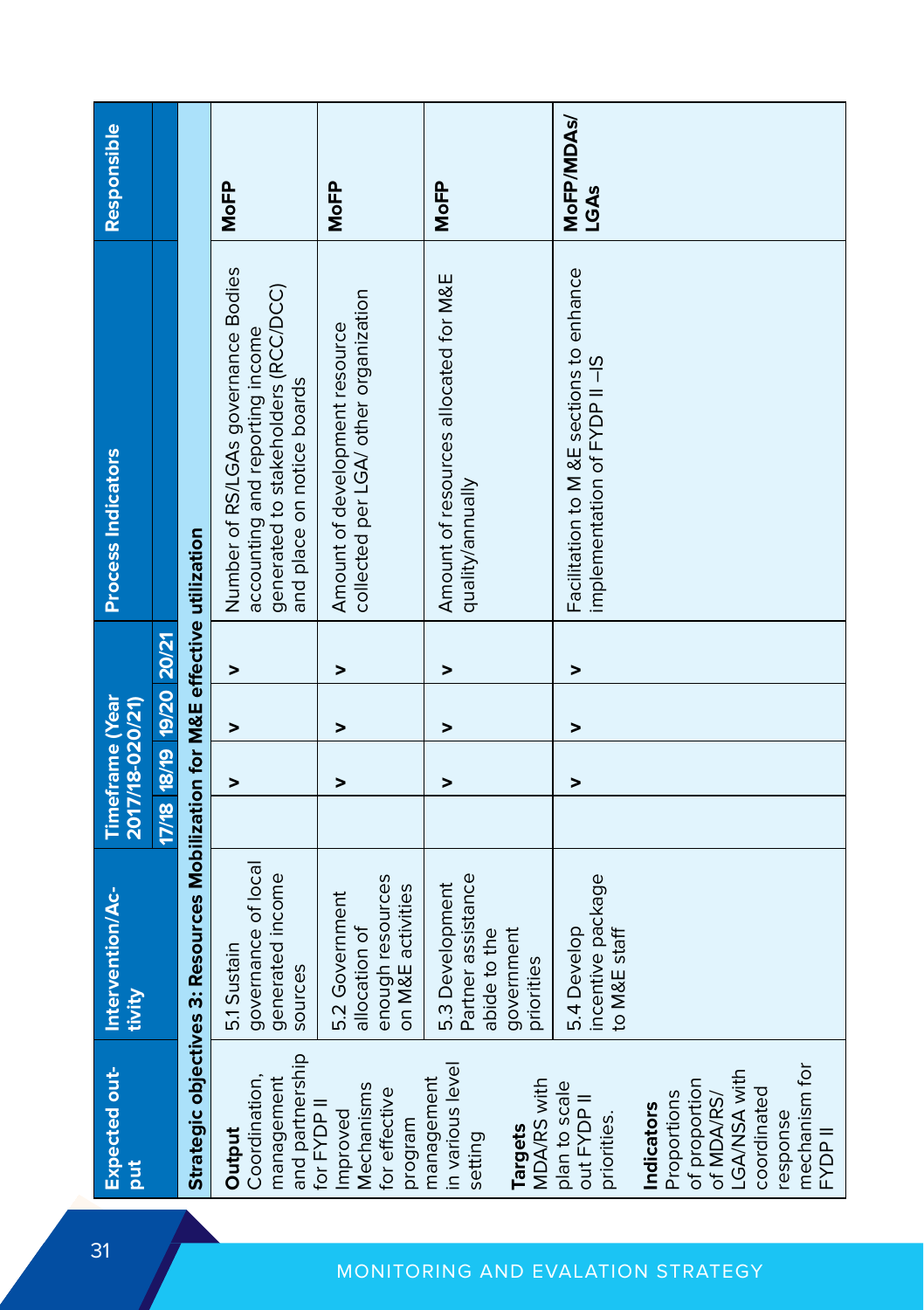| Expected out-<br><b>Juc</b>                                                                                               | Intervention/Ac-<br>tivity                                | <b>Timeframe (Year</b><br>2017/18-020/21) |   |   |   | <b>Process Indicators</b>                                                                                                                                                                                                                                           | Responsible                                                    |
|---------------------------------------------------------------------------------------------------------------------------|-----------------------------------------------------------|-------------------------------------------|---|---|---|---------------------------------------------------------------------------------------------------------------------------------------------------------------------------------------------------------------------------------------------------------------------|----------------------------------------------------------------|
|                                                                                                                           |                                                           | 17/18 18/19 19/20 20/21                   |   |   |   |                                                                                                                                                                                                                                                                     |                                                                |
|                                                                                                                           | Strategic objective 4: Organization for delivery Improved |                                           |   |   |   |                                                                                                                                                                                                                                                                     |                                                                |
| Quality service<br>Output                                                                                                 | of service delivery<br>7.1 Improve quality                | >                                         | > | > | > | Number of staff by type and cadre<br>oriented on required skills                                                                                                                                                                                                    | <b>MoHCDGEC</b>                                                |
| human capital<br>development<br>delivery and<br>regularly                                                                 |                                                           |                                           |   |   |   | with FYDP II performance and quality of<br>Degree of stakeholders satisfaction<br>products and services                                                                                                                                                             |                                                                |
| supported<br><b>Targets</b>                                                                                               | protection agenda<br>7.2 Localize social                  | >                                         | > | > | > | Number of pro-poor services assessed<br>on their priority agenda annually                                                                                                                                                                                           | PO-RALG                                                        |
| All pro-poor<br>sectors and<br>economy                                                                                    | 7.3 Strengthen<br>management<br>systems                   | >                                         | > | > | > | developed to capture/collect proxy<br>Number of MIS by sector reviewed/<br>indicators of FYDP II                                                                                                                                                                    | <b>MoFP</b>                                                    |
| and partners for<br>support from<br>government<br>Proportions<br>of pro-poor<br><b>Indicators</b><br>receiving<br>sectors | deliver services<br>technology to<br>7.4 Use of           |                                           | > | > | > | Number of MDAs/LGAs with ICT facilities<br>Degree of improvement in availability<br>of ICT (magnitude of ICT speed and<br>capacity of internet, access, equity,<br>service quality, cost effectiveness<br>amongst targeted implementers)<br>at their working office | Technology/<br>Agencies/<br>MoS and<br><b>MDAs</b><br><u>ს</u> |
| human capital<br>investment                                                                                               | commodity logistics<br>7.5 Strengthen<br>system           |                                           | > | > | > | Number of PMU staff with required<br>qualification at all level supported                                                                                                                                                                                           |                                                                |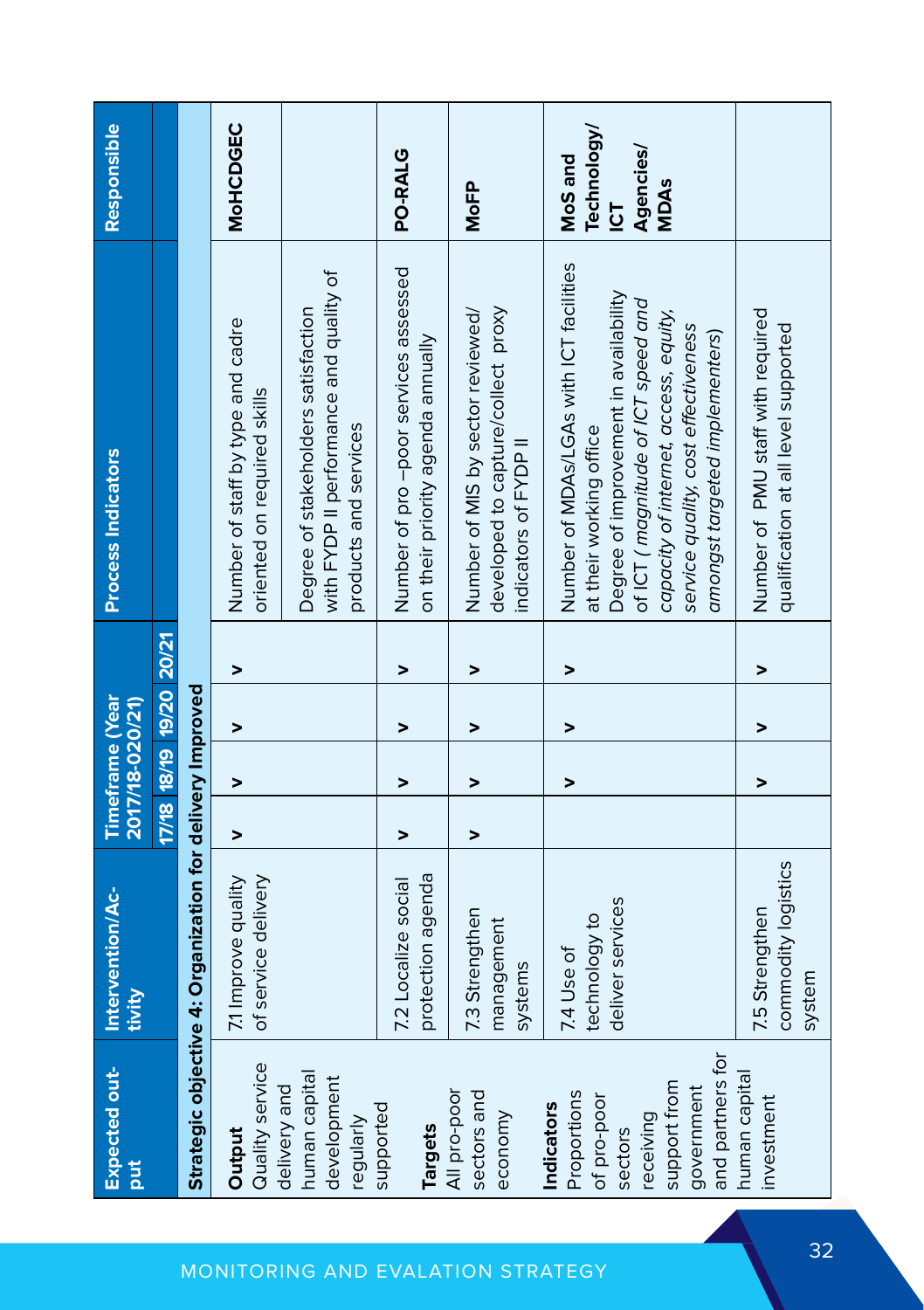| <b>Expected out-</b><br>ä                                                                                                            | Intervention/Ac-<br>tivity                                                                                       | <b>Timeframe (Year</b><br>2017/18-020/21) |                |                         |   | <b>Process Indicators</b>                                                                                                                                   | Responsible |
|--------------------------------------------------------------------------------------------------------------------------------------|------------------------------------------------------------------------------------------------------------------|-------------------------------------------|----------------|-------------------------|---|-------------------------------------------------------------------------------------------------------------------------------------------------------------|-------------|
|                                                                                                                                      |                                                                                                                  |                                           |                | 17/18 18/19 19/20 20/21 |   |                                                                                                                                                             |             |
|                                                                                                                                      | Strategic objectives 5: Research, Supervision, Monitoring and Evaluation Coordinated                             |                                           |                |                         |   |                                                                                                                                                             |             |
| national agenda<br>Research, M&E<br>Output                                                                                           | 8.1 Inculcate culture<br>national levels<br>of M&E at sub                                                        | >                                         | >              | >                       | > | Number of meetings/forums conducted<br>quarterly/ annually at national level                                                                                | <b>MoFP</b> |
| operationalized<br>the whole of<br>Conducting<br>Targets                                                                             | 8.2 Track progress<br>and demonstrate<br>results of FYDP II<br>all interventions                                 | >                                         | >              | >                       | > | conducted annually at national level and<br>Number of joint review meeting<br>bi annually at sub national level                                             | <b>MoFP</b> |
| Government<br>universities<br>Research/<br>M&E and                                                                                   | 8.3 Conduct routine<br>monitoring as per<br>policy coherence<br>quide                                            | >                                         | >              | >                       | > | Number of monitoring visits conducted as<br>per monitoring plan                                                                                             | <b>MoFP</b> |
| dentified (NIMR,<br>and prominent<br>esearch from<br>private sector<br>COSTECH<br>experts)                                           | 8.4 Institutionalize<br>prominent policy<br>experts on RBM<br>policy research<br>institutions and<br>to academic |                                           | $\overline{ }$ | >                       | > | Policy guideline for institutionalization of<br>RBM - M&E in place                                                                                          | <b>MoFP</b> |
| agenda planned<br>Proportions<br>of research<br>Indicators                                                                           | accordance with<br>8.5 Align data<br>systems and<br>evaluation in                                                | >                                         | >              | >                       | > | reviewed to reflect FYDP II priorities and<br>inclusiveness of data system and RBM<br>Current Planning and Budget manual<br>Capacity exist to commission to | <b>MoFP</b> |
| decision making<br>evidence based<br>and conducted<br>finding utilized<br>Proportion of<br>for improved<br>formulation<br>and policy | RBM requirements                                                                                                 |                                           |                |                         |   | Spending units prioritized evaluation<br>undertake high quality evaluation<br>within development program                                                    |             |
|                                                                                                                                      | development for<br>8.6 Capacity<br>evaluation                                                                    | >                                         | >              | >                       | > | Management to support RBM M&E<br>technics maintained and is in place                                                                                        |             |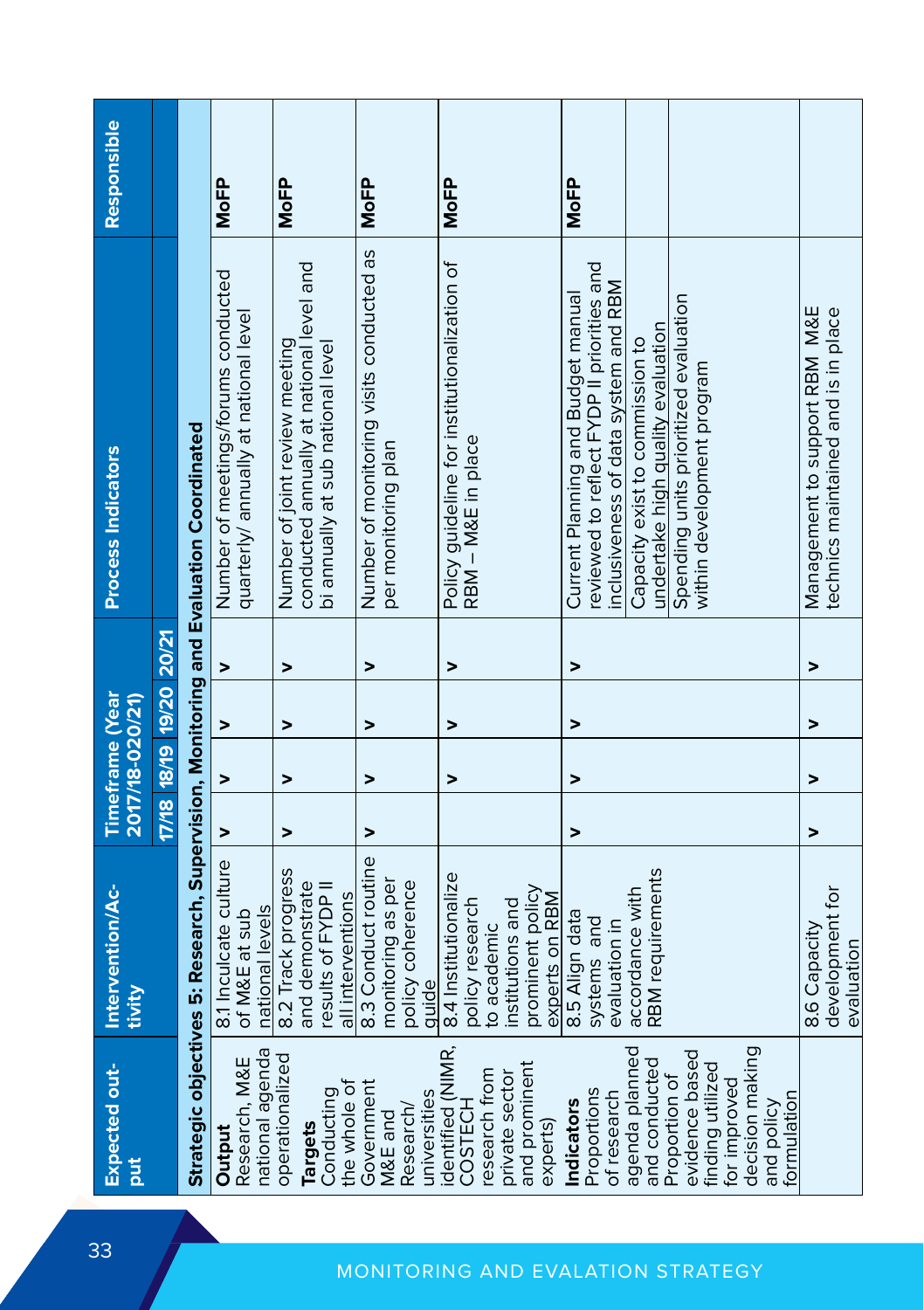| <b>Expected out-</b><br><b>Juc</b>                                                                            | Intervention/Ac-<br>tivity                                                                                                         | <b>Timeframe</b> (Year<br>2017/18-020/21) |   |                          |   | <b>Process Indicators</b>                                                                                                                                                                                                                                                                        | Responsible                      |
|---------------------------------------------------------------------------------------------------------------|------------------------------------------------------------------------------------------------------------------------------------|-------------------------------------------|---|--------------------------|---|--------------------------------------------------------------------------------------------------------------------------------------------------------------------------------------------------------------------------------------------------------------------------------------------------|----------------------------------|
|                                                                                                               |                                                                                                                                    | 17/18 18/19 19/20 20/21                   |   |                          |   |                                                                                                                                                                                                                                                                                                  |                                  |
|                                                                                                               | Strategic object 6: Human resource development strengthened                                                                        |                                           |   |                          |   |                                                                                                                                                                                                                                                                                                  |                                  |
| and harmonized<br>Human capital<br>strengthened<br>investment<br>Output                                       | MDAS, LGAS, LLGAS<br>9.1 Strengthening<br>of M&E at MOFP,<br>human capacity                                                        | >                                         | > | $\overline{ }$           | > | devote time and undertake activity on<br>Number of staffs have opportunity to<br>Economist at RS/LGA/MDA and NSA<br>Number of M&E staff Statisticians,<br>oriented of M&E skills<br>M&E.                                                                                                         | POPSMGG/<br>MoFP/<br><b>MDAs</b> |
| common MoFP,<br>PED, MDA, PO<br>Proportions<br><b>Indicators</b><br>Planning<br><b>Targets</b><br><b>RALG</b> | Government system<br>the whole of wider<br>compliance with<br>9.2 Conduct in-<br>service training<br>for M&E to be<br>coordination | >                                         | > | >                        | > | design and culture of M&E accountability<br>and attitude change in an organizational<br>Number of institutions (disaggregated<br>supported enhanced knowledge skills<br>needs have been assessed and /or /<br>by category) whose capacity level<br>responsiveness transparency and<br>efficiency | POPSMGG/<br>MoFP/<br>MDAs        |
| human resource<br>investment to<br>allocated,<br>of capital                                                   | guideline for M&E<br>9.3 Provide tools,<br>manual and                                                                              | >                                         | > | >                        | > | checklist developed to monitor and<br>Number of manuals, guideline and<br>evaluate FYDPII                                                                                                                                                                                                        |                                  |
| managed and<br>supported<br>identified                                                                        | 9.4 Conduct data<br>quality audit                                                                                                  |                                           | > | >                        | > | Number of session made by MOFP data<br>audit committee quarterly                                                                                                                                                                                                                                 | MoFP/MDAs                        |
|                                                                                                               | and motivate M&E<br>public and private<br>9.5 Coordinate<br>experts across<br>sector.                                              |                                           |   | $\overline{\phantom{1}}$ | > | Policy of M&E project/program motivation<br>and incentive package in place and<br>utilized                                                                                                                                                                                                       | MoFP/MDAs                        |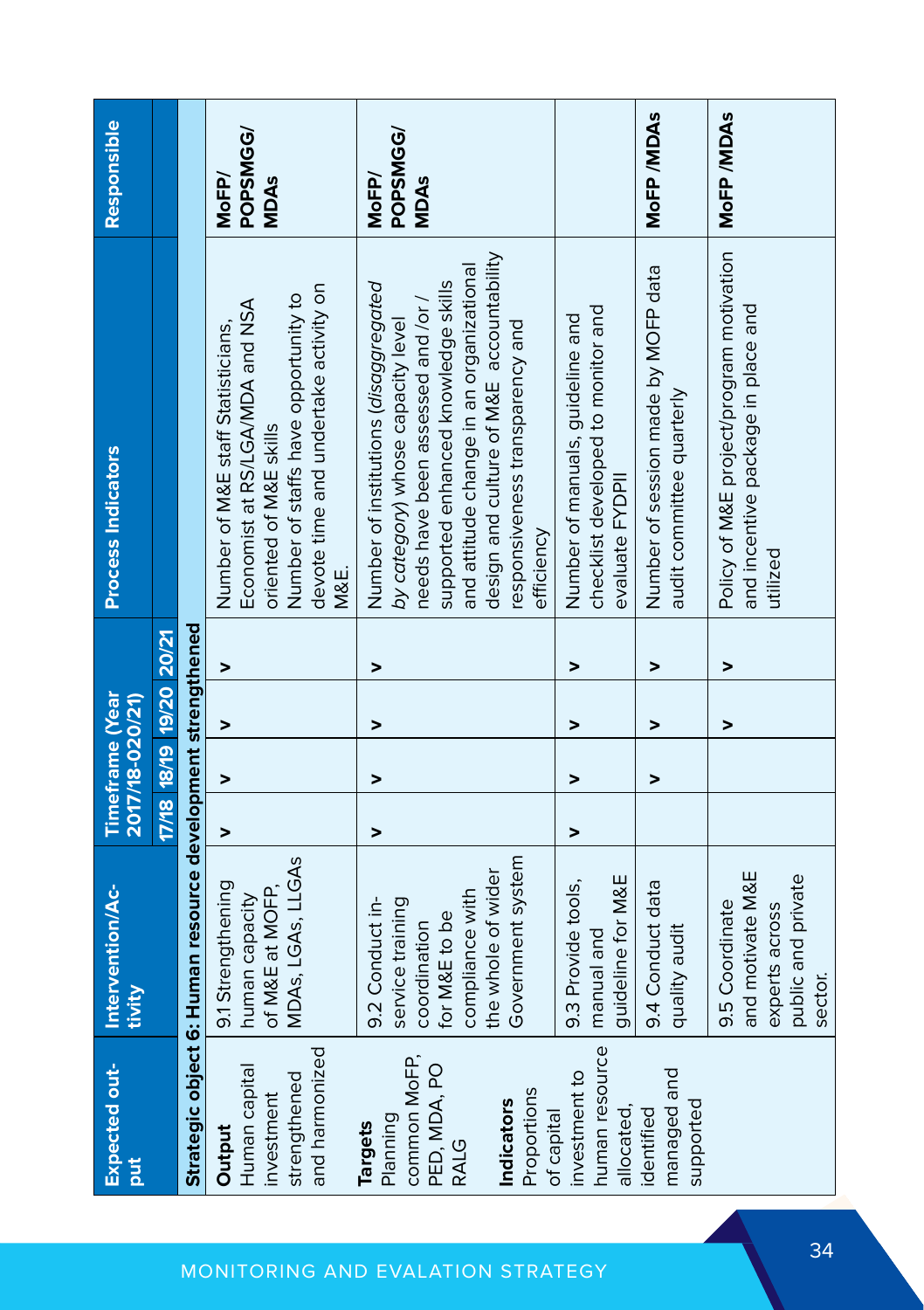| Expected out-<br>put                                                                                                 | Intervention/Ac-<br>tivity                                                                    |   | <b>Timeframe</b> (Year<br>2017/18-020/21) |                         |   | <b>Process Indicators</b>                                                                                                                 | Responsible |
|----------------------------------------------------------------------------------------------------------------------|-----------------------------------------------------------------------------------------------|---|-------------------------------------------|-------------------------|---|-------------------------------------------------------------------------------------------------------------------------------------------|-------------|
|                                                                                                                      |                                                                                               |   |                                           | 17/18 18/19 19/20 20/21 |   |                                                                                                                                           |             |
|                                                                                                                      | Strategic objective 7: Accountability and reporting mechanism strengthened                    |   |                                           |                         |   |                                                                                                                                           |             |
| Acquisition of<br>government<br>reports to<br>Output                                                                 | projects abide to<br>value for money<br>development<br>10.1 Ensure                            | > | >                                         | >                       | > | are in compliance with value for money<br>Number of development projects that<br>standards                                                | MoFP/MDAs   |
| IMTC/cabinet<br>effectively<br><b>Targets</b><br>utilized                                                            | adhered to FYDP II<br>financial rules and<br>regulations are<br>10.2 Prevailing<br>Government |   | >                                         | >                       | > | Number of MDS/RS/LGA that follow<br>development and service delivery<br>financial rules and regulation in<br>implementing FYDP II project | MoFP/MDAs   |
| <b>MDA/RS/LGA/</b><br>Cabinet<br>IMTC)                                                                               | reporting format to<br>be in compliance<br>with the need of<br>10.3 Revise                    | > | >                                         | >                       |   | Planning and budgeting reporting manual<br>reviewed to abide FYDP II priorities is in<br>place.                                           | MoFP/MDAs   |
| value for money<br>priority projects<br>Proportions of<br>identified and<br>that attained<br>Indicators<br>motivated | FYDP II                                                                                       |   |                                           |                         |   |                                                                                                                                           |             |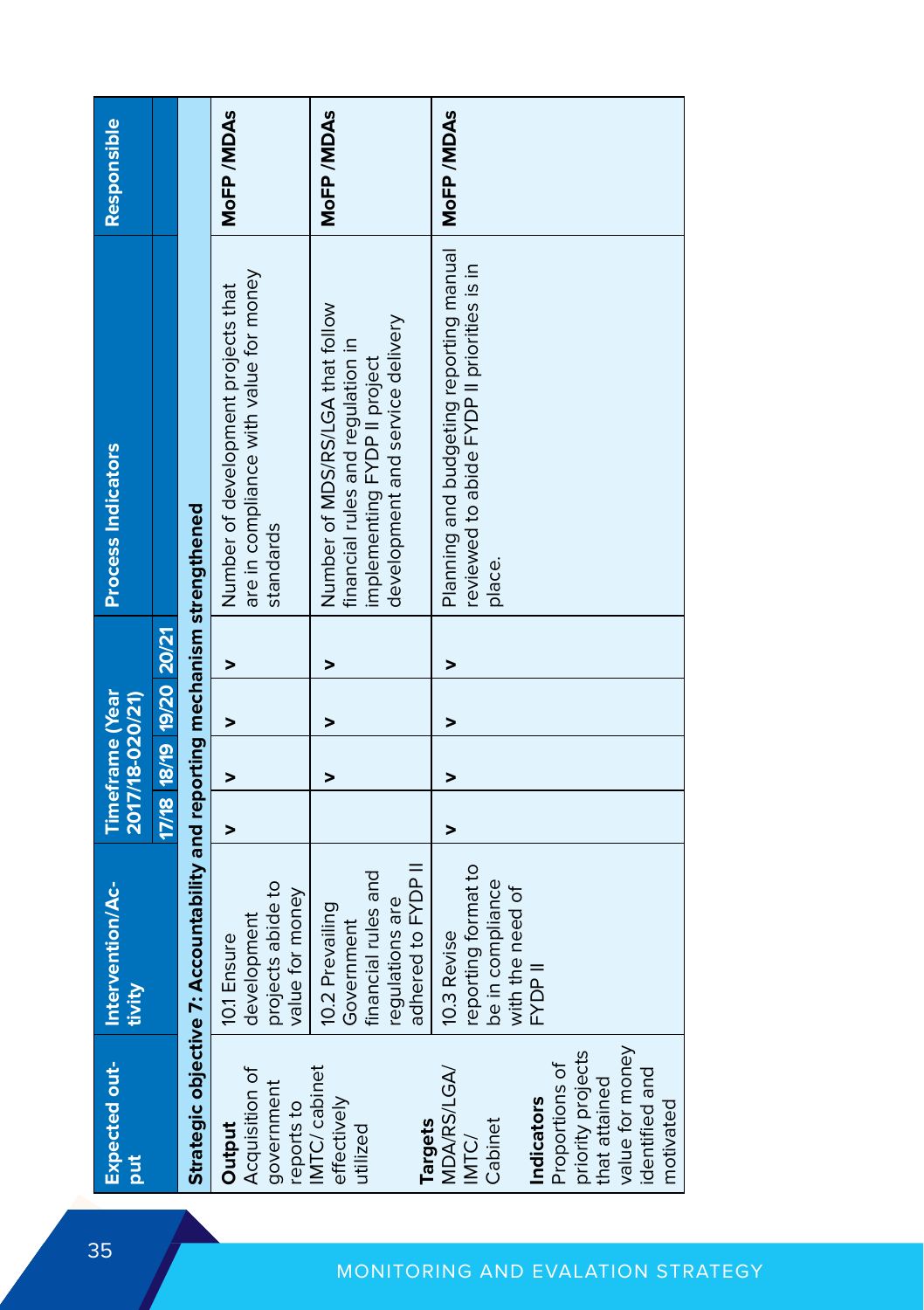## **ANNEX II: National Indicators**

#### **TABLE 1: INDUSTRIALIZATION AND ECONOMIC TRANSFORMATION INDICATORS FOR FYDP II- MES**

| SN. | Indicator                                                                             | 2015      | 2020 | Source of Data Periodicity |          |
|-----|---------------------------------------------------------------------------------------|-----------|------|----------------------------|----------|
|     | Goal 1: Overall Industrial Sector Performance Targets                                 |           |      |                            |          |
|     | Real growth rate (%)                                                                  | 9.1       | 10.6 | <b>NBS</b>                 | Annually |
|     | Share of GDP (current<br>prices) (%)                                                  | 21.1      | 23.7 | <b>NBS</b>                 | Annually |
|     | Share of total Exports (%)                                                            | 27.1      | 27.5 | <b>NBS</b>                 | Annually |
|     | Share of total employment (%)                                                         | 8         | 12.5 | <b>NBS</b>                 | Annually |
|     | Goal 2: Manufacturing Sub-Sector                                                      |           |      |                            |          |
|     | Share of GDP(at current<br>prices) %                                                  | 5.2       | 12.5 | <b>NBS</b>                 | Annually |
|     | Real growth rate (%)                                                                  | 6.5       | 10.5 | <b>NBS</b>                 | Annually |
|     | Share of total employment (%)                                                         | 3.1(2014) | 5.4  | <b>NBS</b>                 | Annually |
|     | Share of resource based<br>manufacturing exports (%)                                  | 69(2010)* | 55   | <b>NBS</b>                 | Annually |
|     | Share of low tech<br>manufacturing exports(%)                                         | 17(2010)* | 29   | <b>NBS</b>                 | Annually |
|     | Share of medium tech<br>manufacturing exports (%)                                     | 11(2010)* | 24   | <b>NBS</b>                 | Annually |
|     | Share of high tech<br>manufacturing exports (%)                                       | 2(2010)*  | 6    | <b>NBS</b>                 | Annually |
|     | Proportion of medium<br>and high-tech industry<br>value added in total value<br>added |           |      | <b>NBS</b>                 | Annually |
|     | Proportion of small scale-<br>industries in total value<br>$added -$                  |           |      | <b>NBS</b>                 | Annually |
|     | Number of exporting firms 247                                                         |           | 729  | <b>TRA</b>                 | Annually |
|     | <b>Manufacturing Value</b><br>Addition                                                |           |      | <b>NBS</b>                 | Annually |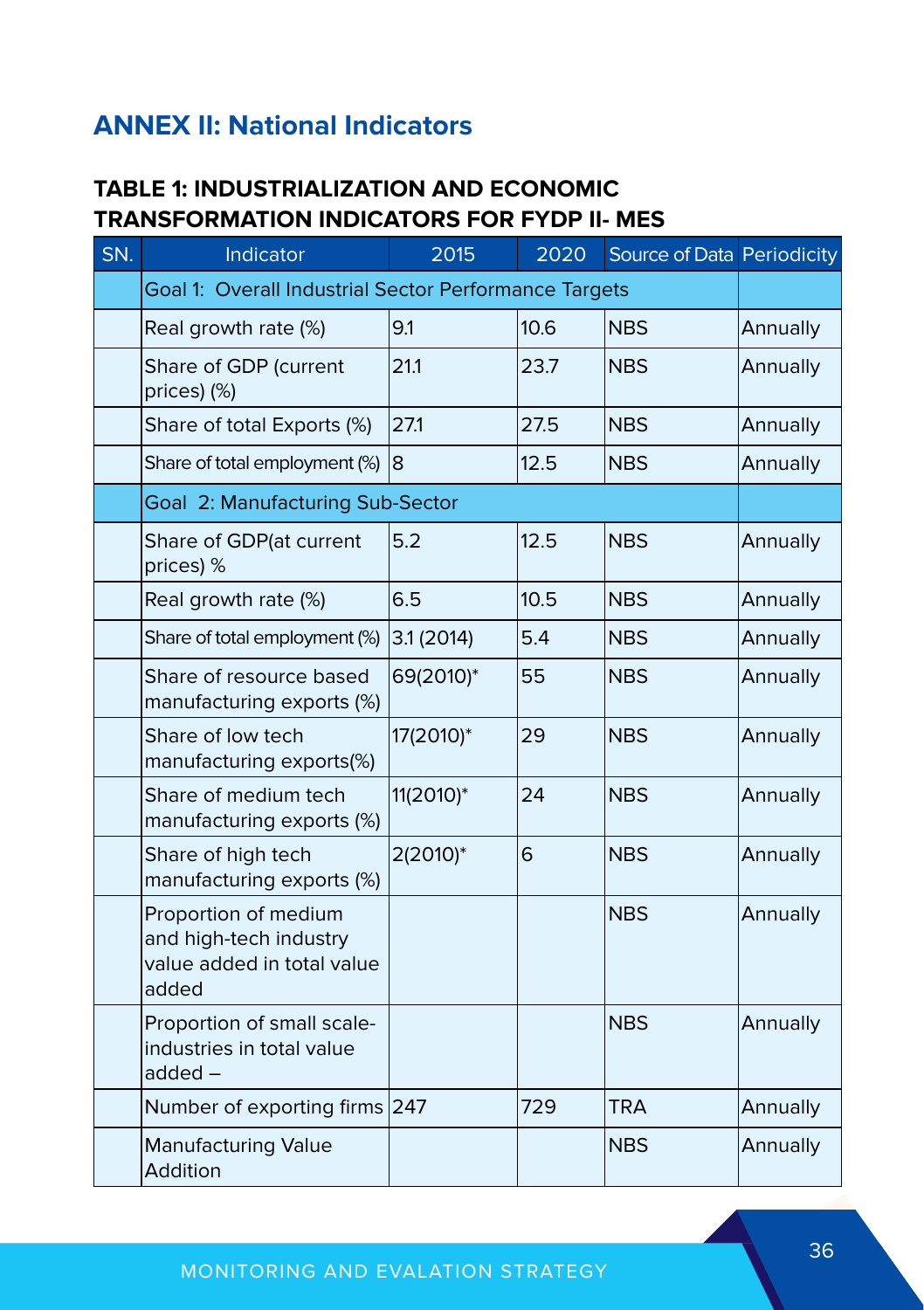| SN. | Indicator                                                             | 2015       | 2020  | Source of Data Periodicity |          |
|-----|-----------------------------------------------------------------------|------------|-------|----------------------------|----------|
|     | Manufacturing Export in<br>Total                                      |            |       | <b>NBS</b>                 | Annually |
|     | Skilled employment in<br>Total                                        |            |       | <b>NBS</b>                 | Annually |
|     | Production capacity<br>utilization                                    |            |       | <b>NBS</b>                 | Annually |
|     | Number of sMe<br>establishments                                       |            |       | <b>NBS</b>                 | Annually |
|     | <b>Goal 3: Mining Sector</b>                                          |            |       |                            |          |
|     | Real growth rate (%)                                                  | 6.9        | 5.3   | <b>NBS</b>                 | Annually |
|     | Share to GDP, current<br>prices (%)                                   | 3.4        | 3.2   | <b>NBS</b>                 | Annually |
|     | Total foreign exchange<br>earnings (TShs. billion)                    | 2,621      | 4,204 | BOT                        | Annually |
|     | Foreign exchange<br>earnings of raw export<br>(TShs. billion)         |            |       | <b>BOT</b>                 | Annually |
|     | Foreign exchange<br>earnings beneficiated<br>(TShs. billion)          |            |       | <b>BOT</b>                 | Annually |
|     | Share of foreign exchange 14.6<br>earnings (%)                        |            | 10.4  | <b>BOT</b>                 | Annually |
|     | Share of foreign exchange<br>earnings from raw export (%)             |            |       | <b>BOT</b>                 | Annually |
|     | Share of foreign<br>exchange earnings from<br>beneficiated export (%) |            |       | BOT                        | Annually |
|     | Share of Mining Sector in<br>total employment (%)                     | 1.1 (2014) | 1.9   | <b>NBS</b>                 | Annually |
|     | <b>Goal 3: Construction</b>                                           |            |       |                            |          |
|     | Average growth rate (%)                                               | 16.8       | 9.6   | <b>NBS</b>                 | Annually |
|     | Share of GDP (%)                                                      | 13.6       | 11.8  | NBS                        | Annually |
|     | Share of domestic<br>companies (%)                                    | 40         | 60    | <b>CRB</b>                 | Annually |
|     | Share in total employment (%) 2.1                                     |            | 3.7   | <b>CRB</b>                 | Annually |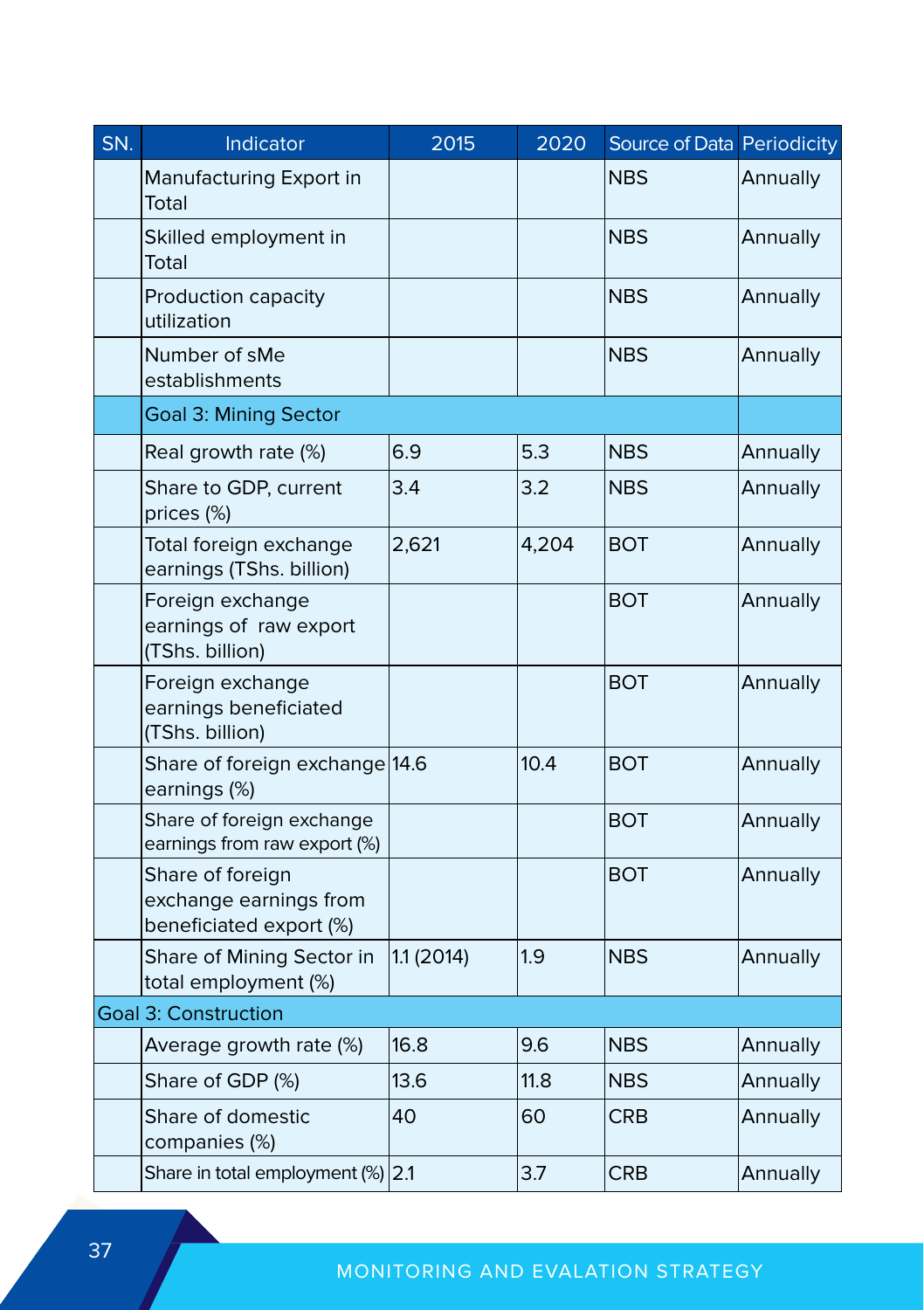| SN. | Indicator                             | 2015                      | 2020    | Source of Data Periodicity |          |
|-----|---------------------------------------|---------------------------|---------|----------------------------|----------|
|     | Goal 4: Agriculture                   |                           |         |                            |          |
|     | Agriculture                           |                           |         |                            |          |
|     | Real Growth rate (%)                  | 3.4                       | 7.6     | NBS                        | Annually |
|     | Share of GDP (current<br>prices) (%)  | 29.7                      | 29.4    | <b>NBS</b>                 | Annually |
|     | Share of total export<br>earnings (%) | 20.4                      | 24.9    | <b>NBS</b>                 | Annually |
|     | Share of total employment (%)         | 66.9 (2014)*              | 56.5    | <b>NBS</b>                 | Annually |
|     | Productivity (% growth)               | 3.3                       | 4.0     | <b>MALF</b>                | Annually |
|     | <b>Crops Subsector</b>                |                           |         |                            |          |
|     | Average growth rate (%)               | 4.0                       | 9.5     | <b>NBS</b>                 | Annually |
|     | Share of GDP (current<br>prices) (%)  | 16.3                      | 16.7    | <b>NBS</b>                 | Annually |
|     | Share of total export<br>earnings (%) | 8.8                       | 9.6     | BOT                        | Annually |
|     | Share of total employment (%)         | 62.5(2014)*               | 52.7    | <b>NBS&amp;MALF</b>        | Annually |
|     | Hectare under irrigation              | 461,376(2014)*            | 700,000 | <b>MALF</b>                | Annually |
|     | Livestock Subsector                   |                           |         |                            |          |
|     | Average growth rate (%)               | 2.2                       | 5.2     | <b>NBS</b>                 | Annually |
|     | Share of GDP (current<br>prices) (%)  | 7.4                       | 6.0     | <b>NBS</b>                 | Annually |
|     | Share of total export<br>earnings (%) | 3.5                       | 4.8     | BOT                        | Annually |
|     | Share of total employment (%)         | $3.4(2014)^{*}$           | 2.8     | <b>NBS&amp;MALF</b>        | Annually |
|     | Forestry                              |                           |         |                            |          |
|     | Average growth rate (%)               | 5.17                      | 6.85    | <b>NBS</b>                 | Annually |
|     | Share of GDP (current<br>prices) (%)  | 3.2                       | 3.5     | <b>NBS</b>                 | Annually |
|     | Share of total export<br>earnings (%) | 5.9                       | 6.2     | BOT                        | Annually |
|     | Share of total employment (%)         | $0.2$ (2014) <sup>*</sup> | 1.0     | <b>NBS&amp;MALF</b>        | Annually |
|     | <b>Fisheries</b>                      |                           |         |                            |          |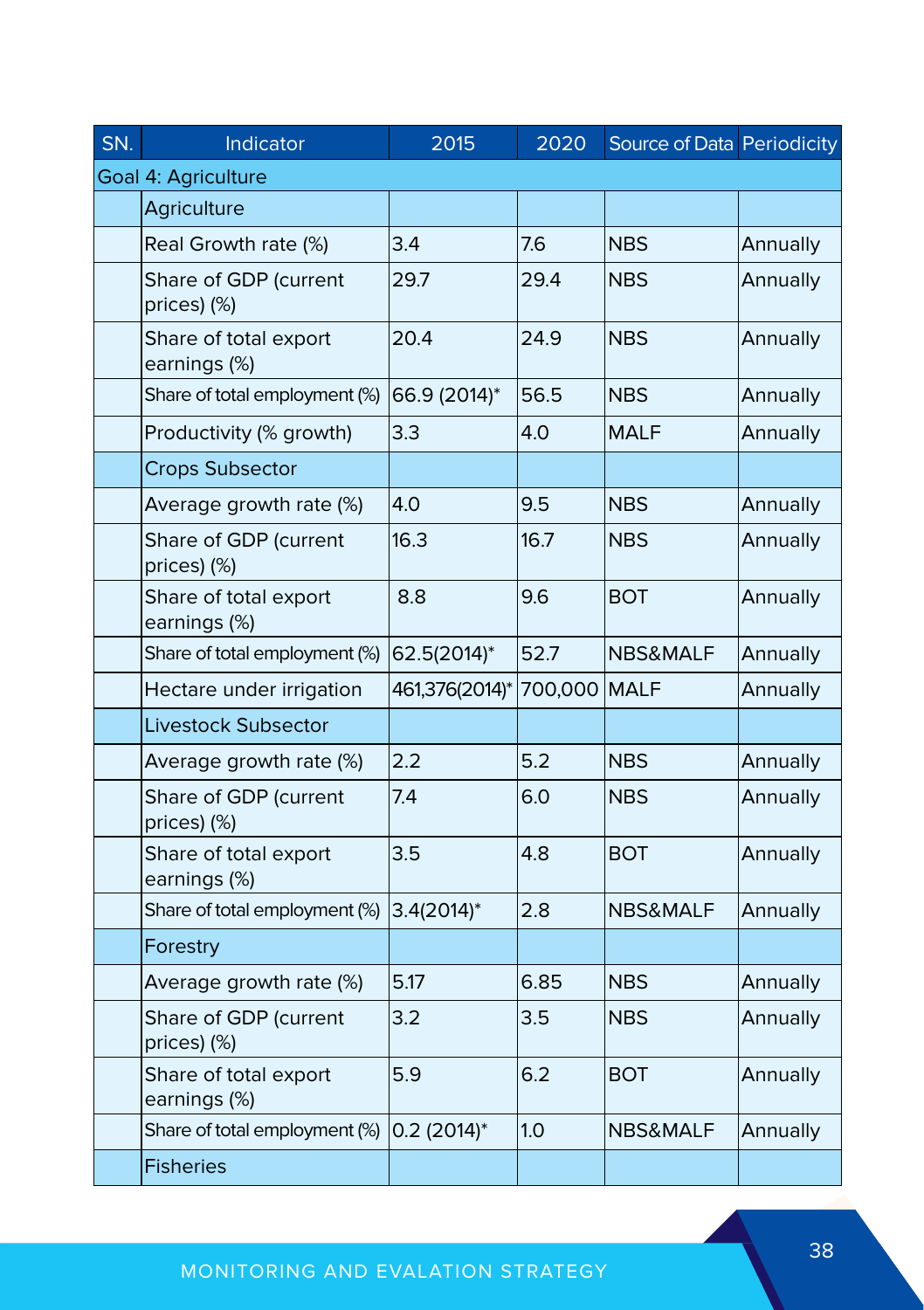| SN. | Indicator                                           | 2015            | 2020 | Source of Data Periodicity |          |
|-----|-----------------------------------------------------|-----------------|------|----------------------------|----------|
|     | Average growth rate (%)                             | 3.1             | 4.6  | <b>NBS</b>                 | Annually |
|     | Share of GDP (current<br>prices) (%)                | 2.9             | 3.3  | <b>NBS</b>                 | Annually |
|     | Share of total export<br>earnings (%)               | 3.7             | 4.1  | <b>BOT</b>                 | Annually |
|     | Share of total employment (%)                       | $0.8(2014)^{*}$ | 1.5  | NBS&MALF                   | Annually |
|     | Goal 5: Trade                                       |                 |      |                            |          |
|     | <b>Exports</b>                                      |                 |      |                            |          |
|     | Share of exports in GDP (%) 19.0                    |                 | 22.0 | <b>NBS</b>                 | Annually |
|     | Share of manufactured<br>goods in total exports (%) | 27              | 35   | <b>NBS</b>                 | Annually |
|     | Share of services in total<br>exports (%)           | 40              | 45   | <b>NBS</b>                 | Annually |
|     | Share of exports in world<br>market (%)             | 0.048           | 0.1  | <b>NBS</b>                 | Annually |
|     | Share of exports to EAC (%)                         |                 |      | NBS&TRA                    | Annually |
|     | Share of manufacturing<br>exports EAC (%)           | 4.0             | 7.0. | NBS&TRA                    | Annually |
|     | Share of services exports<br>in EAC (%)             |                 |      | NBS&BOT,<br>TRA            | Annually |
|     | Share of exports to SADC (%)                        | 14.2            | 22   | NBS&TRA                    | Annually |
|     | Share of of manufactured<br>exports to SADC (%)     |                 |      | NBS&TRA                    | Annually |
|     | Share of services exports<br>to SADC (%)            |                 |      | NBS&BOT                    | Annually |
|     | Imports                                             |                 |      |                            |          |
|     | Share of imports in GDP (%) 27.3                    |                 | 32   | NBS                        | Annually |
|     | Share consumer goods in<br>total imports (%)        | 18.6            | 15   | NBS&TRA                    | Annually |
|     | Share of intermediate<br>goods in total imports (%) | 29.5            | 32   | NBS&TRA                    | Annually |
|     | Share of imports from<br>EAC (%)                    | 5.2             | 7.5  | NBS&TRA                    | Annually |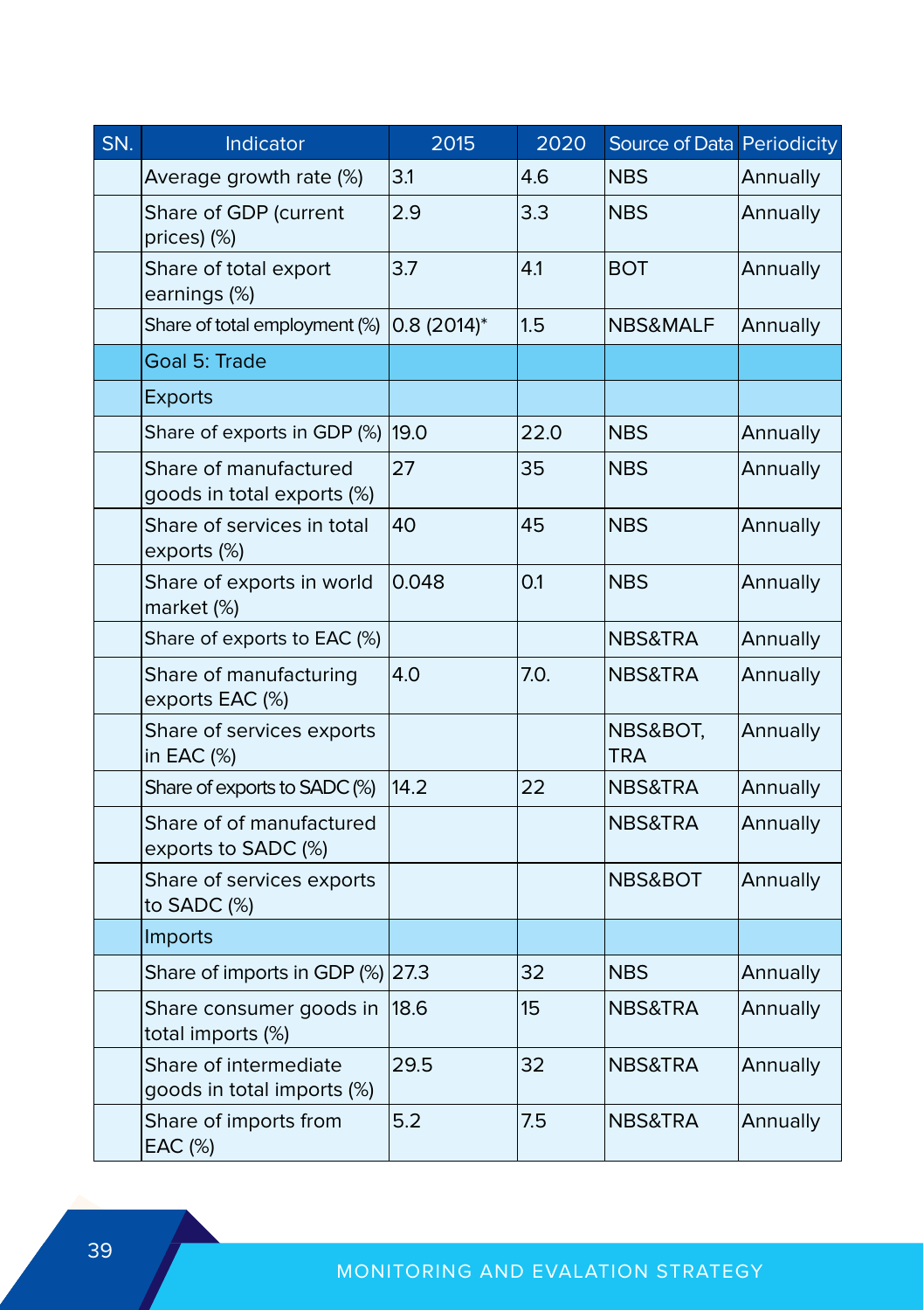| SN. | Indicator                                                                                                                                                                              | 2015    | 2020            | Source of Data Periodicity |          |
|-----|----------------------------------------------------------------------------------------------------------------------------------------------------------------------------------------|---------|-----------------|----------------------------|----------|
|     | Share of imports from<br><b>SADC</b> (%)                                                                                                                                               | 5.7     | 10 <sup>2</sup> | NBS&TRA                    | Annually |
|     | Goal: 6: Natural Resources Management, Environment and<br>Climate change                                                                                                               |         |                 |                            |          |
|     | <b>Natural Resource</b><br>Management                                                                                                                                                  |         |                 |                            |          |
|     | Share of GDP accruing<br>from sustainable<br>utilization of forest, water<br>and marine resources (%),<br>current prices                                                               | TBD     | 10%             | NBS                        | Annually |
|     | Proportion of energy<br>derived from renewable<br>green energy (%)                                                                                                                     | 36      | 50              | NBS, MoNRT                 | Annually |
|     | Area of natural forest<br>cover (Ha)                                                                                                                                                   | 240,000 | 130,000         | <b>MoNRT</b>               | Annually |
|     | No. of important natural<br>water sources in the 9<br>natural ecosystem/water<br><b>Basins identified and</b><br>protected                                                             | 158     | 1000            | <b>MoNRT</b>               | Annually |
|     | Proportion of operational<br>national programes or<br>sector plans incorporating<br>sustainable production<br>and consumption of<br>environment and natural<br>resources standards (%) | TBC     | 70              | MoNRT                      | Annually |
|     | Reduction in incidences of 80<br>illegal fishing in lakes and<br>marine ecosystems (%)                                                                                                 |         | 60              | <b>MoALF</b>               | Annually |
|     | No. of deaths and missing<br>persons affected by<br>natural disasters                                                                                                                  | 3,547   | 2,837           | VPO-ENV.                   | Annually |
|     | Environment                                                                                                                                                                            |         |                 |                            |          |
|     | No. of ha of commercial<br>forest plantations<br>established                                                                                                                           | 554,000 |                 | 925,000 VPO-ENV.           | Annually |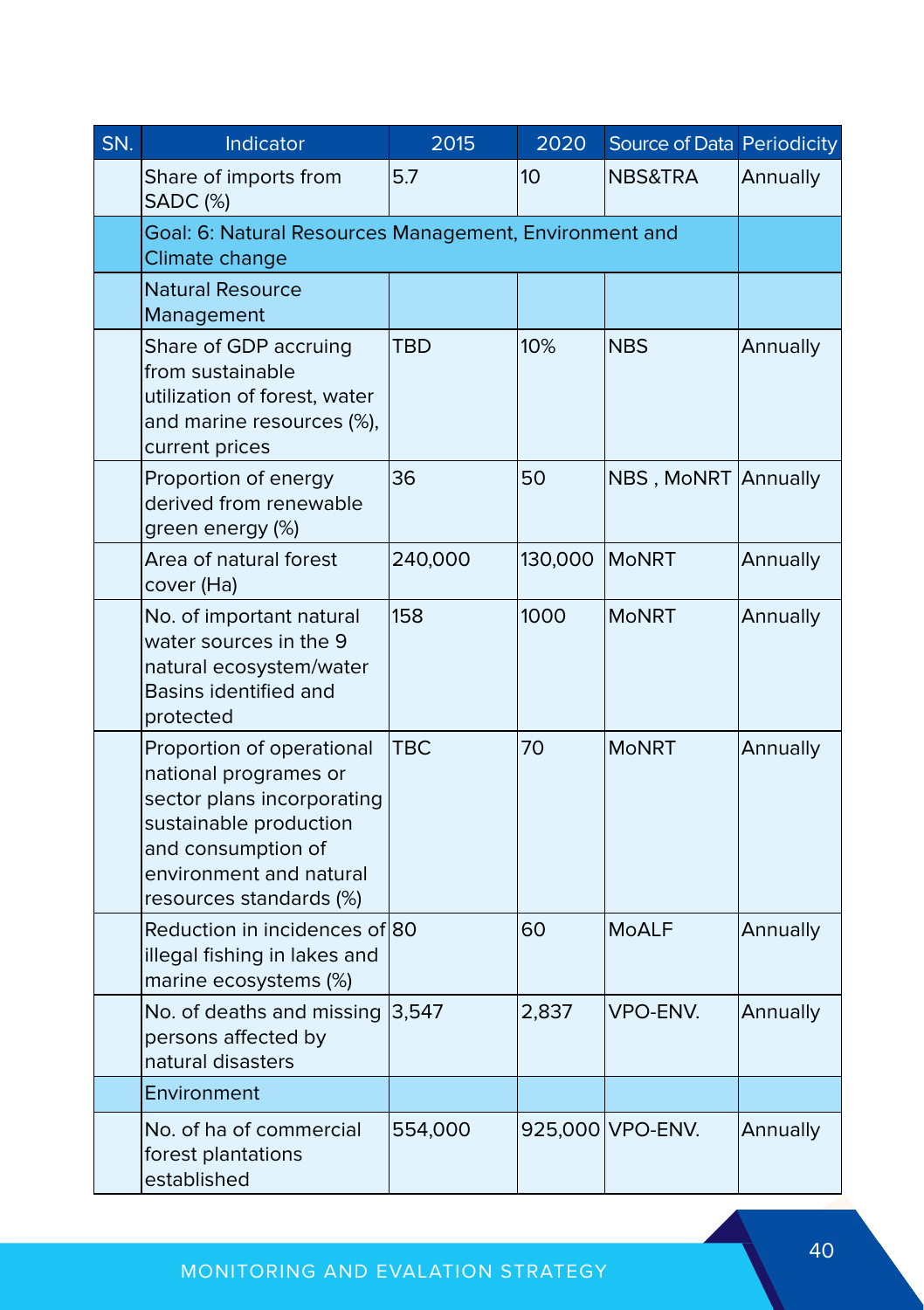| SN. | Indicator                                                                                       | 2015           | 2020            | Source of Data Periodicity      |          |
|-----|-------------------------------------------------------------------------------------------------|----------------|-----------------|---------------------------------|----------|
|     | Reduction in charcoal<br>consumption in urban<br>areas (%)                                      | 90             | 60              | VPO-ENV.                        | Annually |
|     | Proportion of large<br>projects complying with<br>approved EIA and audit<br>regulations (%)     | <b>TBC</b>     | 60              | VPO-ENV.,<br><b>MoNRT</b>       | Annually |
|     | <b>Climate Change</b>                                                                           |                |                 |                                 |          |
|     | Proportion of districts<br>with climate change and<br>disaster risk reduction<br>strategies (%) | 0              | 60              | VPO-ENV.                        | Annually |
|     | Goal 7:Tourism                                                                                  |                |                 |                                 |          |
|     | Contribution to GDP (%),<br>current prices                                                      | 17.2           | 18.3            | NBS                             | Annually |
|     | Real growth rate (%)                                                                            | 1.3            | 6.2             | <b>NBS</b>                      | Annually |
|     | Number of tourists arrival                                                                      | 1,140,156      | 1,759,750 MoNRT |                                 | Annually |
|     | Average number of nights<br>spent by tourist                                                    | 10             | 12              | <b>MoNRT</b>                    | Annually |
|     | Average expenditure<br>per tourist per day (non-<br>package/package) (US\$)                     | 201/372        | 300/<br>400     | MoNRT                           | Annually |
|     | Employment (number)                                                                             | 1,337,000      | 1,255,400 MoNRT |                                 | Annually |
|     | Share of total employment (%)                                                                   | 12.2           | 12.0            | MoNRT                           | Annually |
|     | Share of foreign exchange 21.9<br>earnings (%)                                                  |                | 21.4            | MoNRT                           | Annually |
|     | Earnings from tourists<br>(US\$ billion)                                                        | $\overline{2}$ | 3.6             | <b>MoNRT</b>                    | Annually |
|     | Goal 8: Science Technology and Innovation Capabilities<br>Development                           |                |                 |                                 |          |
|     | R&D Expenditure                                                                                 | 0.71           | 1               |                                 |          |
|     | Share of R&D expenditure<br>in GDP (%)                                                          |                |                 | MoEST,<br>COSTEC,<br><b>NBS</b> | Annually |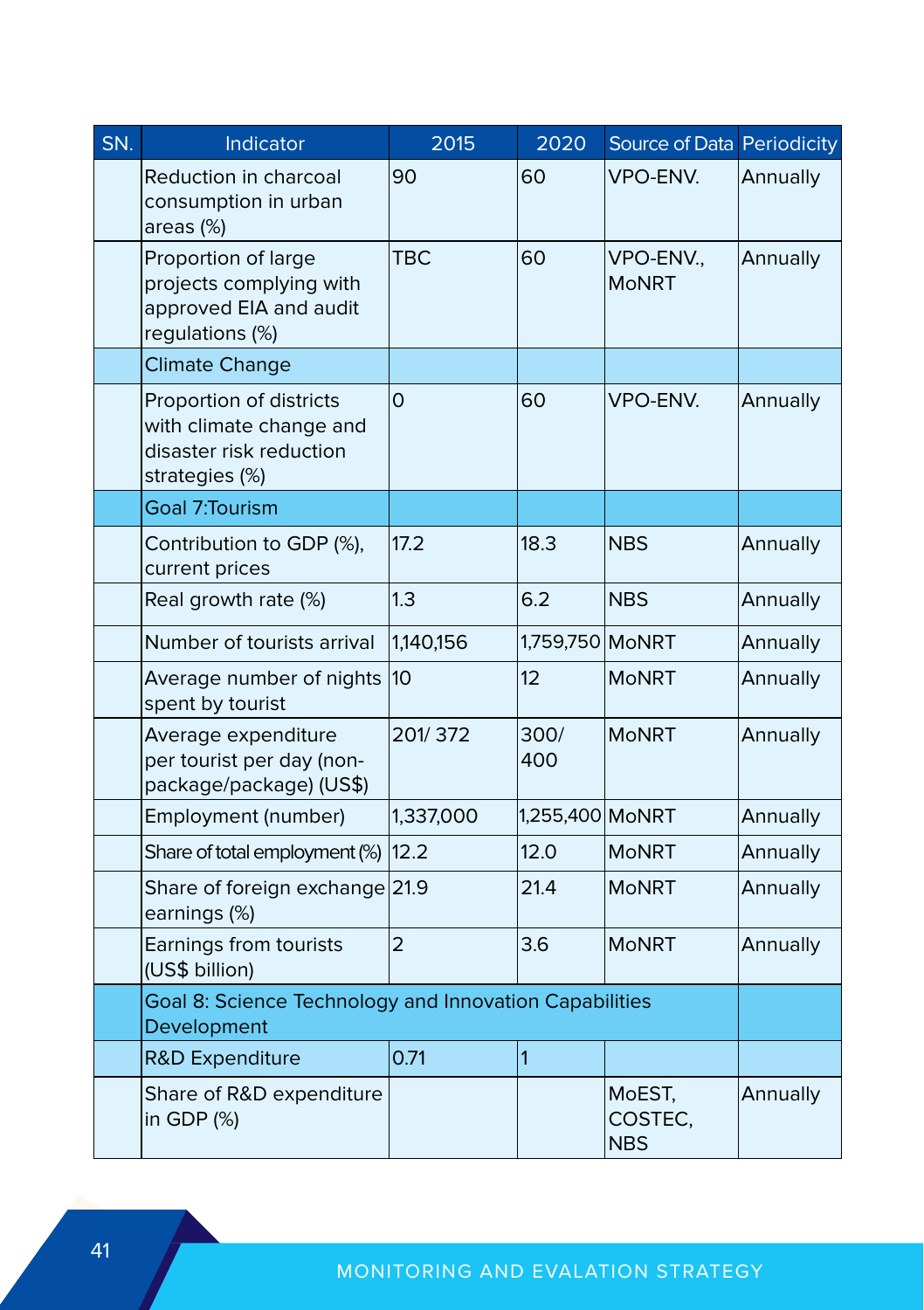| SN. | Indicator                                                                                                 | 2015           | 2020  | Source of Data Periodicity |          |
|-----|-----------------------------------------------------------------------------------------------------------|----------------|-------|----------------------------|----------|
|     | Total R & D Expenditure<br>(TShs. billion)                                                                | 40.7           | 90.2  | MoEST/<br>&COSTECH         | Annually |
|     | R & D expenditure on<br>agriculture (%)                                                                   | 38.6           | 38.8  | MoEST/<br>&COSTECH         | Annually |
|     | R & D expenditure on<br>manufacturing (%)                                                                 | ΤВ             | 40.0  | MoEST/<br>&COSTECH         | Annually |
|     | R & D expenditure on<br>mining, construction &<br>utilities (%)                                           | TВ             | 13.5  | MoEST/<br>&COSTECH         | Annually |
|     | R & D expenditure on<br>services (%)                                                                      | 7.6            | 8.5   | MoEST/<br>&COSTECH         | Annually |
|     | Institutional Technological<br>Capabilities                                                               |                |       |                            |          |
|     | R&D expenditure by<br>public sector (%)                                                                   | 58             | 68.3  | MoEST/<br>&COSTECH         | Annually |
|     | R&D expenditure by<br>private sector (%)                                                                  | 9              |       | MoEST/<br>&COSTECH         | Annually |
|     | Number of qualified<br>researchers                                                                        | 6,355          | 9,556 | MoEST/<br>&COSTECH         | Annually |
|     | R&D institutions with<br>foreign partner institution                                                      | 11             | 22    | MoEST/<br>&COSTECH         | Annually |
|     | Share of engineers in total<br>higher learning students<br>loans disbursements for<br>training programmes |                |       | MoEST &<br><b>HESLB</b>    | Annually |
|     | Proportion of businesses<br>using high speed mobile<br>internet                                           |                |       | <b>MITI &amp; TCRA</b>     | Annually |
|     | <b>Goal 9: Creative Industry</b>                                                                          |                |       |                            |          |
|     | Real growth (%)                                                                                           | 12.5           | 13.2  | MICAS & NBS Annually       |          |
|     | Share of GDP (current, %)                                                                                 | 0.3            | 0.7   | MICAS & NBS Annually       |          |
|     | Number of registered<br>training institutions                                                             | $\overline{2}$ | 2     | MICAS & NBS Annually       |          |
|     | Number of students<br>registered for<br>entertainment industry<br>training education                      | 100            | 380   | MICAS & NBS Annually       |          |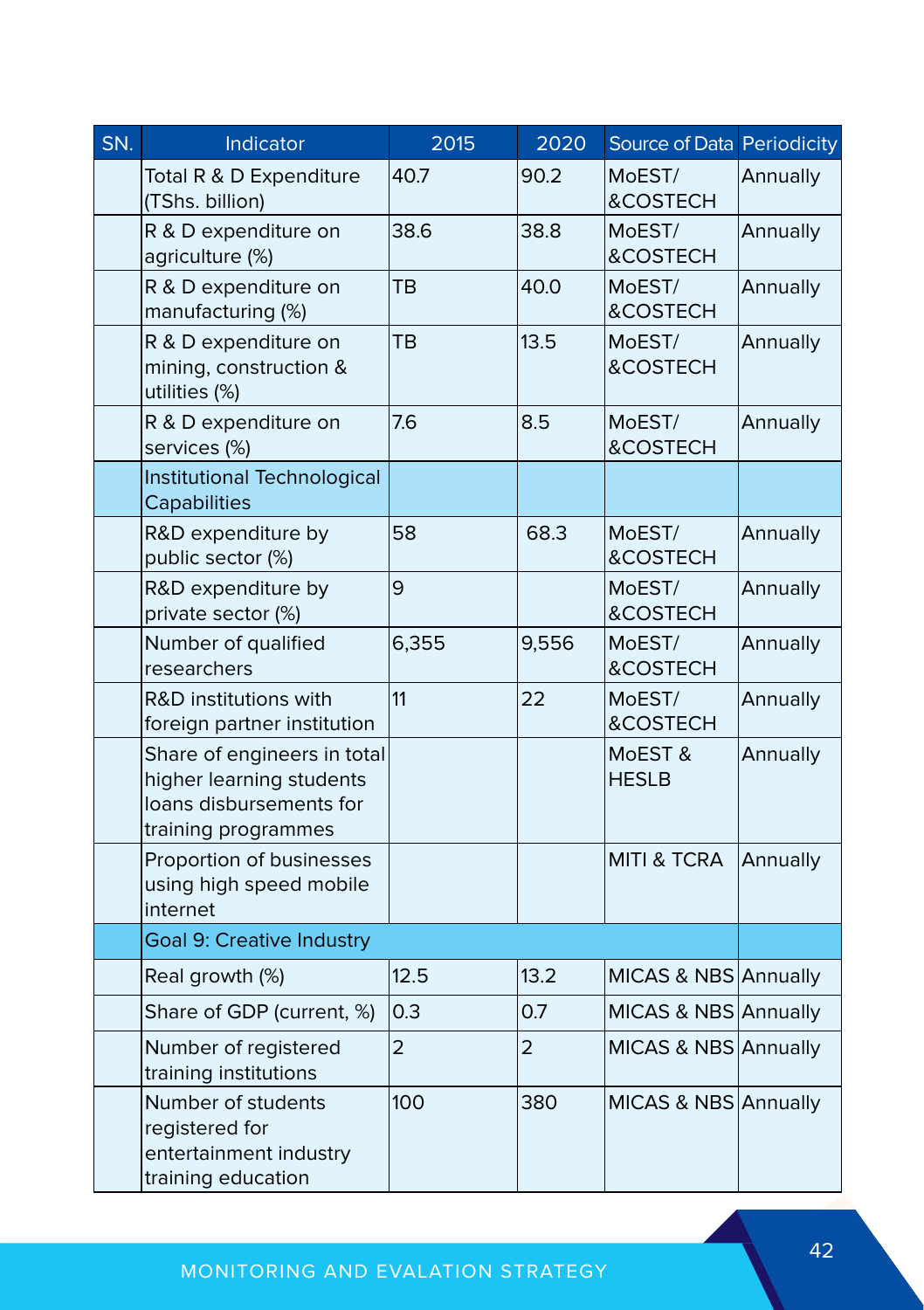| SN. | Indicator                                                                 | 2015        | 2020 | Source of Data Periodicity |                   |
|-----|---------------------------------------------------------------------------|-------------|------|----------------------------|-------------------|
|     | Number of registered<br>individuals engaged in<br>creative industry,      | 621         | 1404 | MICAS & NBS Annually       |                   |
|     | Number of art groups<br>registered                                        | 3252        | 3894 | MICAS & NBS Annually       |                   |
|     | Number of companies<br>registered in creative<br>industry                 | 1184        | 1484 | MICAS & NBS Annually       |                   |
|     | Share of creative industry<br>in total employment (%)                     | 0.1         | 0.2  | MICAS & NBS Annually       |                   |
|     | TABLE 2: INDICATORS AND TARGETS FOR HUMAN DEVELOPMENT                     |             |      |                            |                   |
|     | Goal 1: Human<br>Development                                              |             |      |                            |                   |
|     | Human Development<br>Index (HDI)                                          | 0.52        | 0.57 | <b>ESRF</b>                | <b>Five Years</b> |
|     | Poverty Reduction                                                         |             |      | <b>NBS</b>                 | <b>Five Years</b> |
| 2.1 | Proportion of population<br>below Basic Needs<br>Poverty line (National)  | 28.2 (2012) | 16.7 | <b>NBS</b>                 | <b>Five Years</b> |
| 2.2 | Proportion of population<br>below Basic Needs<br>Poverty line (rural)     | 33.3        | 19.7 | <b>NBS</b>                 | <b>Five Years</b> |
| 2.3 | Proportion of population<br>below basic needs<br>poverty line (urban)     | 21.7        | 12.8 | <b>NBS</b>                 | <b>Five Years</b> |
| 2.4 | Proportion of population<br>below food poverty line<br>(national average) | 9.7         | 5.7  | <b>NBS</b>                 | <b>Five Years</b> |
| 2.5 | Proportion of population<br>below food poverty line<br>(rural)            | 11.3        | 6.7  | <b>NBS</b>                 | <b>Five Years</b> |
| 2.6 | Proportion of population<br>below food poverty line<br>(urban)            | 8.7         | 5.1  | <b>NBS</b>                 | <b>Five Years</b> |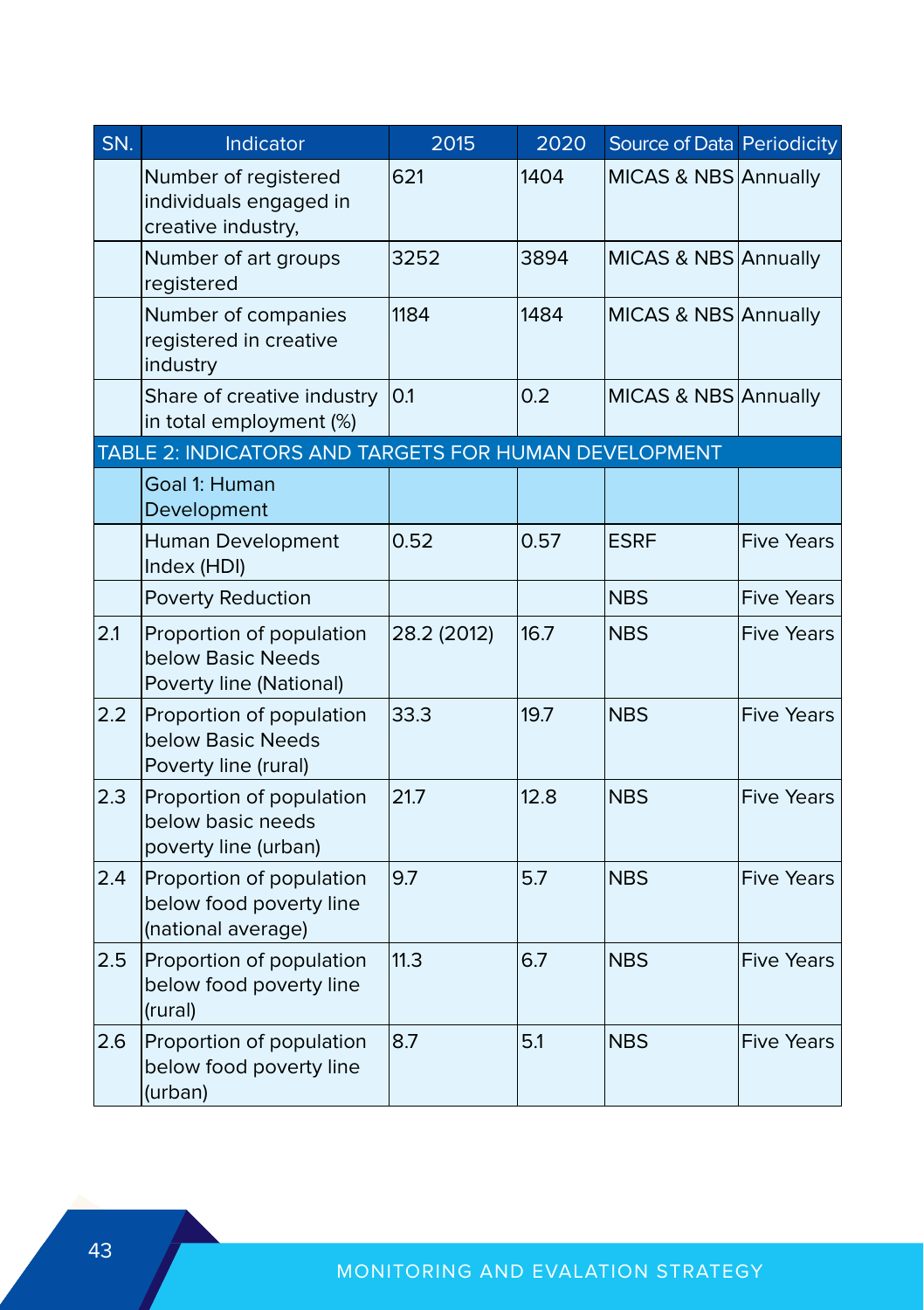| SN. | Indicator                                                                              | 2015   | 2020   | Source of Data Periodicity |                   |
|-----|----------------------------------------------------------------------------------------|--------|--------|----------------------------|-------------------|
| 2.7 | Multi-dimension Poverty<br>Index (MPI), Poverty Head<br>Count                          | 6      | 38.4   | <b>NBS</b>                 | <b>Five Years</b> |
|     | Inequality                                                                             |        |        |                            |                   |
| 3.1 | Income Inequality<br>(National)                                                        | 0.34   | 0.34   | <b>NBS</b>                 | <b>Five Years</b> |
| 3.2 | Income Inequality (rural)                                                              | 0.29   | 0.29   | <b>NBS</b>                 | <b>Five Years</b> |
| 3.3 | Income Inequality (urban)                                                              | 0.37   | 0.37   | <b>NBS</b>                 | <b>Five Years</b> |
| 3.4 | Income growth of the<br>bottom 40 % of the<br>population                               |        |        | <b>NBS</b>                 | <b>Five Years</b> |
|     | Employment<br>Opportunities                                                            |        |        | $PMO_$<br>Labour           | Annually          |
| 4.1 | Unemployment rate                                                                      | 10.3   | 8.0    | <b>NBS</b>                 | <b>Five Years</b> |
| 4.2 | Proportion of youth<br>(aged 15-35 yrs) not in<br>education, employment or<br>training |        |        | <b>NBS</b>                 | Five Years        |
|     | <b>Goal 2: Education and Capacity Development</b>                                      |        |        |                            |                   |
|     | <b>Early Learning</b>                                                                  |        |        |                            | Annually          |
|     | Gross Enrolment Ratio (%)                                                              | 36.9   | 95     | MoEST                      | Annually          |
|     | Net Enrolment Ratio (% of<br>eligible)                                                 | 33.4   | 50     | <b>MoEST</b>               | Annually          |
|     | Pupil/qualified teacher<br>ratio (PTR)                                                 | 77:1   | 50:1   | <b>MoEST</b>               | Annually          |
|     | % number of qualified<br>teachers                                                      | 13,600 | 15,400 | <b>MoEST</b>               | Annually          |
|     | <b>Primary Education</b>                                                               |        |        |                            |                   |
|     | <b>Gross School Enrolment</b><br>Ratio                                                 | 93.3   | 100    | MoEST                      | Annually          |
|     | Net Enrolment Ratio (% of<br>eligible)                                                 | 84.4   | 100    | <b>MoEST</b>               | Annually          |
|     | Percentage of cohort<br>passing PSLE                                                   | 57     | 75     | MoEST                      | Annually          |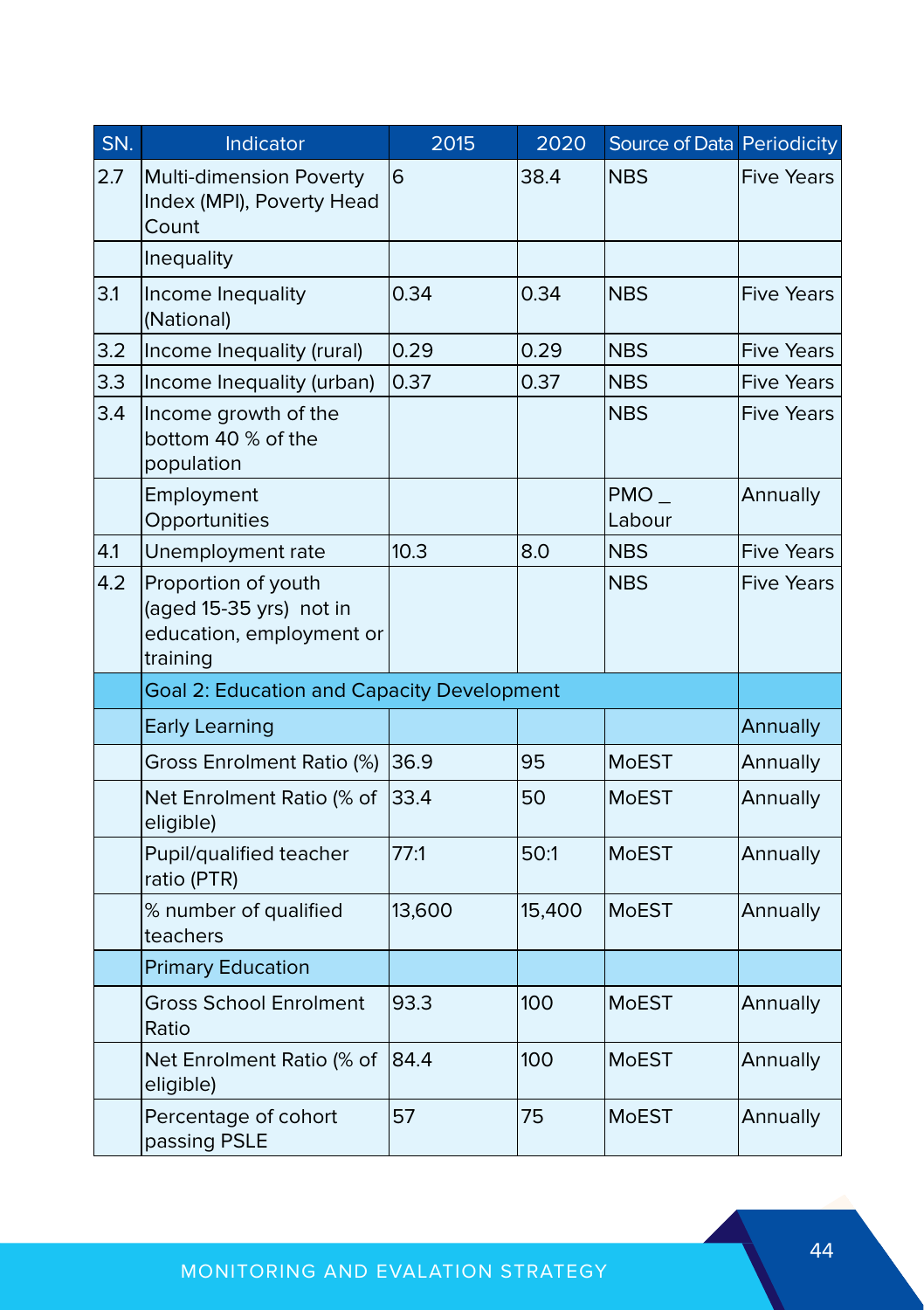| SN. | Indicator                                                        | 2015 | 2020 | Source of Data Periodicity |          |
|-----|------------------------------------------------------------------|------|------|----------------------------|----------|
|     | Pupils/Teacher Ratio                                             | 43:1 | 40:1 | <b>MoEST</b>               | Annually |
|     | Pupils/Text Book ratio                                           | 3:1  | 1:1  | <b>MoEST</b>               | Annually |
|     | Pupils/Classroom Ratio                                           | 75:1 | 50:1 | <b>MoEST</b>               | Annually |
|     | Pupils/Latrine Ratio (Boys)                                      | 56:1 | 25:1 | MoEST                      | Annually |
|     | Pupils/Latrine Ratio (Girls)                                     | 58:1 | 20:1 | MoEST                      | Annually |
|     | Pupils/desk Ratio                                                | 4:1  | 1:1  | <b>MoEST</b>               | Annually |
|     | % of Schools with water                                          |      | 40   | MoEST                      | Annually |
|     | % of Schools with<br>electricity                                 | 18.3 | 30   | MoEST                      | Annually |
|     | Transition rate from Std<br>Seven to Form One                    | 55.5 | 80   | <b>MoEST</b>               | Annually |
|     | Adult literacy rate                                              | 77.9 | 85   | <b>MoEST</b>               | Annually |
|     | <b>Secondary Education</b>                                       |      |      |                            |          |
|     | Gross enrolment ratio in<br>lower secondary schools (%)          | 41.7 | 43   | <b>MoEST</b>               | Annually |
|     | Net enrolment ratio (% of<br>eligible)                           | 32.9 | 50   | <b>MoEST</b>               | Annually |
|     | Pupils/teacher ratio in<br>lower secondary schools<br>by subject | 24:1 | 20:1 | <b>MoEST</b>               | Annually |
|     | Pupils/classroom ratio in<br>lower secondary schools             | 43:1 | 40:1 | <b>MoEST</b>               | Annually |
|     | Pupils/latrine ratio in lower 29:1<br>secondary schools          |      | 20:1 | <b>MoEST</b>               | Annually |
|     | Proportion of schools with<br>electricity (%)                    | 77.3 | 85   | <b>MoEST</b>               | Annually |
|     | Students passing Form IV<br>examination (%)                      | 69.8 | 80   | <b>MoEST</b>               | Annually |
|     | Transition rate from Form<br>Four to Form Five (%)               | 10.5 | 20   | <b>MoEST</b>               | Annually |
|     | <b>Higher Secondary</b><br>Education                             |      |      |                            |          |
|     | Gross Enrolment Ratio (%)                                        | 5.7  | 6.9  | <b>MoEST</b>               | Annually |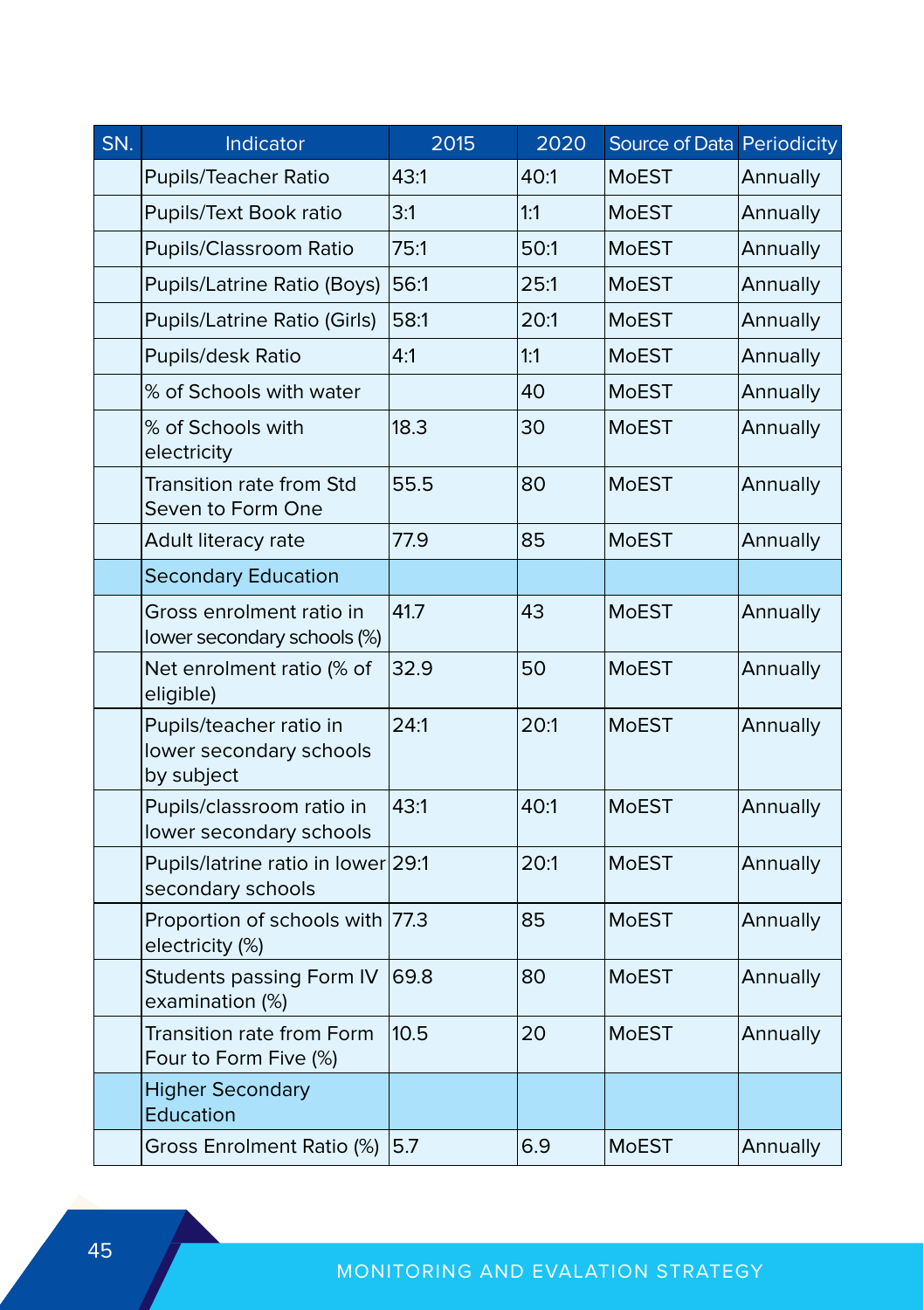| $\overline{\mathsf{SN}}$ . | Indicator                                                                                 | 2015   | 2020   | Source of Data Periodicity |          |  |
|----------------------------|-------------------------------------------------------------------------------------------|--------|--------|----------------------------|----------|--|
|                            | Net Enrolment Ratio (% of<br>eligible)                                                    | 2.0    | 4.2    | <b>MoEST</b>               | Annually |  |
|                            | Net Enrolment Ratio male (%) 1.1                                                          |        | 2.2    | <b>MoEST</b>               | Annually |  |
|                            | Net Enrolment Ratio<br>female (%)                                                         | 0.9    | 2.0    | <b>MoEST</b>               | Annually |  |
|                            | Percentage of students<br>passing Form VI<br>examinations                                 | 98.3   | 100    | <b>MoEST</b>               | Annually |  |
|                            | <b>Higher Education</b>                                                                   |        |        |                            |          |  |
|                            | Higher education<br>enrolment rate (%)                                                    | 3.3    | 6.9    | <b>MoEST</b><br>Annually   |          |  |
|                            | <b>Higher education Male</b><br>enrolment rate (%)                                        | 2.1    | 3.6    | <b>MoEST</b>               | Annually |  |
|                            | <b>Higher education female</b><br>enrolment rate (%)                                      | 1.2    | 3.3    | <b>MoEST</b>               | Annually |  |
|                            | Loan/Grant to science<br>subjects (%)                                                     | 30     | 50     | MoEST                      | Annually |  |
|                            | Goal 3: Skills<br>Development                                                             |        |        |                            |          |  |
|                            | <b>Tertiary Education</b>                                                                 |        |        |                            |          |  |
|                            | Tertiary gross enrolment<br>rate (%)                                                      | 3.0    | 4.5    | <b>MoEST</b>               | Annually |  |
|                            | Annual number of<br>students graduating from<br>tertiary/higher education                 | 40,000 | 80,000 | <b>MoEST</b>               | Annually |  |
|                            | % of science and<br>engineering students<br>graduating from tertiary/<br>higher education | 30     | 56     | <b>MoEST</b>               | Annually |  |
|                            | % of Women/girl's<br>students graduating from<br>tertiary/higher education                |        |        | <b>MoEST</b>               | Annually |  |
|                            | Tertiary and higher<br>learning students with<br>access to student loans                  | 45.6   | 80     | <b>MoEST</b>               | Annually |  |
|                            | <b>Vocational Training</b>                                                                |        |        |                            |          |  |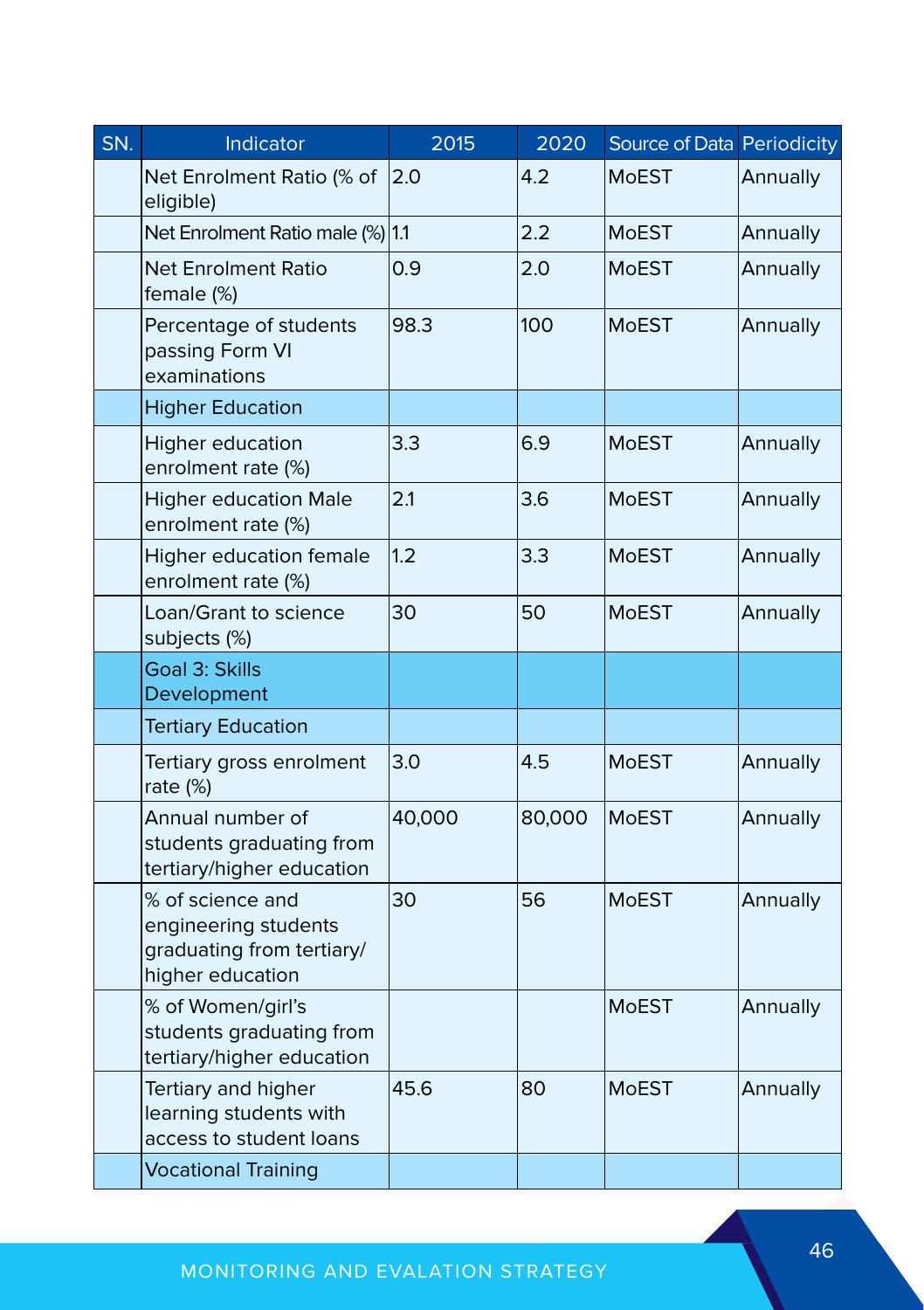| SN.            | Indicator                                                                                                 | 2015    | 2020          | Source of Data Periodicity |                   |
|----------------|-----------------------------------------------------------------------------------------------------------|---------|---------------|----------------------------|-------------------|
|                | Average annual number<br>of graduates from<br>vocational schools                                          | 150,000 | 700,000 MoEST |                            | Annually          |
|                | <b>Other Training</b>                                                                                     |         |               |                            |                   |
|                | People with skills<br>obtained through informal<br>system learning for six<br>priority sectors (annually) | 20,000  |               | 200,000 PMO-Labour         | Annually          |
|                | Internship training or<br>graduates at work places<br>(annually)                                          | 10,000  |               | 230,000 PMO-Labour         | Annually          |
|                | Apprenticeship training<br>for students at work<br>places (annually)                                      | 1,000   | 20,000        | PMO-Labour                 | Annually          |
|                | <b>Skill Levels</b>                                                                                       |         |               |                            |                   |
|                | Working population with<br>high level skills (%)                                                          | 3.6     | 12.1          | PMO-Labour                 | Annually          |
|                | Working population with<br>middle level skills (%)                                                        | 16.6    | 33.7          | PMO-Labour                 | Annually          |
|                | Proportion of workforce<br>with high skills (%)                                                           | 3       | 5             | NBS (ILFS)                 | <b>Five Years</b> |
|                | Proportion of workforce<br>with medium skills (%)                                                         | 13      | 20            | NBS (ILFS)                 | <b>Five Years</b> |
|                | Proportion of workforce<br>with low skills (%)                                                            | 84%     | 60%           | NBS (ILFS)                 | <b>Five Years</b> |
|                | Improvement in<br>satisfaction of employers<br>with quality of local<br>employees (%)                     | 44      | 60            | PMO-Labour                 | Annually          |
|                | <b>Goal 3: Health Sector</b>                                                                              |         |               |                            |                   |
| $\vert$ 1      | Infant Mortality Rate per<br>1,000 births                                                                 | 43      | 42            | <b>NBS</b>                 | <b>Five Years</b> |
| $\overline{2}$ | Under five mortality rate<br>per 1,000 births                                                             | 67      | 45            | <b>NBS</b>                 | <b>Five Years</b> |
| 3              | Births attended by a<br>skilled health worker (%)                                                         | 51      | 75            | <b>NBS</b>                 | <b>Five Years</b> |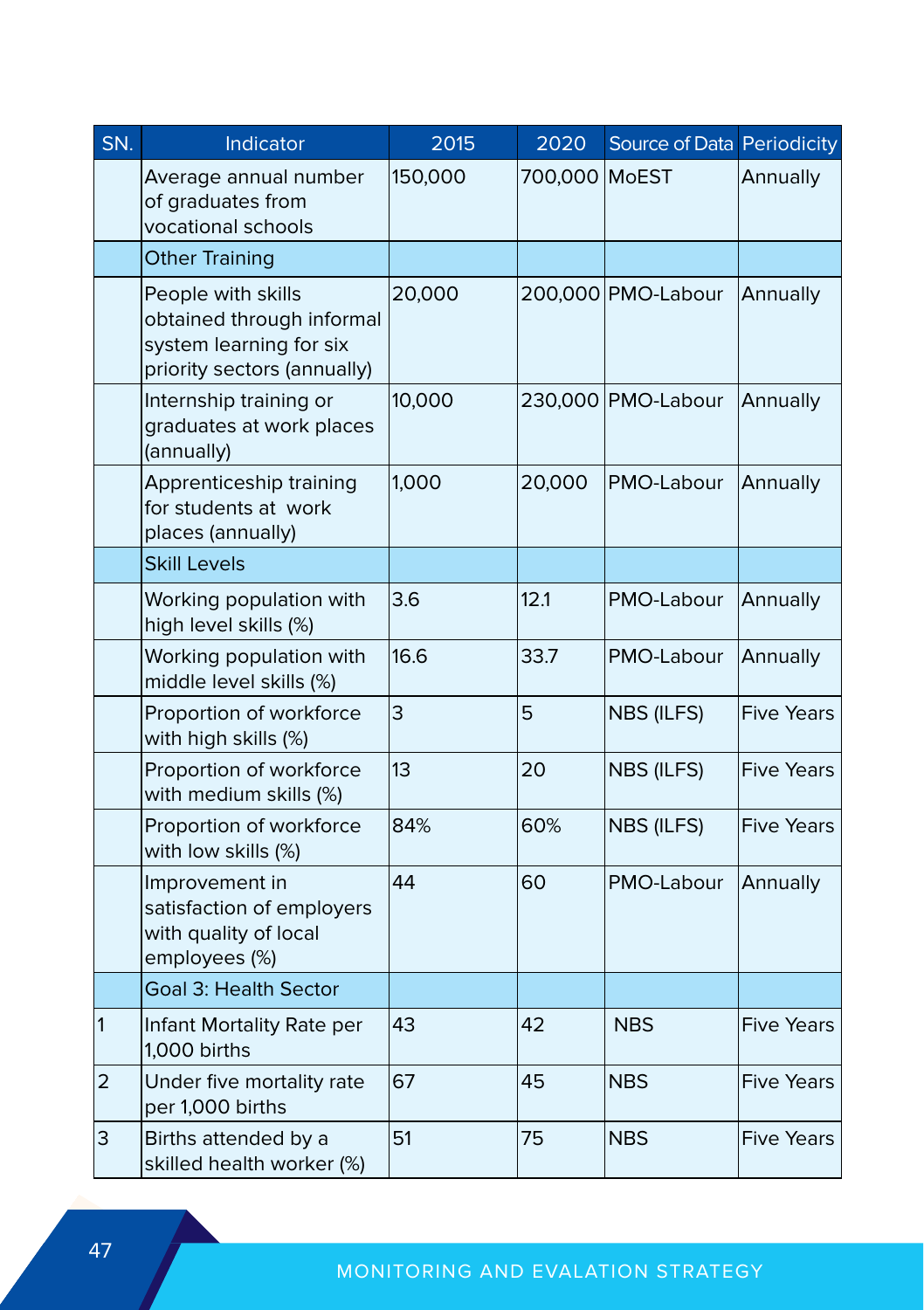| SN. | Indicator                                                                                                                         | 2015      | 2020 | Source of Data Periodicity |                   |  |
|-----|-----------------------------------------------------------------------------------------------------------------------------------|-----------|------|----------------------------|-------------------|--|
| 4   | Maternal mortality rateper<br>100,000                                                                                             | 432       | 250  | <b>NBS</b>                 | <b>Five Years</b> |  |
| 5   | Life expectancy (Years)                                                                                                           | 61 (2012) | 66   | <b>NBS</b>                 | 10 Years          |  |
| 6   | National HIV prevalence<br>rate (%)                                                                                               | 5.1       | 3    | <b>NBS</b>                 | <b>Five Years</b> |  |
| 9   | Share of Government<br>expenditure (%)                                                                                            | 8.1       | 15   | <b>MoHCDGEC</b>            | Annually          |  |
| 10  | People reported to travel<br>a long distance to health<br>services facilities (%)                                                 | 36        | 25   | <b>MoHCDGEC</b>            | Annually          |  |
|     | Goal 4: Water and<br>Sanitation                                                                                                   |           |      |                            |                   |  |
|     | Rural population with<br>access to piped or<br>protected water as their<br>main source (%)                                        | 72        | 85   | <b>MoWI</b>                | Annually          |  |
|     | Proportion of the<br>households with improved<br>sanitation facilities in rural<br>areas (%)                                      | 25        | 75   | <b>MoWI</b>                | Annually          |  |
|     | Population with access to<br>piped or protected water<br>as their main source in<br>regional centres (%)                          | 86        | 95   | <b>MoWI</b>                | Annually          |  |
|     | Households connected<br>to convention public<br>sewer systems in regional<br>centres (%)                                          | 20        | 50   | <b>MoWI</b>                | Annually          |  |
|     | NRW for regional centres (%)                                                                                                      | 37        | 25   | <b>MoWI</b>                | Annually          |  |
|     | Population with access to<br>piped or protected water<br>as their main source in<br>district capitals and small<br>town areas (%) | 60        | 70   | <b>MoWI</b>                | Annually          |  |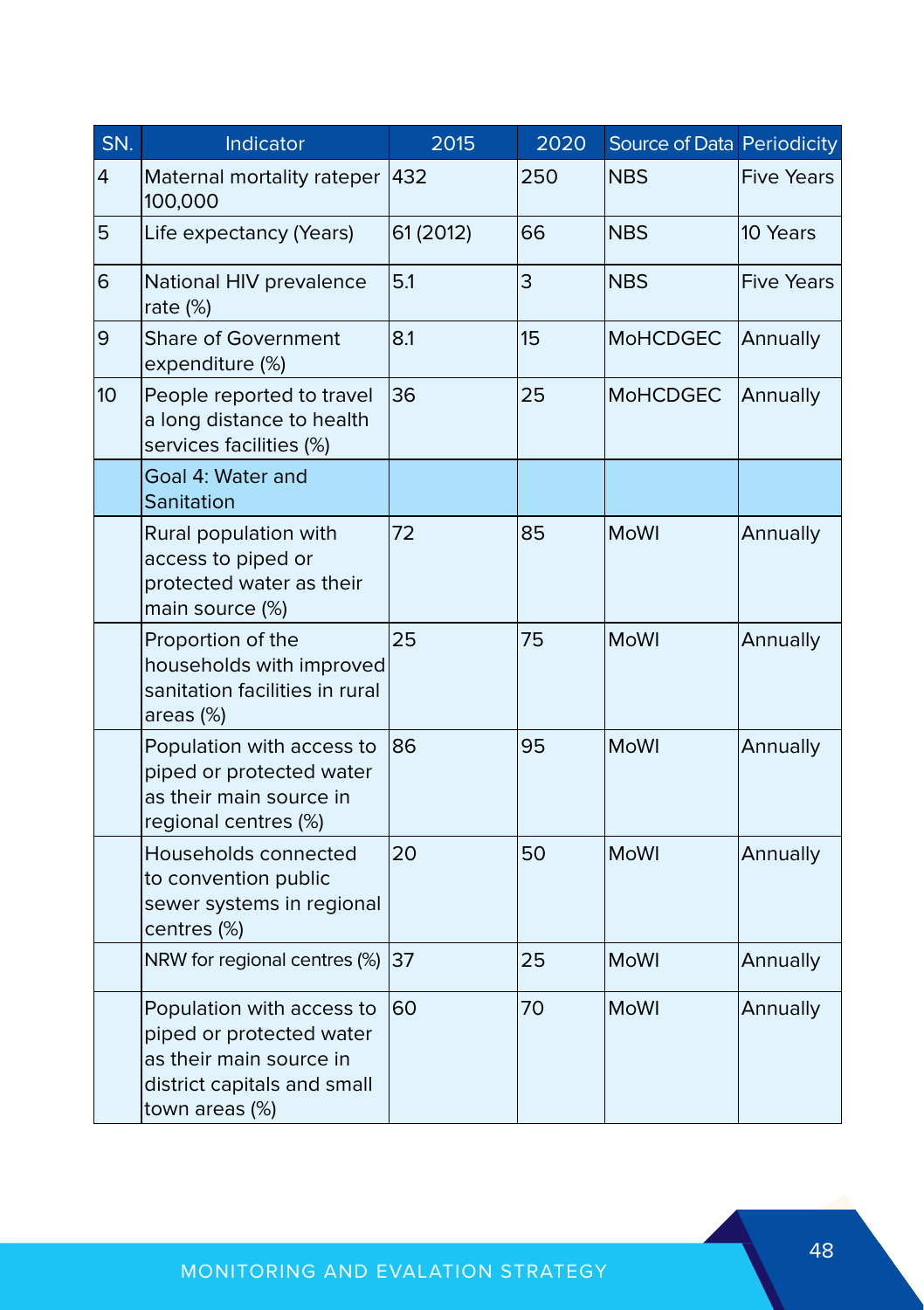| SN. | Indicator                                                                                          | 2015    | 2020   | Source of Data Periodicity |                   |
|-----|----------------------------------------------------------------------------------------------------|---------|--------|----------------------------|-------------------|
|     | Dar es salaam population<br>with access to piped or<br>protected water as their<br>main source (%) | 72      | 95     | <b>MoWI</b>                | Annually          |
|     | Household connected to<br>conventional public sewer<br>systems in Dar es Salaam (%)                | 10      | 40     | <b>MoWI</b>                | Annually          |
|     | NRW for Dar es Salaam (%)                                                                          | 47      | 30     | <b>MoWI</b>                | Annually          |
|     | Number of water sources<br>demarcated and gazetted<br>for protection and<br>conservation           | 59      | 161    | MoWI                       | Annually          |
|     | Access to safe water and<br>sanitation in urban areas<br>(% of total)                              | 86      | 90     | <b>NBS</b>                 | <b>Five Years</b> |
|     | Access to safe water and<br>sanitation in rural areas (%<br>of total)                              | 67.7    | 80     | <b>NBS</b>                 | <b>Five Years</b> |
|     | Goal 5: Urbanisation,<br><b>Housing and Sustainable</b><br><b>Human Settlements</b>                |         |        |                            |                   |
|     | Number of Towns with up- -<br>to-date general planning<br>schemes (Master Plans)                   |         | 25     | <b>MoLHHSD</b>             | Annually          |
|     | Number of regularized<br>property in unplanned<br>settlements                                      | 380,000 |        | 480,000 MoLHHSD            | Annually          |
|     | Number of property<br>owners in unplanned<br>settlements with<br>residential licenses              | 230,000 |        | 300,000 MoLHHSD            | Annually          |
|     | Land covered by informal<br>Settlements (%)                                                        | 66      | 50     | <b>MoLHHSD</b>             | Annually          |
|     | Population Density from<br>the CBD (people per sq. km)                                             | 20,000  | 40,000 | <b>MoLHHSD</b>             | Annually          |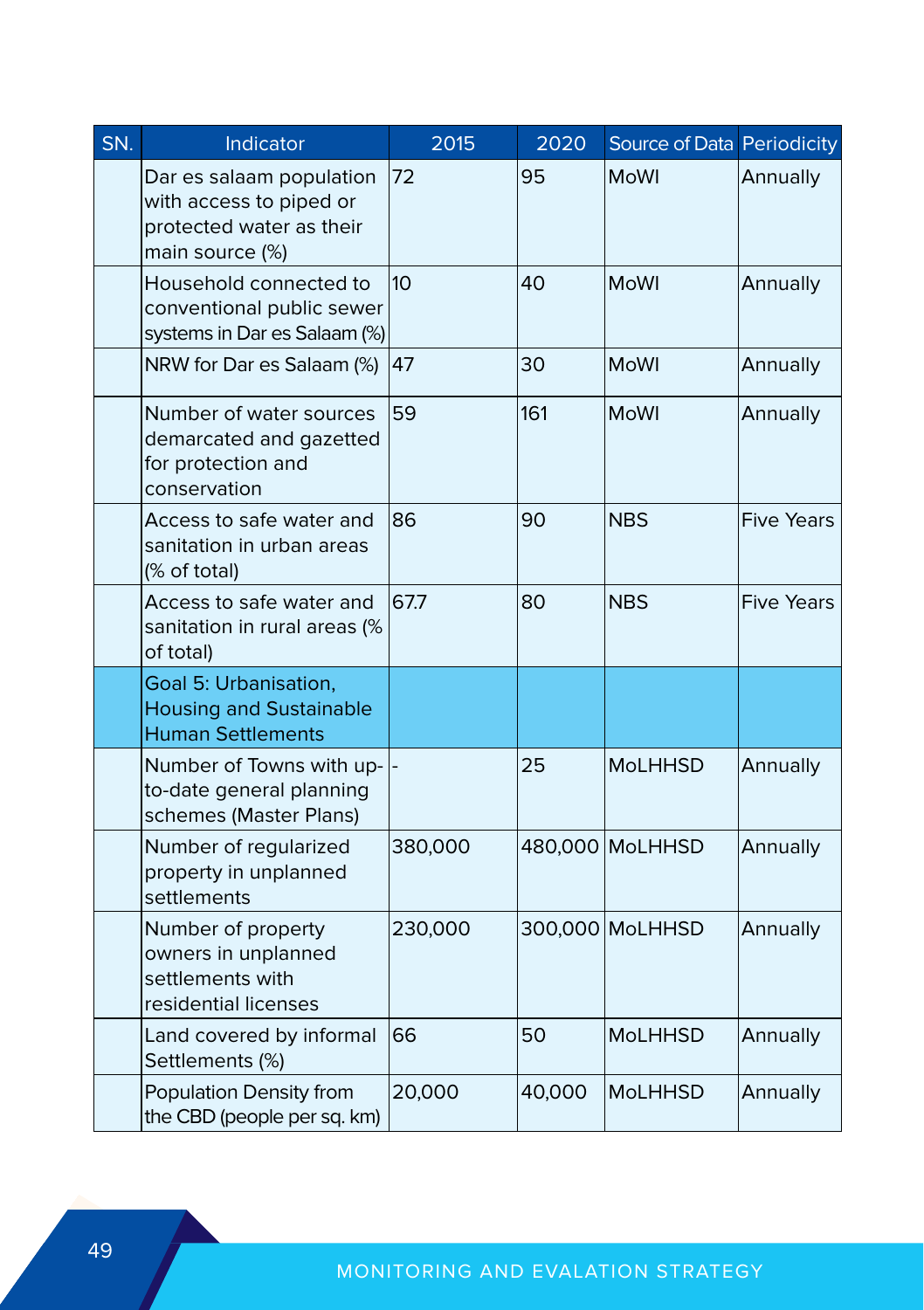| SN. | Indicator                                                                                               | 2015                 | 2020  | Source of Data Periodicity |          |  |
|-----|---------------------------------------------------------------------------------------------------------|----------------------|-------|----------------------------|----------|--|
|     | <b>Household Density</b><br>(Houses per hector in<br>peri-urban areas)                                  | 20                   | 30    | MoLHHSD                    | Annually |  |
|     | Average number of<br>persons per sleeping<br>room                                                       | $2.7(2014)^*$<br>2.5 |       | <b>NBS</b>                 | Annually |  |
|     | Households which own<br>houses they live in*(%)                                                         | 76.4(2014)           | 77    | <b>NBS</b>                 | Annually |  |
|     | Land surveyed (%)                                                                                       | 11                   | 20    | MoLHHSD                    | Annually |  |
|     | Villages with land use<br>plans (%)                                                                     | 12                   | 20    | <b>MoLHHSD</b>             | Annually |  |
|     | Number of allocated plots                                                                               | 952,516              |       | 2,952,516 MoLHHSD          | Annually |  |
|     | Number of allocated<br>farms                                                                            | 5.078                | 5,400 | <b>MoLHHSD</b>             | Annually |  |
|     | Land demarcated for<br>industrial use (%)                                                               | 1.8                  | 5     | <b>MoLHHSD</b>             | Annually |  |
|     | Land demarcated for<br>commercial use (%)                                                               | 2.6                  | 4     | <b>MoLHHSD</b>             | Annually |  |
|     | Property tax payers (%)                                                                                 | 20                   | 40    | <b>MoLHHSD</b>             | Annually |  |
|     | <b>Goal 6: Food Security</b><br>Interventions                                                           |                      |       |                            |          |  |
|     | <b>Food Self Sufficiency</b><br>Ratio                                                                   |                      |       | <b>MoALF</b>               | Annually |  |
|     | prevalence of stunting<br>in children aged $0 - 59$<br>months %                                         | 34.7                 | 28    | <b>MoALF</b>               | Annually |  |
|     | Wasting (weight for<br>height) of Under-fives                                                           | 3.8                  | <5    | <b>MoALF</b>               | Annually |  |
|     | Prevalence of anaemia<br>among women<br>of reproductive<br>age (haemoglobin<br>concentration <11g/dl) % | 40                   | 30    | <b>MoALF</b>               | Annually |  |
|     | Proportion of households<br>accessing adequately<br>iodized salt %                                      | 64                   | 80    | <b>MoALF</b>               | Annually |  |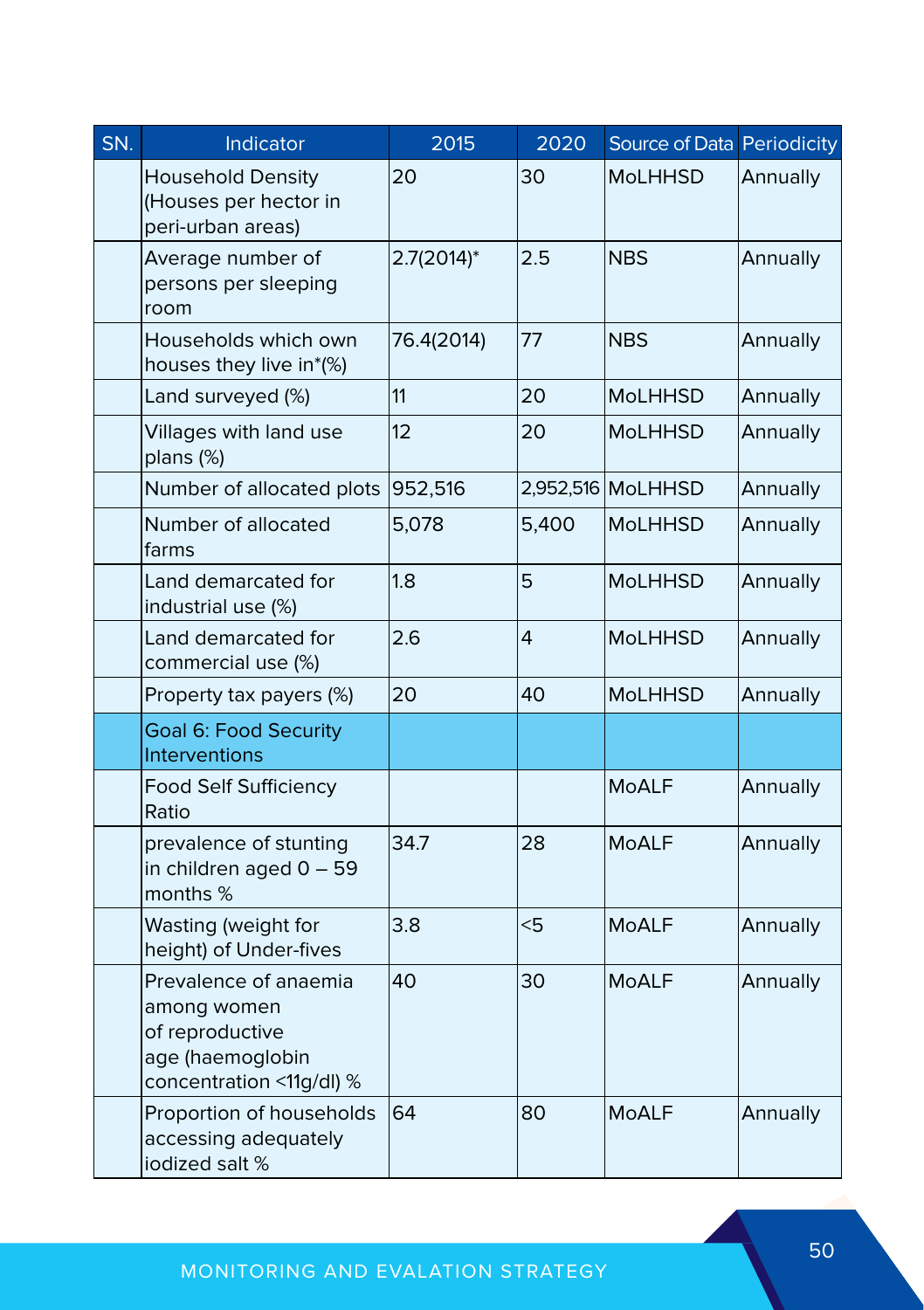| SN. | Indicator                                                                                                                            | 2015  | 2020 | Source of Data Periodicity        |          |
|-----|--------------------------------------------------------------------------------------------------------------------------------------|-------|------|-----------------------------------|----------|
|     | Prevalence of Low Birth<br>Weight (LBW) among<br>Children (Out of 53<br>delivered in a health<br>facility)                           | 7     | 5.7  | MoALF                             | Annually |
|     | Rate of Exclusive Breast<br>Feeding EBF %                                                                                            | 41.8  | 50   | <b>MoALF</b>                      | Annually |
|     | Prevalence of vitamin A<br>deficiency among children<br>aged $6 - 59$ months<br>(serum retinol level < 20<br>µg/dl) %                | 33    | $25$ | <b>MoALF</b>                      | Annually |
|     | <b>Goal 7: Social Protection</b>                                                                                                     |       |      |                                   |          |
|     | Coverage of health<br>insurance scheme (%)                                                                                           | 20    | 50   | PMO-Labour<br>and Employ-<br>ment | Annually |
|     | Coverage of the social<br>security scheme (%)                                                                                        | 7.3   | 40   | PMO-Labour<br>and Employ-<br>ment | Annually |
|     | Youth in vulnerable<br>employment (%)                                                                                                | 82.3  | 58.3 | PMO-Labour<br>and Employ-<br>ment | Annually |
|     | Proportion of children<br>with disability attending<br>primary school (%)                                                            | 76    | 100  | PMO-Labour<br>and Employ-<br>ment | Annually |
|     | Children aged 5-17<br>engaging in child labour (%)                                                                                   | 28.8  | 24.9 | PMO-Labour<br>and<br>Employment   | Annually |
|     | <b>Goal 8: Good Governance</b>                                                                                                       |       |      |                                   |          |
|     | Number of corruption<br>cases convicted as a<br>percentage of total<br>number of investigated<br>cases sanctioned for<br>prosecution | 10.39 | 23   | <b>PO-PSMGG</b>                   | Annually |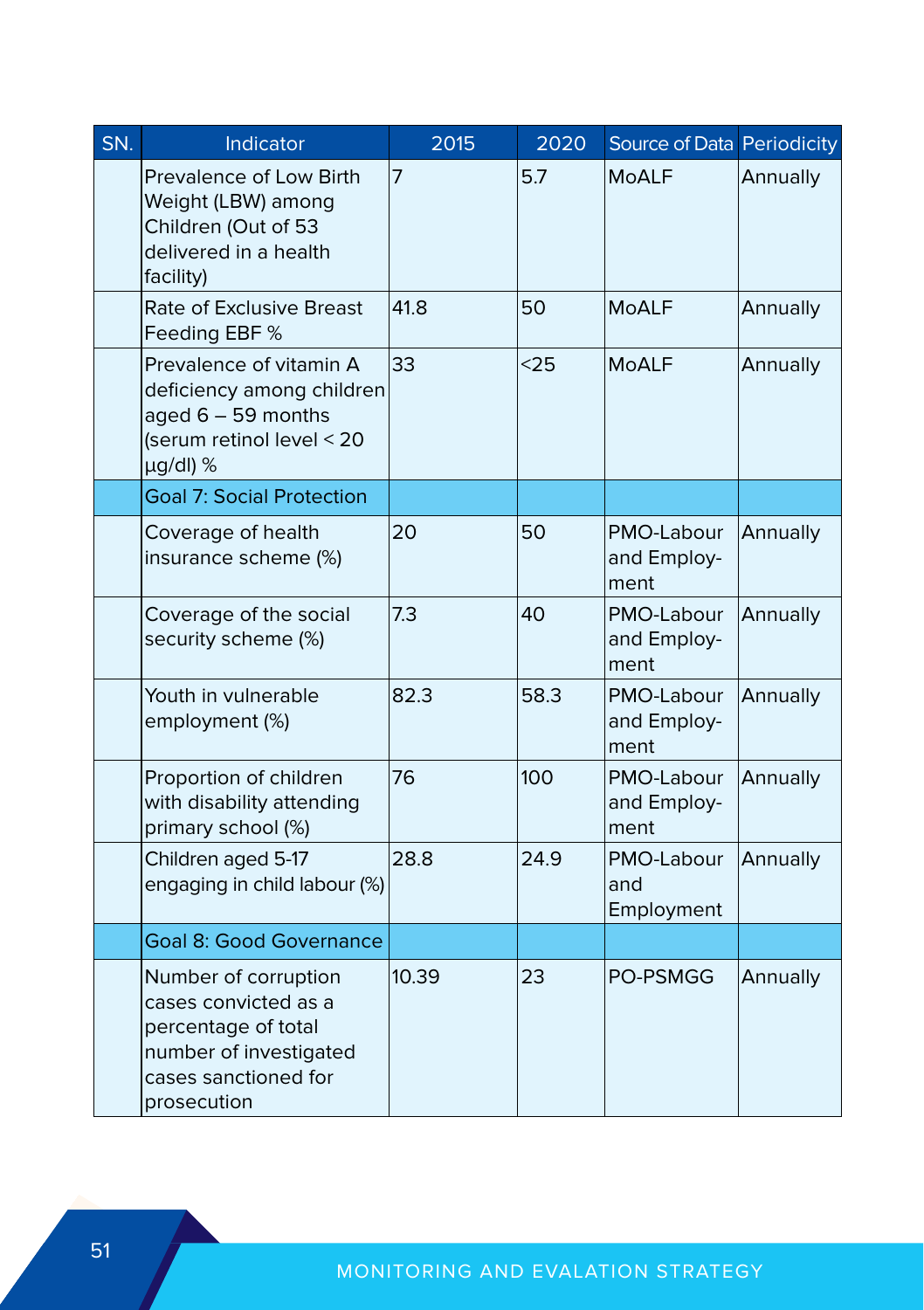| SN. | Indicator                                                                                                                                                              | 2015    | 2020     | Source of Data Periodicity |                   |
|-----|------------------------------------------------------------------------------------------------------------------------------------------------------------------------|---------|----------|----------------------------|-------------------|
|     | Country Policy and<br><b>Institutional Assessment</b><br>(CPIA) transparency,<br>accountability, and<br>corruption in the public<br>sector rating (1=Low to<br>6=High) | 3.8     | 4.0      | <b>PO-PSMGG</b>            | Annually          |
|     | Seats of Women in<br>Parliament (% of total)                                                                                                                           | 36.5    | 44       | PO-PSMGG                   | Annually          |
|     | % of children under five<br>yrs of age whose birth<br>have been registered                                                                                             |         |          | MoCLA, RITA                | Annually          |
|     | Proportion of women in<br>managerial positions                                                                                                                         |         |          | NBS.<br>PMO-LYED           | <b>Five Years</b> |
|     | Proportion LGAs posting<br>public budgets, revenue<br>and actual expenditures<br>on easily accessible<br>public notice boards                                          | 86      | 100      | PO-PSMGG                   | Annually          |
|     | TABLE 3: ENABLING ENVIRONMENT                                                                                                                                          |         |          |                            |                   |
|     | <b>Goal 1: Macroeconomic</b><br><b>Stability</b>                                                                                                                       |         |          |                            |                   |
|     | Economic Performance                                                                                                                                                   |         |          |                            |                   |
|     | Economic Growth, real (%)                                                                                                                                              | 7.0     | 10.0     | <b>NBS</b>                 | Annually          |
|     | Per capita GDP, nominal (US\$)                                                                                                                                         | 1005    | 1500     | <b>NBS</b>                 | Annually          |
|     | <b>Monetary Policy</b>                                                                                                                                                 |         |          |                            | Annually          |
|     | Inflation (%)                                                                                                                                                          | 5.1     | 5        | <b>NBS</b>                 | Annually          |
|     | Nominal Exchange Rate<br>(TZS/USD 1)                                                                                                                                   | 1985.39 | 2185.62  | NBS                        | Annually          |
|     | Foreign Exchange<br>Reserves (months of<br>imports)                                                                                                                    | 4.8     | 4.0      | <b>NBS</b>                 | Annually          |
|     | Current account balance<br>as % of GDP                                                                                                                                 | $-7.35$ | $-20.78$ | <b>NBS</b>                 | Annually          |
|     | <b>Fiscal Policy</b>                                                                                                                                                   |         |          |                            |                   |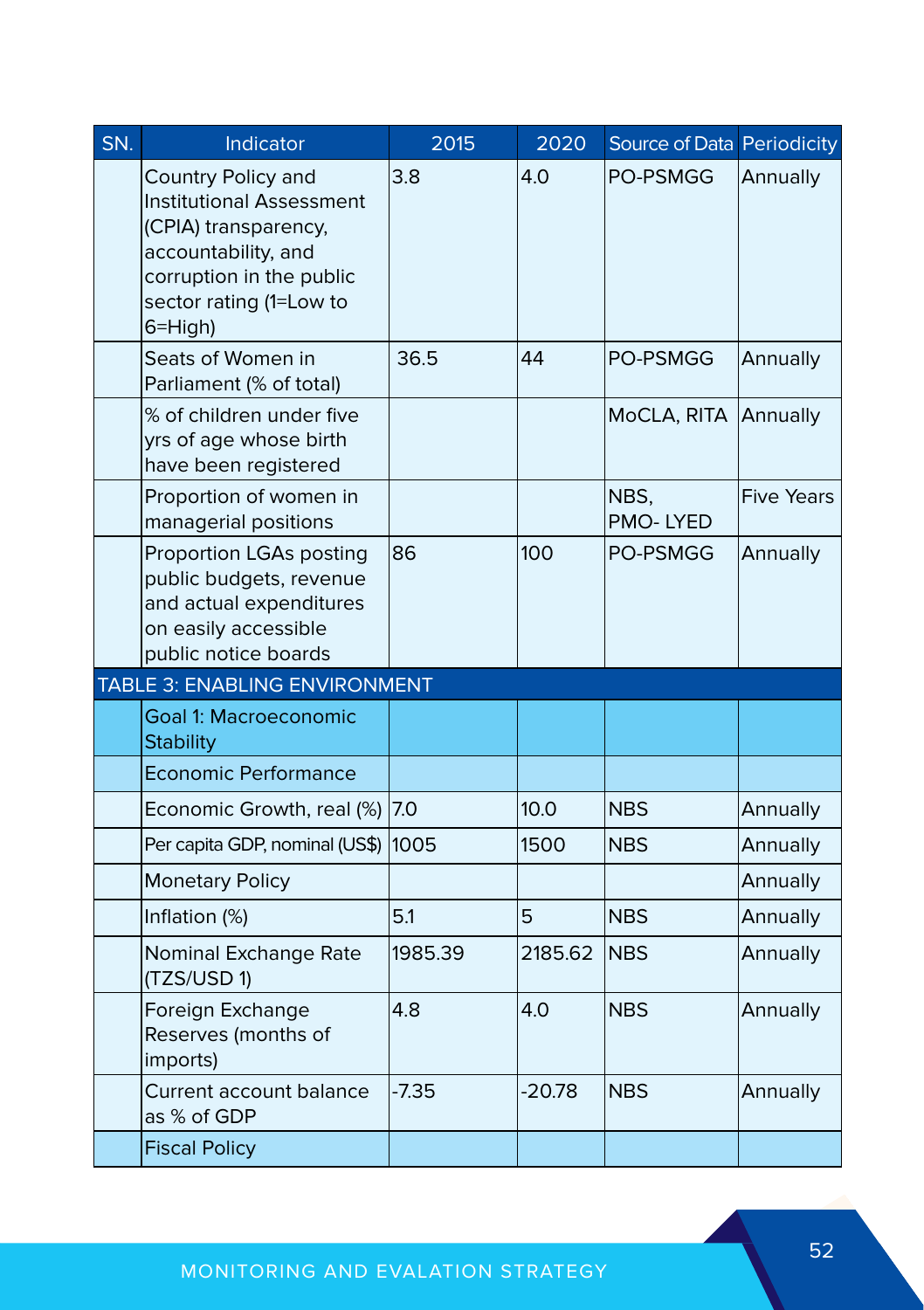| SN. | Indicator                                                               | 2015   | 2020   | Source of Data Periodicity |          |  |
|-----|-------------------------------------------------------------------------|--------|--------|----------------------------|----------|--|
|     | Total Budget (TShs. billion) 14,604                                     |        | 32,663 | <b>NBS</b>                 | Annually |  |
|     | Recurrent Budget (%)                                                    | 74.5   | 67.2   | <b>NBS</b>                 | Annually |  |
|     | Development Budget (%)                                                  | 25.4   | 32.8   | <b>NBS</b>                 | Annually |  |
|     | <b>Budget allocated to RS</b><br>and LGAs                               |        |        | <b>NBS</b>                 | Annually |  |
|     | <b>Total Revenue Collection</b><br>(TShs. billion)                      | 10,958 | 35,168 | <b>NBS</b>                 | Annually |  |
|     | Tax revenue to total<br>revenue (%)                                     | 90.27  | 93.2   | <b>NBS</b><br>Annually     |          |  |
|     | Non-tax revenue to total<br>revenue (%)                                 | 9.72   | 6.8    | <b>NBS</b>                 | Annually |  |
|     | Revenue from RSs and<br>LGAs to total revenue (%)                       |        |        | <b>NBS</b>                 | Annually |  |
|     | Total revenue to GDP (%)                                                | 14.3   | 18.3   | <b>NBS</b>                 | Annually |  |
|     | Tax revenue to GDP (%)                                                  | 12.1   | 17.1   | <b>NBS</b>                 | Annually |  |
|     | Non-tax revenue to GDP (%)                                              | 1.5    | 3.1    | <b>NBS</b>                 | Annually |  |
|     | Finance                                                                 |        |        |                            |          |  |
|     | Finance (domestic vs.<br>external)                                      |        |        | <b>NBS</b>                 | Annually |  |
|     | Population with bank<br>accounts (%)                                    |        |        | <b>BOT</b>                 | Annually |  |
|     | Firms with bank accounts (%)                                            |        |        | BOT                        | Annually |  |
|     | Share of loans to private<br>sector in (GDP) (%)                        | 17     | 59     | <b>NBS</b>                 | Annually |  |
|     | Interest rate spread                                                    | 5.64   | 5.81   | <b>NBS</b>                 | Annually |  |
|     | Goal 2: Infrastructure and Services Development                         |        |        |                            |          |  |
|     | Infrastructure (Position in<br>Global ranking, out of 189<br>countries) | 102    | 102    | <b>WEF</b>                 | Annually |  |
|     | Roads                                                                   |        |        |                            | Annually |  |
|     | Road position in global<br>ranking                                      | 112    | 106    | <b>MoWTC</b><br>&WEF       | Annually |  |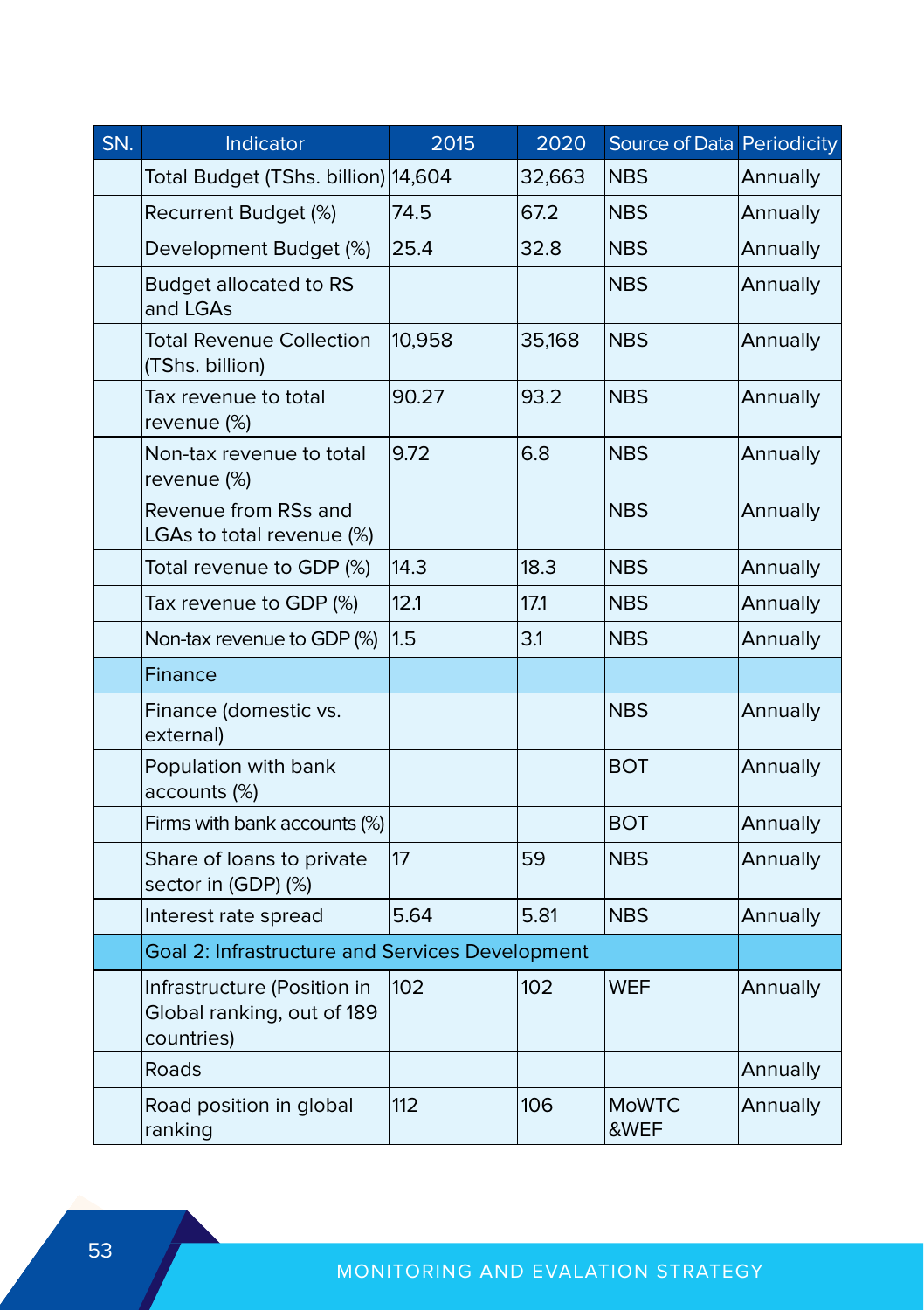| SN. | Indicator                                                  | 2015                                | 2020  | Source of Data Periodicity |          |
|-----|------------------------------------------------------------|-------------------------------------|-------|----------------------------|----------|
|     | Proportion of paved roads 6.8<br>in total road network (%) |                                     | 10    | MoWTC &<br><b>TANROADS</b> | Annually |
|     | Railways                                                   |                                     |       |                            | Annually |
|     | Railway position in global<br>ranking                      | 88<br>84<br>$\overline{O}$<br>2,561 |       | <b>MoWTC</b>               | Annually |
|     | Length in standard gauge<br>railway constructed (Km)       |                                     |       | <b>MoWTC</b>               | Annually |
|     | Ports                                                      |                                     |       |                            | Annually |
|     | Ports position in global<br>ranking                        | 106                                 | 100   | <b>MoWTC</b>               | Annually |
|     | Cargo freight ('millions of<br>tons per year)              | 15.4                                | 28    | <b>MoWTC</b>               | Annually |
|     | Ship turn- round time<br>(days)                            | 3                                   | 1     | MoWTC &TPA Annually        |          |
|     | Ship Dwell time (days)                                     | 7                                   | 3     | MoWTC &TPA Annually        |          |
|     | Number of ship calls<br>(month)                            |                                     |       | MoWTC &TPA Annually        |          |
|     | Electricity                                                |                                     |       |                            | Annually |
|     | <b>Electrical Power</b><br>(generation in MW)              | 1501                                | 4,915 | <b>MEM</b>                 | Annually |
|     | Proportion of population<br>access to electricity          |                                     |       | <b>MEM</b>                 |          |
|     | Electricity - Regions<br>connected to national grid        | 19                                  | 23    | <b>MEM</b>                 | Annually |
|     | Electricity - national grid<br>length (in km)              | 4901                                | 9511  | <b>MEM</b>                 | Annually |
|     | Electricity - Per capita<br>consumption (KWh)              | 108                                 | 377   | <b>MEM</b>                 | Annually |
|     | Power losses (%)                                           | 19                                  | 14    | <b>MEM</b>                 | Annually |
|     | Telecommunication                                          |                                     |       |                            | Annually |
|     | Population with access to<br>telephone services (%)        | 57.29                               | 66.64 | MoWTC&TCRA Annually        |          |
|     | Population using internet (%)                              | 22                                  | 66.64 | MoWTC&TCRA Annually        |          |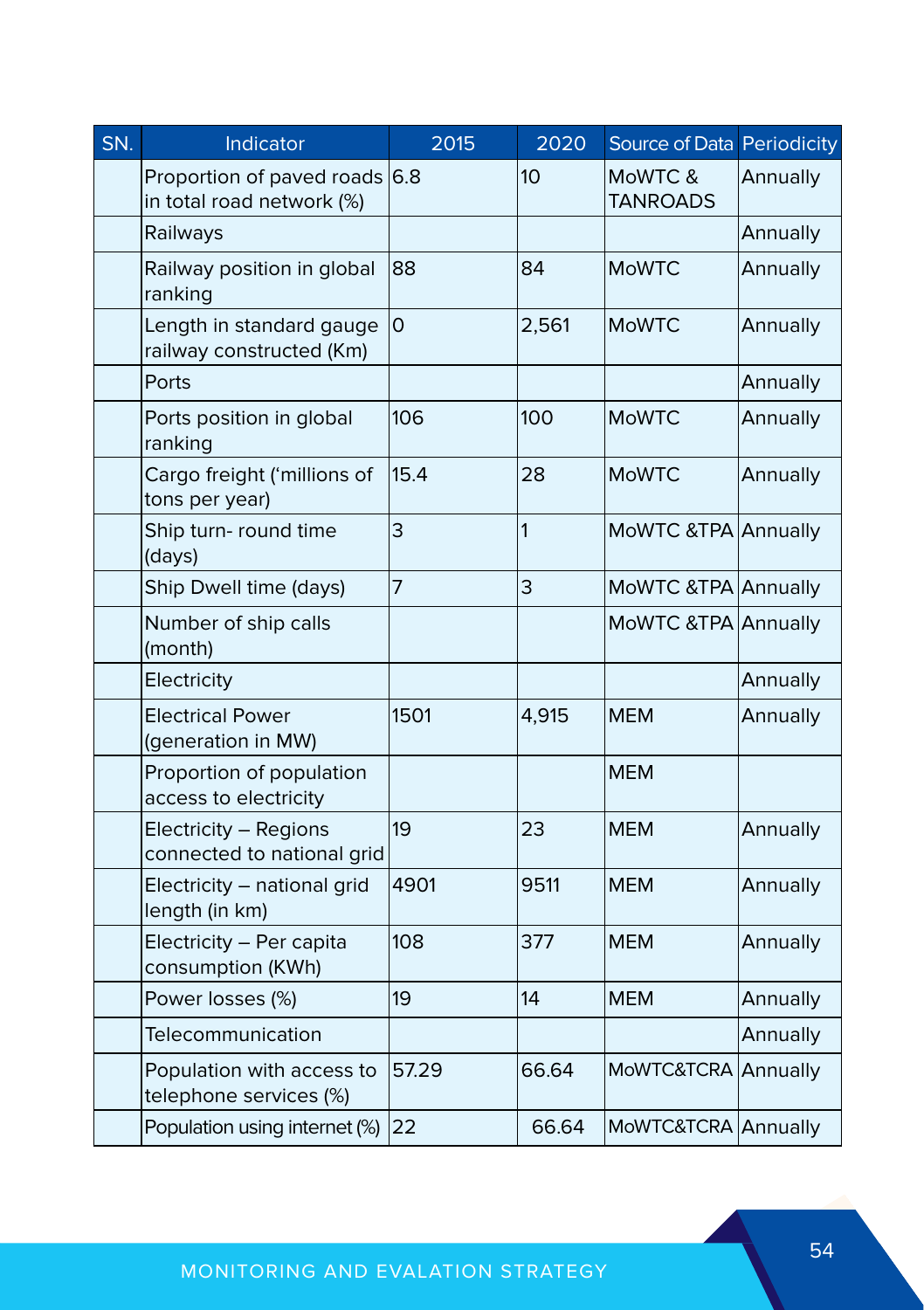| SN. | Indicator                                                            | 2015    | 2020             | Source of Data Periodicity |          |
|-----|----------------------------------------------------------------------|---------|------------------|----------------------------|----------|
|     | Proportion public<br>institutions connected to<br>e-Government       | 30      | 100              | MoWTC&eGA Annually         |          |
|     | Goal 3: Improving<br>Performance in Ease of<br><b>Doing Business</b> |         |                  |                            |          |
|     | <b>Ease of Doing Business</b><br>(Global Ranking)                    | 139/189 | 100/189          | <b>MITI &amp; WB</b>       | Annually |
|     | <b>Starting Business</b>                                             | 129/189 | 111/189          | MITI & WB                  | Annually |
|     | Dealing with Construction<br>Permits                                 | 126/189 | 100/189          | MITI & WB                  | Annually |
|     | <b>Getting Electricity</b>                                           | 83/189  | 44/189           | MITI & WB                  | Annually |
|     | <b>Registering Property</b>                                          | 133/189 | 94/189           | <b>MITI &amp; WB</b>       | Annually |
|     | <b>Getting Credit</b>                                                | 152/189 | 113/189          | <b>MITI &amp; WB</b>       | Annually |
|     | Protecting Investors                                                 | 122/189 | 83/189           | MITI & WB                  | Annually |
|     | Paying Taxes                                                         | 150/189 | 121/189          | MITI & WB                  | Annually |
|     | <b>Trading Across Borders</b>                                        | 180/189 | 141/189          | <b>MITI &amp; WB</b>       | Annually |
|     | <b>Enforcing Contracts</b>                                           | 64/189  | 25/189           | <b>MITI &amp; WB</b>       | Annually |
|     | Time to export                                                       |         | 12 to 15<br>days | MITI & WB                  | Annually |
|     | Cost to export (US\$)                                                |         | 1,009            | MITI & WB                  | Annually |
|     | Documents to export                                                  |         | 11               | MITI & WB                  | Annually |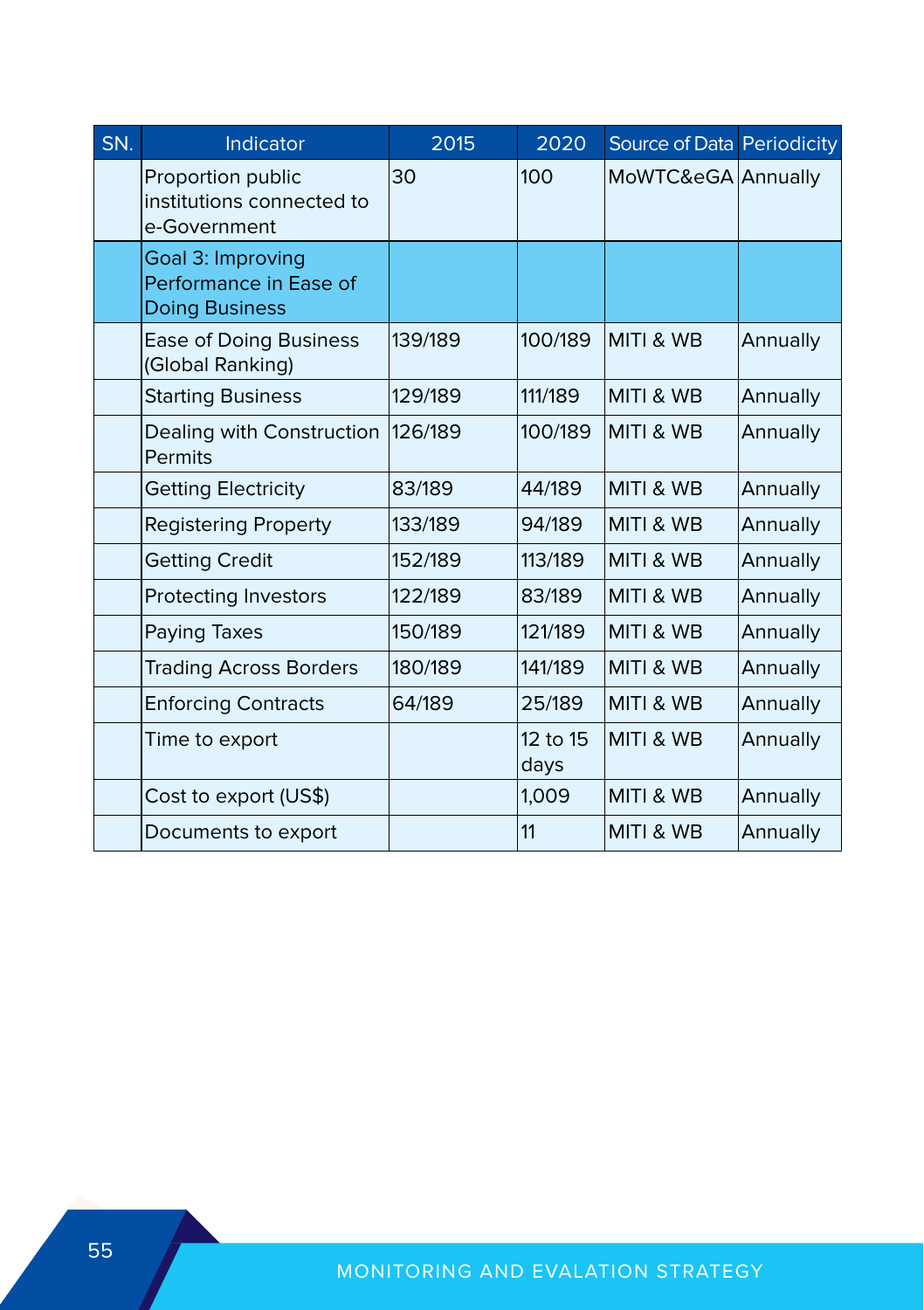## **ANNEX III: Survey Calendars**

#### **Sequence of Surveys and Censuses (FY 2011/12 – 2021/22)**

|                                                                                   |              |              |              |   |              | <b>Financial Year - Begins in July</b> |   |                |   |                                                             |    |   |
|-----------------------------------------------------------------------------------|--------------|--------------|--------------|---|--------------|----------------------------------------|---|----------------|---|-------------------------------------------------------------|----|---|
|                                                                                   |              |              |              |   |              |                                        |   |                |   | 2011 2012 2013 2014 2015 2016 2017 2018 2019 2020 2021 2022 |    |   |
| <b>CENSUS</b>                                                                     |              |              |              |   |              |                                        |   |                |   |                                                             |    |   |
| 1. Population and<br><b>Housing Census</b>                                        |              | $\mathsf{n}$ |              |   |              |                                        |   |                |   |                                                             |    | n |
| 2. Census<br>on Industrial<br>Production (CIP)                                    |              |              | n            |   |              |                                        |   |                |   |                                                             |    |   |
| <b>HOUSEHOLD</b><br><b>SURVEYS</b><br>(Social Surveys)                            |              |              |              |   |              |                                        |   |                |   |                                                             |    |   |
| 1. Household<br><b>Budget Survey</b><br>(HBS)                                     | n            |              |              |   |              | n                                      |   |                |   | $\mathsf{n}$                                                |    |   |
| 2. Integrated<br>Labour Force<br>Survey (ILFS)                                    |              |              | n            |   |              |                                        |   | $\overline{n}$ |   |                                                             |    |   |
| 3. National Panel<br>Survey (NPS)                                                 |              | n            |              | n |              | n                                      |   |                |   |                                                             |    |   |
| 4. Demographic<br>and Health<br>Survey (DHS)                                      |              |              |              |   | n            |                                        |   |                |   | $\overline{n}$                                              |    |   |
| 6. Tanzania HIV/<br><b>AIDS and Malaria</b><br><b>Indicator Survey</b><br>(THMIS) | In.          |              |              |   |              |                                        |   |                |   |                                                             |    |   |
| 7. Manpower<br>Survey                                                             | n            |              |              |   |              |                                        |   |                |   |                                                             |    |   |
| 8. Core Welfare<br><b>Indicator Survey</b><br>– CWIQ                              | <sub>n</sub> | n            | $\mathsf{n}$ |   | $\mathsf{n}$ | $\mathsf{n}$                           | n |                | n | $\mathsf{n}$                                                | n. |   |
| 9. Disability<br>Survey                                                           |              |              |              |   |              |                                        |   |                |   |                                                             |    |   |
| <b>AGRICULTURAL</b><br><b>SURVEYS</b>                                             |              |              |              |   |              |                                        |   |                |   |                                                             |    |   |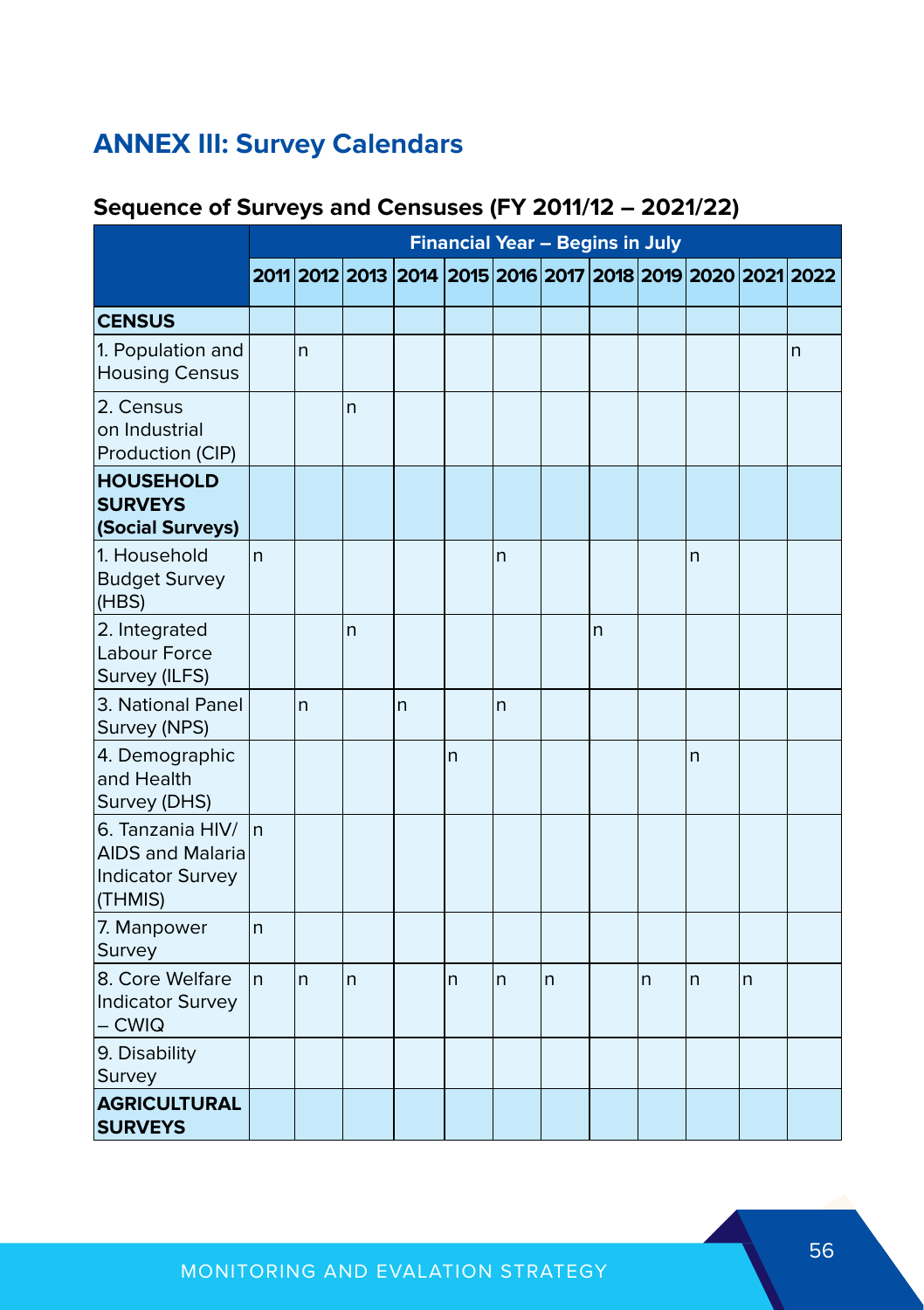|                                                                               | <b>Financial Year - Begins in July</b> |         |         |         |                |         |                |         |         |                                                             |         |         |
|-------------------------------------------------------------------------------|----------------------------------------|---------|---------|---------|----------------|---------|----------------|---------|---------|-------------------------------------------------------------|---------|---------|
|                                                                               |                                        |         |         |         |                |         |                |         |         | 2011 2012 2013 2014 2015 2016 2017 2018 2019 2020 2021 2022 |         |         |
| 1. Large-scale<br>farms                                                       |                                        | $\circ$ | $\circ$ | $\circ$ | $\circ$        | $\circ$ | $\circ$        | $\circ$ | $\circ$ | $\circ$                                                     | $\circ$ | $\circ$ |
| 2. Small-<br>scale farms<br>(Agriculture<br><b>Sample Census</b><br>Survey)   |                                        |         | n       |         |                |         |                | n       |         |                                                             |         |         |
| <b>ENTERPRISE</b><br><b>SURVEYS</b>                                           |                                        |         |         |         |                |         |                |         |         |                                                             |         |         |
| 1. Integrate<br><b>Business</b><br>(Baseline) Survey                          | $\mathsf{r}$                           |         |         |         | $\mathsf{n}$   |         |                |         | n       |                                                             |         |         |
| 2. Central<br>Register of<br>Establishments<br>(CRE)                          | $\Omega$                               | $\circ$ | $\circ$ | $\circ$ | $\circ$        | $\circ$ | $\circ$        | $\circ$ | $\circ$ | $\circ$                                                     | $\circ$ | $\circ$ |
| 3.Comprehen-<br>sive Central Reg-<br>ister of Establish-<br>ments             | $\mathsf{n}$                           |         |         | n       |                |         | $\overline{n}$ |         |         |                                                             |         |         |
| 4. Employment & o<br>Earnings Survey<br>(EES)                                 |                                        | $\circ$ | $\circ$ | $\circ$ | $\circ$        | $\circ$ | $\circ$        | $\circ$ | $\circ$ | $\circ$                                                     | $\circ$ | $\circ$ |
| 5. Annual Survey o<br>of Industrial<br>Production<br>(ASIP)                   |                                        | $\circ$ | $\circ$ | $\circ$ | $\overline{O}$ | $\circ$ | $\circ$        | $\circ$ | $\circ$ | $\circ$                                                     | $\circ$ | $\circ$ |
| 6. Foreign<br>Private<br>Investment<br>(Tanzania<br>Investment<br>Report-TIR) | $\circ$                                | $\circ$ | $\circ$ | $\circ$ | $\circ$        | $\circ$ | $\circ$        | $\circ$ | $\circ$ | $\circ$                                                     | $\circ$ | $\circ$ |
| 7. Land Transport<br>Survey                                                   |                                        |         |         |         |                |         |                |         |         |                                                             |         |         |
| 8. User<br>Satisfaction<br>Survey                                             | n                                      |         | n       |         | $\mathsf{n}$   |         |                |         |         |                                                             |         |         |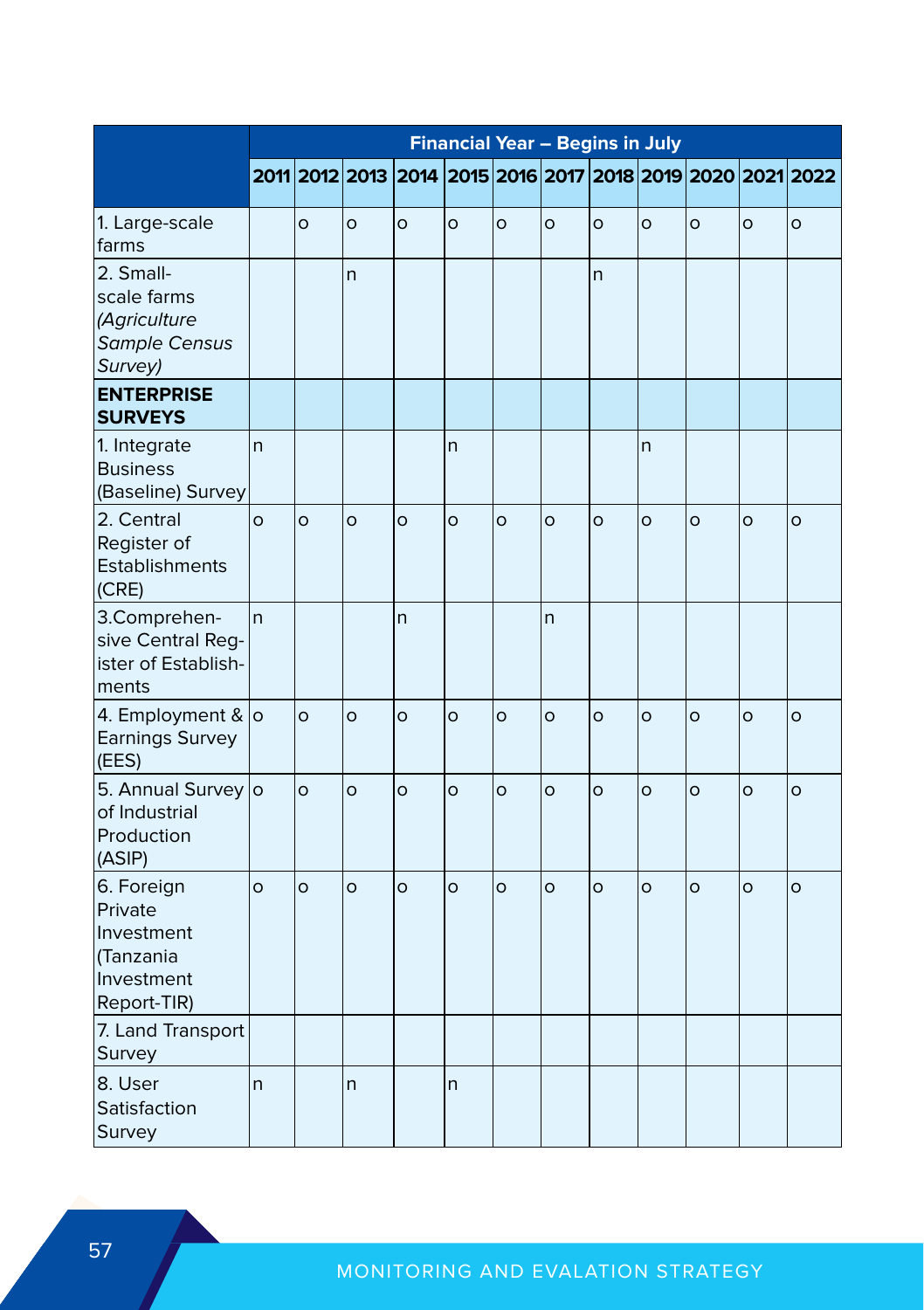|                                                 | <b>Financial Year - Begins in July</b> |  |  |  |  |   |  |    |  |  |                                                                                   |
|-------------------------------------------------|----------------------------------------|--|--|--|--|---|--|----|--|--|-----------------------------------------------------------------------------------|
|                                                 |                                        |  |  |  |  |   |  |    |  |  | 2011   2012   2013   2014   2015   2016   2017   2018   2019   2020   2021   2022 |
| 19. Tanzania<br>Tourism Sector<br>Survey (TTSS) |                                        |  |  |  |  | n |  | ın |  |  |                                                                                   |

#### MONITORING AND EVALATION STRATEGY